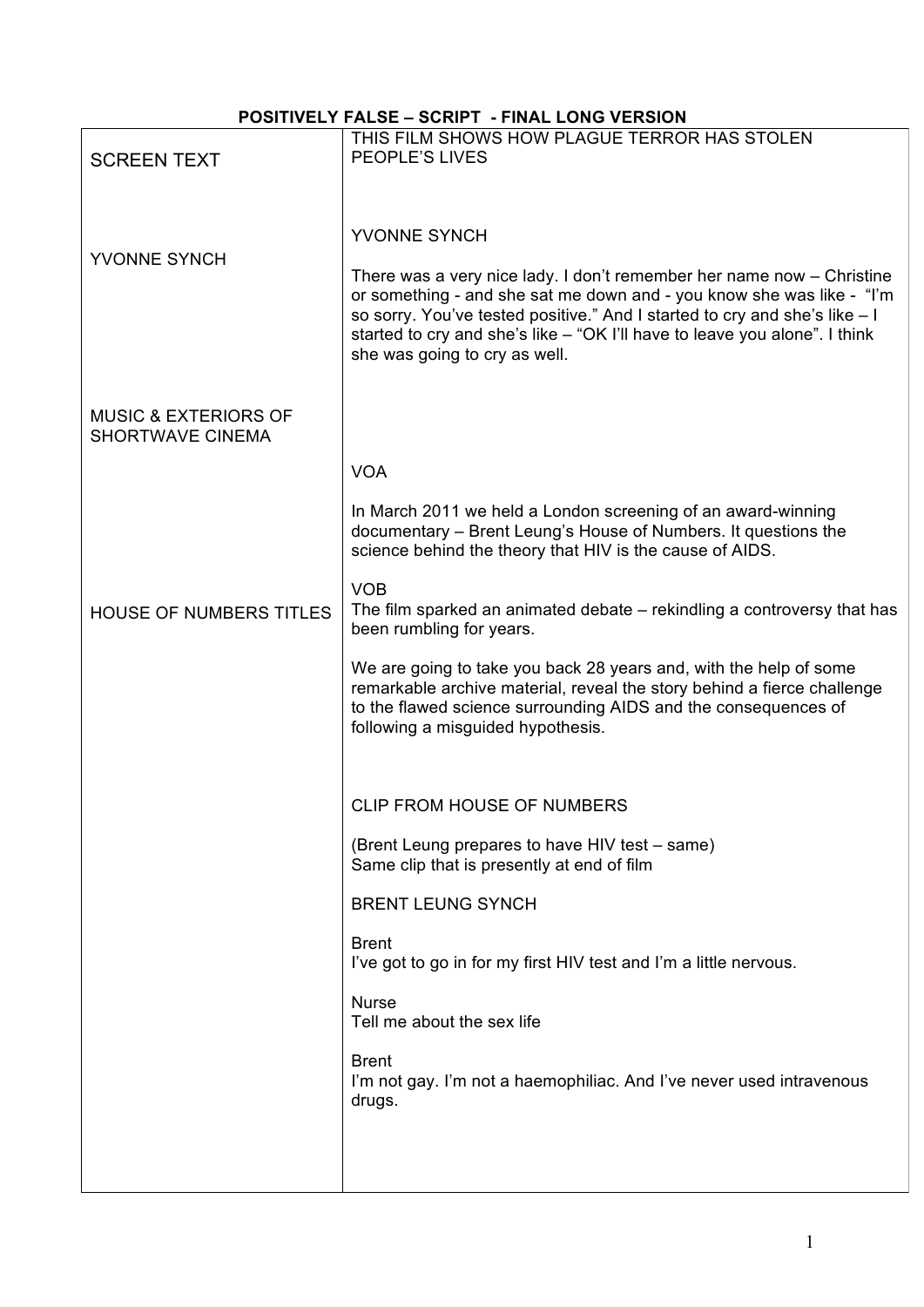| <b>MUSIC AND TITLES</b>                                                                                                                    | <b>TITLES</b><br>POSITIVELY FALSE - BIRTH OF A HERESY                                                                                                                                                                                                                                                                                                                                                                                                                                    |
|--------------------------------------------------------------------------------------------------------------------------------------------|------------------------------------------------------------------------------------------------------------------------------------------------------------------------------------------------------------------------------------------------------------------------------------------------------------------------------------------------------------------------------------------------------------------------------------------------------------------------------------------|
| <b>YVONNE</b>                                                                                                                              | YVONNE SYNCH<br>I had psychoanalysis – I've been psychoanalysed for my decision not to<br>take anti-retro virals - I don't know what they call it but I went to see a<br>lady to determine if I was sane                                                                                                                                                                                                                                                                                 |
|                                                                                                                                            | VO <sub>1</sub><br>The consequences of an HIV positive diagnosis – the stigma combined<br>with the powerful drug regimes - reverberate into a person's future. This<br>was the case with Lindsey Nagel.                                                                                                                                                                                                                                                                                  |
| <b>LINDSEY AND CHERLY</b><br><b>NAGEL SYNCH</b>                                                                                            | <b>LINDSEY &amp; CHERLY NAGEL</b>                                                                                                                                                                                                                                                                                                                                                                                                                                                        |
| from Vienna Conference                                                                                                                     | <b>LINDSEY SYNCH</b>                                                                                                                                                                                                                                                                                                                                                                                                                                                                     |
| Footage<br>(taken at the moment from "I<br>won't go Quietly)                                                                               | I was adopted from Romania in 1990 and my Mum and my grandma<br>went to Romania to come and get me. So they had spent two months<br>over there to deal with all the adoption and everything and then in order<br>to come into the United States I had to get tested for HIV. In Romania I<br>tested negative so then everything was fine. We went to the United<br>States and then in three months of being in the United States I had to<br>get tested again and I was tested positive. |
|                                                                                                                                            |                                                                                                                                                                                                                                                                                                                                                                                                                                                                                          |
|                                                                                                                                            |                                                                                                                                                                                                                                                                                                                                                                                                                                                                                          |
|                                                                                                                                            | VO <sub>3</sub><br>Lindsey was given the AIDS drug AZT at nine nine months. She suffered<br>serious side effects.                                                                                                                                                                                                                                                                                                                                                                        |
|                                                                                                                                            | <b>CHERYL SYNCH</b>                                                                                                                                                                                                                                                                                                                                                                                                                                                                      |
|                                                                                                                                            | It was unbearable to the point where we wrote to Peter Duesberg after<br>40 days and nights of this horrible pain and he wrote back immediately<br>and said you must take your daughter off the AZT. That is why she is<br>having the pain and all the problems. So we took her off we never gave<br>her another dose.                                                                                                                                                                   |
|                                                                                                                                            | CLIP - PETER DUESBERG ON AZT                                                                                                                                                                                                                                                                                                                                                                                                                                                             |
| PETER DUESBERG SYNCH<br>Prof Peter Duesberg. Says HIV<br>is not the cause of AIDS.<br>Clip from "Amsterdam<br>Alternative AIDS Conference" | <b>DUESBERG SYNCH</b><br>The mechanism of action of AZT is embarrassingly clear and simple. It<br>is a terminator of DNA synthesis. DNA is the basis for all life on this<br>planet. It's the central molecule in every living cell.                                                                                                                                                                                                                                                     |
|                                                                                                                                            | <b>JOAN TO CAMERA A</b>                                                                                                                                                                                                                                                                                                                                                                                                                                                                  |
| <b>JOAN SHENTON TO CAMERA</b>                                                                                                              | The belief is that AIDS is infectious, that it is caused by HIV and that you<br>can catch HIV from somebody else. But many scientists and<br>researchers disagree.                                                                                                                                                                                                                                                                                                                       |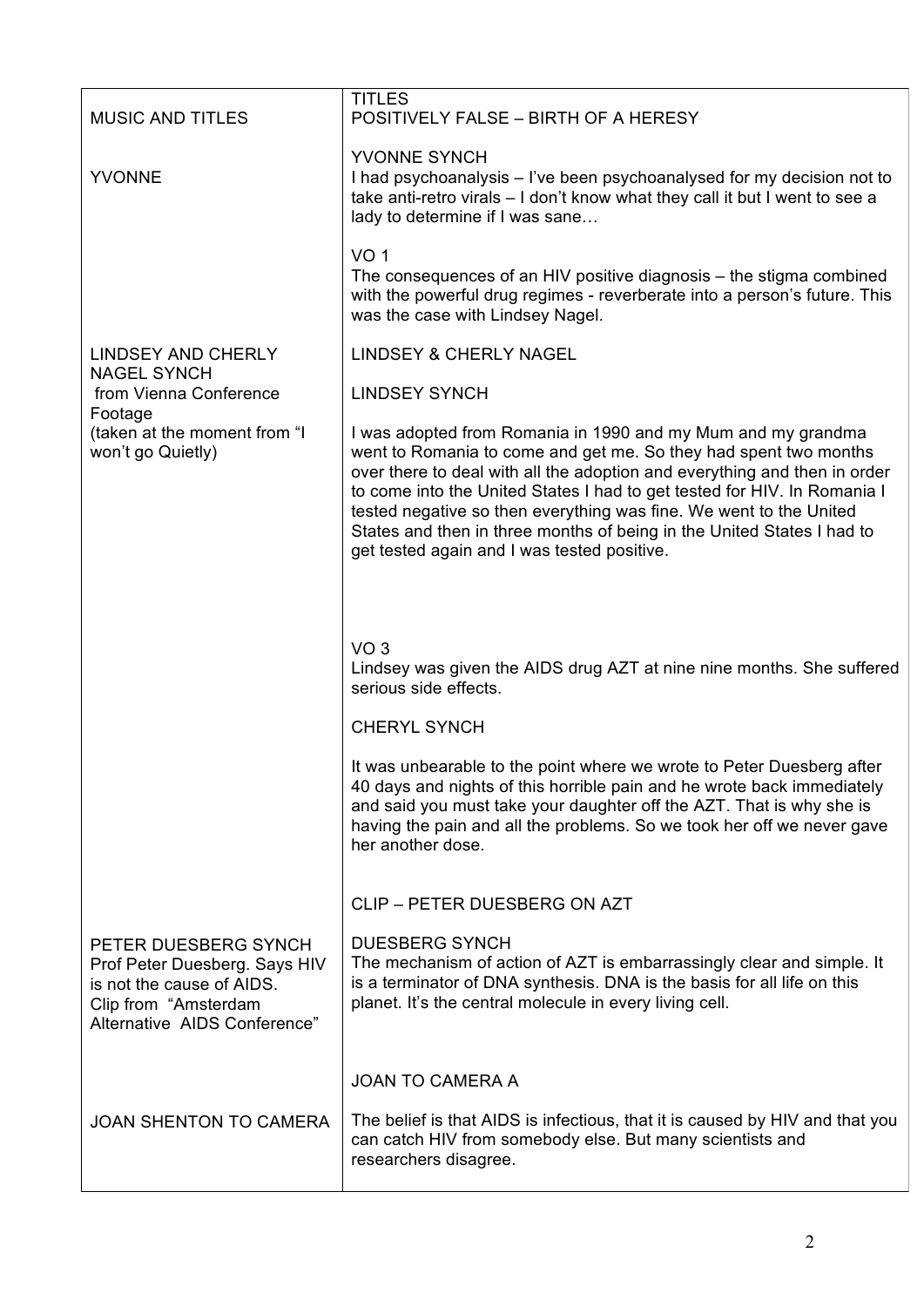|                                                                                                                  | These views have been skilfully suppressed for decades by the<br>prevailing scientific orthodoxy and the mainstream media.                                                                                                                                                                                                                                                                                                               |
|------------------------------------------------------------------------------------------------------------------|------------------------------------------------------------------------------------------------------------------------------------------------------------------------------------------------------------------------------------------------------------------------------------------------------------------------------------------------------------------------------------------------------------------------------------------|
|                                                                                                                  | We've kept an extensive archive over a period of 28 years, which will<br>demonstrate how dangerously wrong science can be.                                                                                                                                                                                                                                                                                                               |
|                                                                                                                  | PETER DUESBERG SYNCH<br>HIV cannot be the cause of AIDS because it doesn't infect enough cells<br>and isn't active enough. It's only found in one out of 8,000 T cells which<br>are often not always lost in AIDS and that loss can't be due to HIV if only<br>one in 8,000 cells are infected.                                                                                                                                          |
| ELENI ELEOPULOS SYNCH<br>Eleni Eleopulos from "Positively<br>False - News Report) (HIV not<br>the cause of AIDS) | <b>ELENI ELEOPULOS SYNCH</b><br>HIV has never been isolated. Its assumption has been postulated only<br>by indirect means.                                                                                                                                                                                                                                                                                                               |
| DR VALENDAR TURNER<br><b>SYNCH</b><br>from "Positively False - News                                              | DR VALENDAR TURNER SYNCH<br>Every single prediction of the HIV theory has failed – most notably that<br>HIV/AIDS has remained confined to the risk groups and has not spread<br>to produce a heterosexual epidemic.                                                                                                                                                                                                                      |
| Report) (HIV not the cause of<br>AIDS)                                                                           | <b>NEVILLE HODGKINSON SYNCH</b>                                                                                                                                                                                                                                                                                                                                                                                                          |
| <b>NEVILLE HODGKINSON</b><br><b>SYNCH</b>                                                                        | The test claims to be specific for the presence of a new virus. Something<br>that infects people through sex. Something that once you're infected<br>there's no cure - you're never going to get rid of it. So if you're told that<br>you're HIV positive It's a most terrible witch doctor's bone being pointed<br>at you and often the curse of being told you're HIV positive has killed in<br>itself because people give up and die. |
| <b>CHRISTIAN FIALA SYNCH</b>                                                                                     | <b>CHRISTIAN FIALA SYNCH</b><br>We have been told for the last 30 years that an HIV infection is<br>equivalent to a death sentence so even if now we know that most people<br>who have tested HIV positive will continue to survive, and most of them<br>in good health for decades – still the perception is that it is a death<br>sentence.                                                                                            |
|                                                                                                                  | VO <sub>4</sub>                                                                                                                                                                                                                                                                                                                                                                                                                          |
| Shot of swirling galaxies                                                                                        | Is it really possible that the world could have been so misled? There's<br>plenty of evidence historically to demonstrate how science can get<br>things terribly wrong.                                                                                                                                                                                                                                                                  |
|                                                                                                                  | It took 350 years for Galileo's heresy to be pardoned by the Catholic<br>Church for saying the earth went round the sun.                                                                                                                                                                                                                                                                                                                 |
|                                                                                                                  | For centuries, those viewing the heavens thought we were part of the<br>only existing galaxy - The Milky Way. But in 1924 when Edwin Hubble's<br>powerful telescope came into use it only took a year for 200 billion<br>galaxies to be identified.                                                                                                                                                                                      |
|                                                                                                                  | In Japan it took 30 years and teams of lawyers to dismiss in court the                                                                                                                                                                                                                                                                                                                                                                   |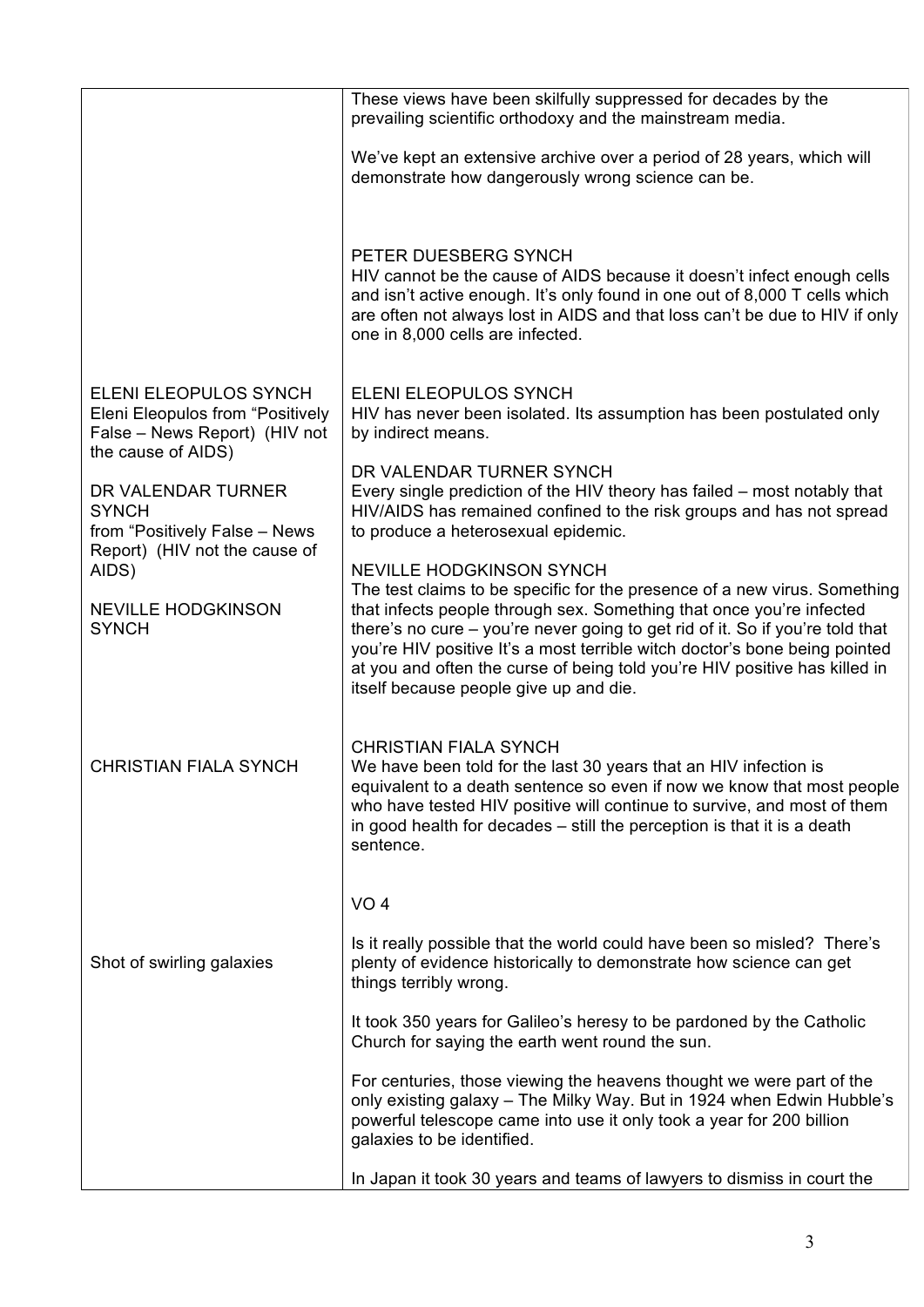| <b>CLIPS FROM "THE STORY OF</b><br>SMON" Channel 4 Kill or Cure<br>series. (NHK?)                      | idea that a virus was the cause of SMON – a blindness and paralysis<br>that by 1971 had affected 11,000 people, and caused thousands of<br>deaths. It was more convenient to call it infectious rather than toxic, then<br>no one could be blamed. It was only when Professor Tadao Tsubaki in<br>true detective style tracked the symptoms down and found that this<br>disastrous nerve damage was a toxic reaction caused by a common<br>anti-diarrhoeal drug that the infectious theory was dropped and the toxic<br>reaction accepted.                                                                                                                                                                                                                                                                                                                     |
|--------------------------------------------------------------------------------------------------------|----------------------------------------------------------------------------------------------------------------------------------------------------------------------------------------------------------------------------------------------------------------------------------------------------------------------------------------------------------------------------------------------------------------------------------------------------------------------------------------------------------------------------------------------------------------------------------------------------------------------------------------------------------------------------------------------------------------------------------------------------------------------------------------------------------------------------------------------------------------|
| Pellagra and Pellagrins<br>Maize only diet in poor rural<br>areas<br><b>USA</b>                        | In the early 1900s in southern states of America, and in some areas of<br>Europe where poor families shared a survival diet of maize or polenta,<br>hundred of thousands of people developed severe skin rashes and<br>dementia. They were imprisoned, thrown off ships or locked in mental<br>asylums for fear that their symptoms were catching. Many died. The<br>condition was called Pellagra and, once again, it was not infectious. But<br>poor Dr Joseph Goldberger who had noticed that nobody treating these<br>unfortunate Pellagrins had become ill, and suggested it was not an<br>infectious condition but caused by a malnutrition, was ridiculed for his<br>views and died before he was vindicated. Five years after his death it<br>was accepted that Pellagra was not infectious but caused by a vitamin B<br>$-$ or niacin $-$ deficiency. |
| <b>JOAN TO CAMERA B</b>                                                                                | <b>TO CAMERA B</b><br>Plague terror is very attractive. In the battle between what is infectious<br>and what is toxic, the infectious hypothesis usually wins. Plague terror<br>keeps people in order and raises enormous amounts of money.                                                                                                                                                                                                                                                                                                                                                                                                                                                                                                                                                                                                                    |
|                                                                                                        | Clip of tombstone Government ad                                                                                                                                                                                                                                                                                                                                                                                                                                                                                                                                                                                                                                                                                                                                                                                                                                |
| <b>CLIP - GOVERNMENT</b><br><b>HEALTH DEPT AD WITH</b><br><b>TOMBSTONE</b><br>COI/BFI copyright        | VO<br>It is a deadly disease and there is no known cure. The virus can be<br>passed during sexual intercourse with an infected person. Anyone can<br>get it – man or woman.                                                                                                                                                                                                                                                                                                                                                                                                                                                                                                                                                                                                                                                                                    |
| <b>STING</b><br><b>GRAPHIC "THE HERESY"</b>                                                            | <b>GRAPHIC "THE HERESY"</b>                                                                                                                                                                                                                                                                                                                                                                                                                                                                                                                                                                                                                                                                                                                                                                                                                                    |
|                                                                                                        | VO <sub>5</sub>                                                                                                                                                                                                                                                                                                                                                                                                                                                                                                                                                                                                                                                                                                                                                                                                                                                |
| Shots of Peter Duesberg<br>walking across Berkeley<br>Campus (AIDS the Unheard<br>Voices)<br>Lab shots | From the beginning, there were dissenting voices among top scientists,<br>but they were silenced. The most famous and most vilified heretic is<br>Peter Duesberg. For saying HIV is not the cause of AIDS he was<br>defrocked and defunded. This leading molecular biologist from Berkeley<br>University of California, elected to the US National Academy of<br>Sciences, having lost his grants for post graduate students, was<br>relegated to teaching undergraduate lab courses.                                                                                                                                                                                                                                                                                                                                                                          |
| Peter lecturing on podium                                                                              | Among those who challenge the virus-AIDS hypothesis, there are                                                                                                                                                                                                                                                                                                                                                                                                                                                                                                                                                                                                                                                                                                                                                                                                 |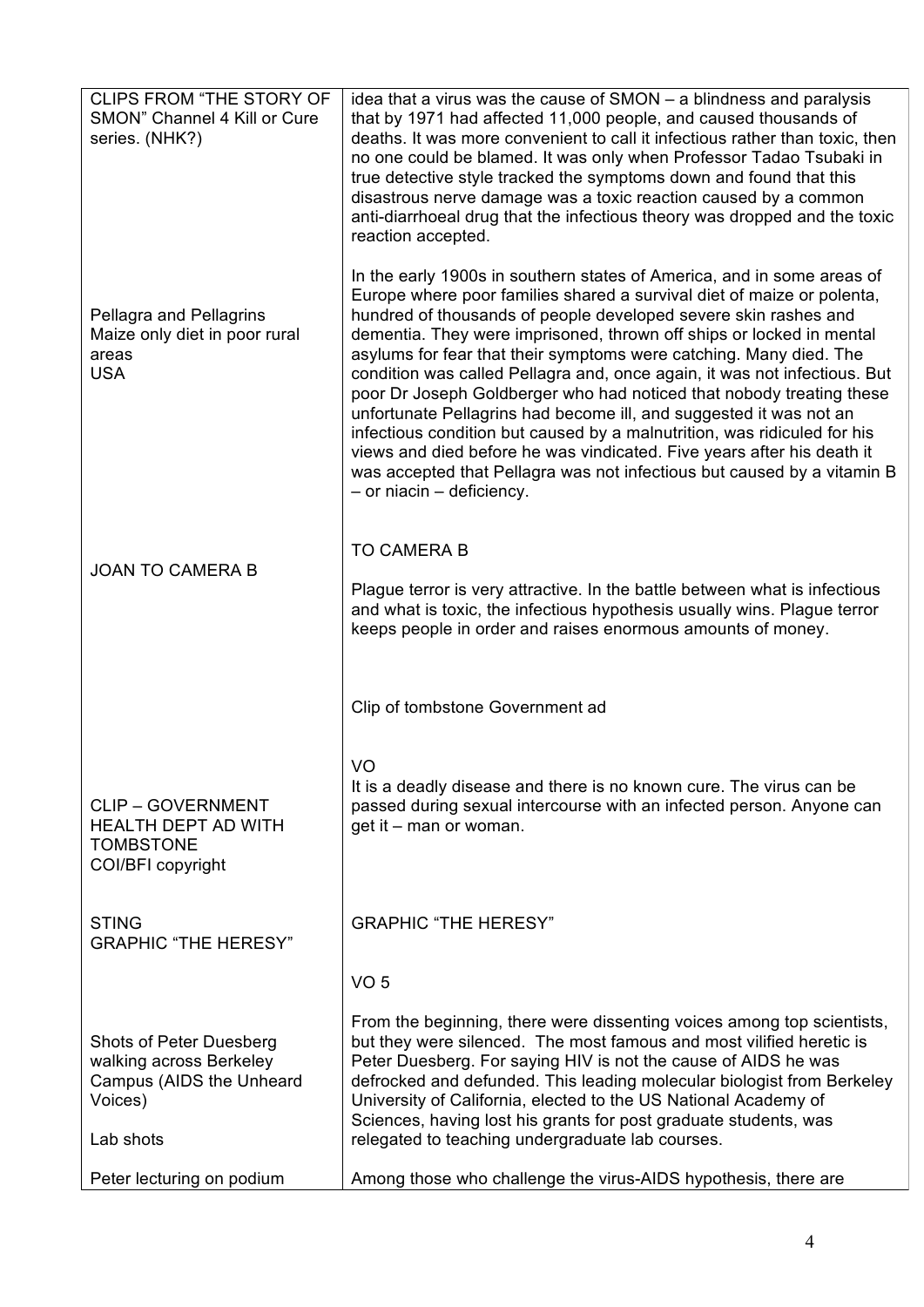| (Amsterdam Alternative AIDS<br>Conference)                     | differing views. Peter Duesberg's position is that HIV is a dormant<br>passenger retrovirus with neither the capacity nor the mechanism with<br>which to cause AIDS.                                                                                                                                                                                                                                                                                                                                                                                                                                                                                              |
|----------------------------------------------------------------|-------------------------------------------------------------------------------------------------------------------------------------------------------------------------------------------------------------------------------------------------------------------------------------------------------------------------------------------------------------------------------------------------------------------------------------------------------------------------------------------------------------------------------------------------------------------------------------------------------------------------------------------------------------------|
| PETER DUESBERG SYNCH                                           | PETER DUESBERG SYNCH<br>It is dormant all the time. It never becomes active. It is dormant to begin<br>with. It's dormant when you die from it. It's dormant when you suffer<br>from it. There's no report in the literature describing the virus ever to be<br>active in a patient - in a human being - only in cell culture. So it's<br>always dormant. That is in fact one of the paradoxes of the viral<br>hypothesis. There is no parasite that I know of among viruses, bacteria<br>and fungus, and anything that is dormant while it's pathogenic. This one<br>is. That's one of the major reasons why I don't believe this virus is the<br>cause of AIDS. |
|                                                                | VO <sub>6</sub>                                                                                                                                                                                                                                                                                                                                                                                                                                                                                                                                                                                                                                                   |
| (shots of Perth)                                               | Another leading heresy is from a group of scientists in Perth, Western<br>Australia. Their position is that "HIV" has never been proven to exist<br>because it has neither been purified nor isolated. Orthodoxy has given<br>the name "HIV" to certain stretches of genetic material, but the so-called<br>retrovirus "HIV" has never been obtained directly from a person's blood.                                                                                                                                                                                                                                                                              |
|                                                                | <b>TO CAMERA C</b>                                                                                                                                                                                                                                                                                                                                                                                                                                                                                                                                                                                                                                                |
|                                                                | The only way it is detected at present is through indirect markers -<br>principally through antibodies to a set of proteins said to be specific to<br>$HIV - but$ which are in all of us anyway $-$ or endogenous.                                                                                                                                                                                                                                                                                                                                                                                                                                                |
|                                                                | ELENI ELEOPOULOS SYNCH                                                                                                                                                                                                                                                                                                                                                                                                                                                                                                                                                                                                                                            |
| ELENI ELEOPULOS SYNCH<br>(Positively False - News<br>Report)   | There is no way to test for HIV. This is because all the tests are based<br>on indirect markers none of which has been validated by proving that the<br>markers are positive only when the virus is present.                                                                                                                                                                                                                                                                                                                                                                                                                                                      |
| <b>VAL TURNER SYNCH</b><br>(Positively False - News<br>Report) | <b>VAL TURNER SYNCH</b><br>If there is such a thing as an AIDS-causing retrovirus then its unique<br>body parts, that is its proteins, should only be found in HIV positive<br>individuals and in individuals who have AIDS. But this is not the case. All<br>the principle HIV proteins have been found in all manner of cells in<br>healthy human beings who are HIV negative.                                                                                                                                                                                                                                                                                  |
|                                                                | <b>NEVILLE HODGKINSON SYNCH</b>                                                                                                                                                                                                                                                                                                                                                                                                                                                                                                                                                                                                                                   |
| <b>NEVILLE HODGKINSON</b><br><b>SYNCH</b>                      | There were indications of proteins present which were taken to be<br>representative of HIV and then antibodies were raised to those proteins,                                                                                                                                                                                                                                                                                                                                                                                                                                                                                                                     |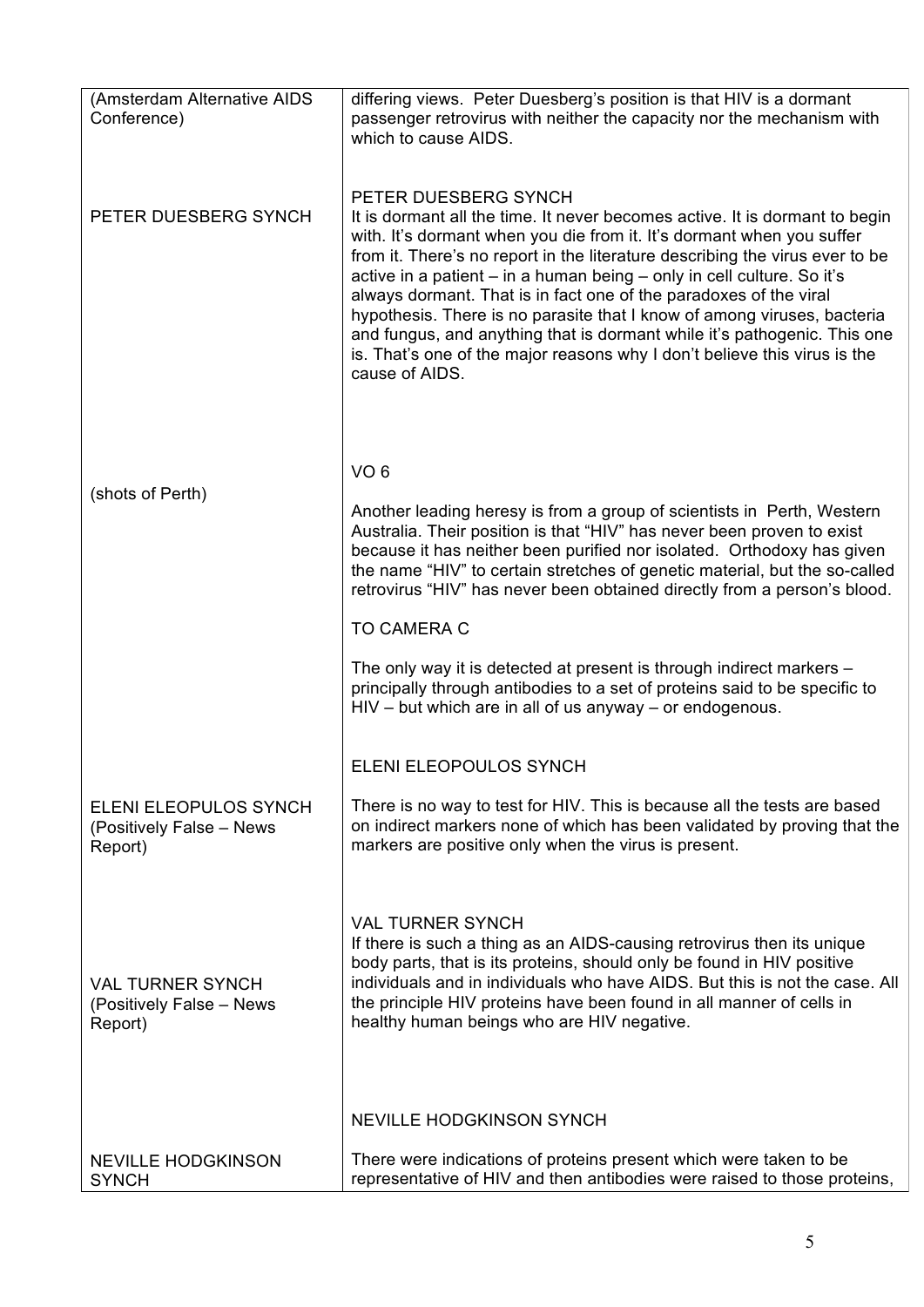|                                                                        | but it was never demonstrated that those antigens, those proteins, really<br>did represent a new virus. There were other reasons that could explain<br>the presence of those proteins in increased amounts in the cultures that<br>the scientists had at the start. And actually that misinterpretation lies at<br>the root of the whole problem that has persisted now for the last 25<br>years                                                                                                                                                    |
|------------------------------------------------------------------------|-----------------------------------------------------------------------------------------------------------------------------------------------------------------------------------------------------------------------------------------------------------------------------------------------------------------------------------------------------------------------------------------------------------------------------------------------------------------------------------------------------------------------------------------------------|
| <b>THABO MBEKI SYNCH</b><br>From "Search for Solutions"                | <b>MBEKI SYNCH</b><br>There was a view that was being expressed by people whose scientific<br>credentials you can't question. I am not saying that they are necessarily<br>correct, but it seems to me there had been a determined effort to<br>exclude their voice. To silence it.                                                                                                                                                                                                                                                                 |
| <b>GRAPHICS - LIST</b><br><b>SCROLLING INTO DISTANCE</b>               | VO <sub>7</sub><br>One of the key factors that these scientists were trying to express was<br>that our antibody profile can become raised for many reasons -<br>autoimmune conditions, malnutrition, pathogenic assault from dirty<br>water. Current medical orthodoxy accepts that there are over 70 medical<br>conditions that can raise levels of the so-called "HIV" antibodies and<br>cause positive results from the test- conditions like TB, malaria, syphilis,<br>rheumatoid arthritis, lupus, multiple pregnancies $-$ to name but a few. |
|                                                                        | So what is the test detecting? Is there anything there?                                                                                                                                                                                                                                                                                                                                                                                                                                                                                             |
|                                                                        | Some experts say what is being found is not a new virus at all. Etienne<br>de Harven maintains that electron microscopy evidence for HIV shows<br>nothing more than defective protein particles or cellular debris.                                                                                                                                                                                                                                                                                                                                 |
| ETIENNE DE HARVEN SYNCH<br><b>From Positively False News</b><br>Report | DR ETIENNE DE HARVEN<br>I am absolutely dismayed to find out that for about 15 years the essential<br>control of electron microscopy was neglected – completely neglected.<br>And it's only very recently about two years ago that two papers came out<br>in which finally electron microscopy was used to verify the presence of<br>virus particles in samples which were for all these fifteen years were<br>regarded as pure virus and to my greatest dismay these pictures were<br>showing practically nothing else but cell debris.            |
|                                                                        | TO CAMERA D                                                                                                                                                                                                                                                                                                                                                                                                                                                                                                                                         |
|                                                                        | This brings into question the biggest crime of all – the HIV test. The test<br>has no gold standard to measure against and results can vary between<br>one commercial test kit and another. Later we'll reveal the conflicting<br>results of our own survey. Findings that have never before been<br>broadcast.                                                                                                                                                                                                                                     |
|                                                                        | But how did it all begin?                                                                                                                                                                                                                                                                                                                                                                                                                                                                                                                           |
|                                                                        | It began when a group of young gay men in Orange County California<br>and on the East Coast became very ill. They developed a variety of<br>symptoms including purple lesions on the skin called Kaposi's Sarcoma,<br>swollen lymph glands and a pneumonia-like condition called PCP<br>(Pneumocystis Karinii Pneumonia). At first the condition was called<br>GRID - Gay Related Immune Deficiency. It was thought to be caused                                                                                                                    |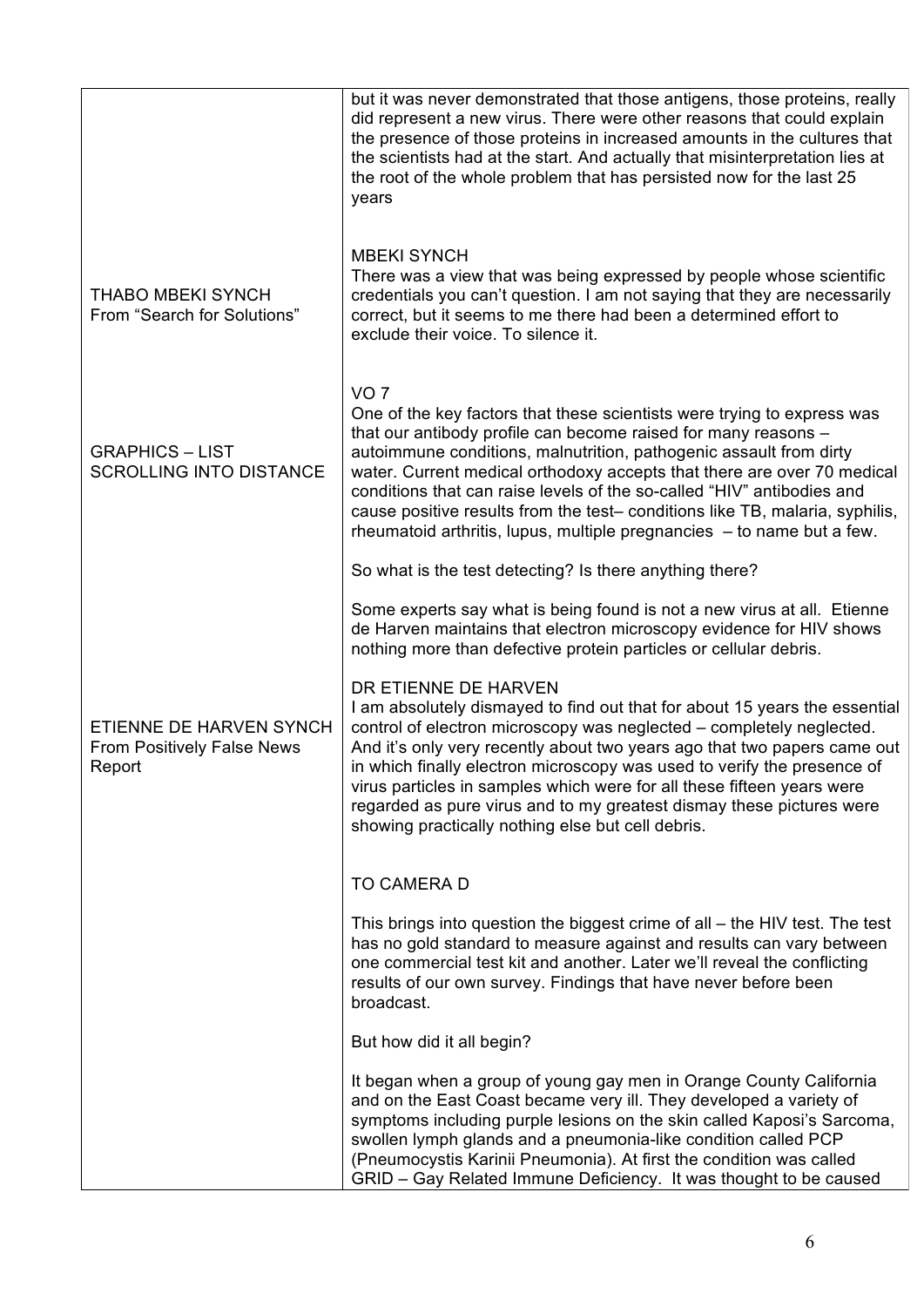|                                       | by recreational drug use – in particular the use of the highly toxic amyl<br>nitrite or Poppers.                                                                                                                                                                                                                                                                                                                                                                                                                                                                                                                                                                                                                                             |
|---------------------------------------|----------------------------------------------------------------------------------------------------------------------------------------------------------------------------------------------------------------------------------------------------------------------------------------------------------------------------------------------------------------------------------------------------------------------------------------------------------------------------------------------------------------------------------------------------------------------------------------------------------------------------------------------------------------------------------------------------------------------------------------------|
|                                       | ROBERT ROOT-BERNSTEIN SYNCH                                                                                                                                                                                                                                                                                                                                                                                                                                                                                                                                                                                                                                                                                                                  |
| ROBERT ROOT-BERNSTEIN<br><b>SYNCH</b> | Amyl and butyl nitrites in the kinds of doses that they are used<br>particularly by gay men have been shown in various studies to be<br>immuno-suppressive. Poppers combined with antibiotics such as<br>penicillin and tetracycline both in the test tube and within human beings<br>and animals to create carcinogens. These may be the cause of Kaposi's<br>Sarcoma.                                                                                                                                                                                                                                                                                                                                                                      |
|                                       | VO <sub>8</sub> B                                                                                                                                                                                                                                                                                                                                                                                                                                                                                                                                                                                                                                                                                                                            |
|                                       | At the same time at the Centres for Disease Control in Atlanta, Georgia,<br>scientists were looking into causes of immune system defects and in<br>particular a low count of immune cells called CD4 cells.                                                                                                                                                                                                                                                                                                                                                                                                                                                                                                                                  |
|                                       | The young men in Orange County all had low CD4 counts and it was<br>decided by the CDC that they were not a toxic cluster but an infectious<br>cluster.                                                                                                                                                                                                                                                                                                                                                                                                                                                                                                                                                                                      |
|                                       | <b>TO CAMERA E</b><br>The wheels of plague terror began to turn and the US Government                                                                                                                                                                                                                                                                                                                                                                                                                                                                                                                                                                                                                                                        |
|                                       | agency – the Epidemic Intelligence Service – or EIS - were put on alert.                                                                                                                                                                                                                                                                                                                                                                                                                                                                                                                                                                                                                                                                     |
|                                       | From then on all research was focussed on finding an infectious cause<br>for what became known as AIDS - Acquired Immune Deficiency<br>Syndrome.                                                                                                                                                                                                                                                                                                                                                                                                                                                                                                                                                                                             |
|                                       | VO <sub>9</sub>                                                                                                                                                                                                                                                                                                                                                                                                                                                                                                                                                                                                                                                                                                                              |
|                                       | But some members of the gay community in New York like the<br>remarkable Michael Callan knew this couldn't be right.                                                                                                                                                                                                                                                                                                                                                                                                                                                                                                                                                                                                                         |
|                                       | In a brilliant article in New York Native called "We Know Who we are" he<br>identified gay related risk behaviour as the cause of the calamitous<br>immune deficiency called AIDS. His doctor, pioneering dissident, Joe<br>Sonnabend, supported a multifactorial cause for AIDS.                                                                                                                                                                                                                                                                                                                                                                                                                                                            |
| MICHAEL CALLEN SYNCH                  | MICHAEL CALLEN SYNCH                                                                                                                                                                                                                                                                                                                                                                                                                                                                                                                                                                                                                                                                                                                         |
|                                       | I didn't want to look at my lifestyle but when I read Dr Sonnabend's<br>really well written well thought out - what he did was he strung together<br>the cumulative consequences of an abusive lifestyle might be. And I<br>recognised myself in the portrait that he presented and it suddenly<br>occurred to me – the fact that by the age of 26 I'd had hepatitis A,<br>Hepatitis B, hepatitis non-A, non-B, herpes simplex 1 & 2, shigella,<br>indomeabic histolytic?, giardia, syphilis, gonorrhoea, non-secific<br>urithritis, venereal warts, CMV, EBV, and eventually crypto-sporidium<br>and AIDS - I simply no longer - once somebody articulated the<br>perspective that the cumulative effect of that might be disastrous for my |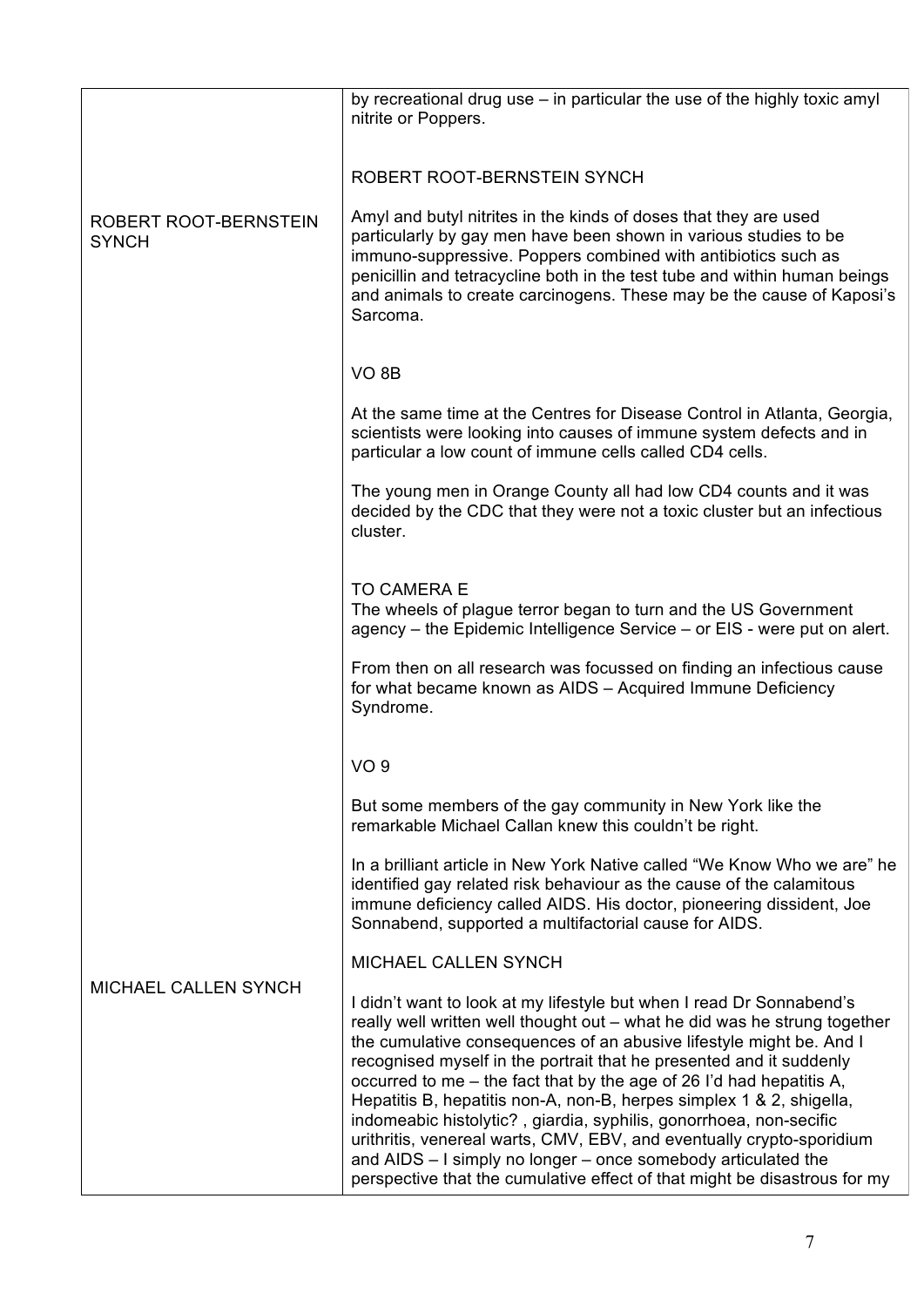|                                             | body - it became impossible for me to pretend that that disease history<br>was irrelevant to the fact that I was sick.                                                                                                                                                                                                                                                                                                                                                                                                                                                                                                                                  |
|---------------------------------------------|---------------------------------------------------------------------------------------------------------------------------------------------------------------------------------------------------------------------------------------------------------------------------------------------------------------------------------------------------------------------------------------------------------------------------------------------------------------------------------------------------------------------------------------------------------------------------------------------------------------------------------------------------------|
|                                             | PETER DUESBERG SYNCH (at podium Amsterdam)                                                                                                                                                                                                                                                                                                                                                                                                                                                                                                                                                                                                              |
|                                             | The only thing that's new in America, in fact in the Western world, in<br>terms of health threats is the dramatically escalating consumption of<br>recreational drugs which started after the Vietnam war and has<br>increased over a hundred-fold over the last ten years alone in the United<br>States.                                                                                                                                                                                                                                                                                                                                               |
| PETER DUESBERG SYNCH<br>ON AIDS AND DRUGS   | PETER DUESBERG SYNCH I/V<br>It is a behavioural disease. It's not a contagious disease. It is a disease<br>that is linked to drug abusers, intravenous drug users, oral drug users<br>and clinical health risk groups like recipients of transfusions and<br>haemophiliacs.                                                                                                                                                                                                                                                                                                                                                                             |
|                                             | FRANK BUINOUKAS (CHECK SP?) SYNCH                                                                                                                                                                                                                                                                                                                                                                                                                                                                                                                                                                                                                       |
| <b>FRANK BOUINAUKAS SYNCH</b><br>(CHECK SP) | I have known personally now over 260 who have been diagnosed and<br>died. All of these people were addicts, alcoholics. I'm not talking<br>necessarily about simple things like just beer or whiskey or marijuana or<br>even heroin. I'm talking about drugs like ecstasy, Special K, MDA and<br>things of every – poppers – these types of chemicals that stay in the<br>body and that are not easily detoxified.                                                                                                                                                                                                                                      |
| <b>JOHN LAURITSEN SYNCH</b>                 | <b>JOHN LAURITSEN SYNCH</b><br>And if people took a half a dozen of theses things in the course of an<br>evening - who knows what the interaction effects are. Who knows what<br>the long-term effects are. Who knows what the long term effects of any<br>one of them is separately.                                                                                                                                                                                                                                                                                                                                                                   |
| <b>NEVILLE HODGKINSON</b><br><b>SYNCH</b>   | <b>NEVILLE HODGKINSON SYNCH</b><br>Because everybody's hearts went out to that community as they were<br>suffering and so many of them died. It's almost like - the red ribbon and<br>the belief system that went with it became an icon of compassion. So<br>that if you were a decent person you labelled yourself with that red<br>ribbon "I care" and so that was also a factor that when any questions<br>were raised about the science behind this, people said - you can't say<br>that, you're a denialist – because it was as if you were inhuman to<br>question a theory that had been adopted and accepted by the gay<br>community and others |
|                                             | <b>VO 10</b>                                                                                                                                                                                                                                                                                                                                                                                                                                                                                                                                                                                                                                            |
| <b>GRAPHICS/ANIMATION</b>                   | Meanwhile virologists were busy virus hunting in their laboratories<br>around the world, trying to find one that could cause AIDS.                                                                                                                                                                                                                                                                                                                                                                                                                                                                                                                      |
|                                             | On one side of the Atlantic at the national Institutes of Health Robert<br>Gallo was working on his family of HTLV retroviruses.                                                                                                                                                                                                                                                                                                                                                                                                                                                                                                                        |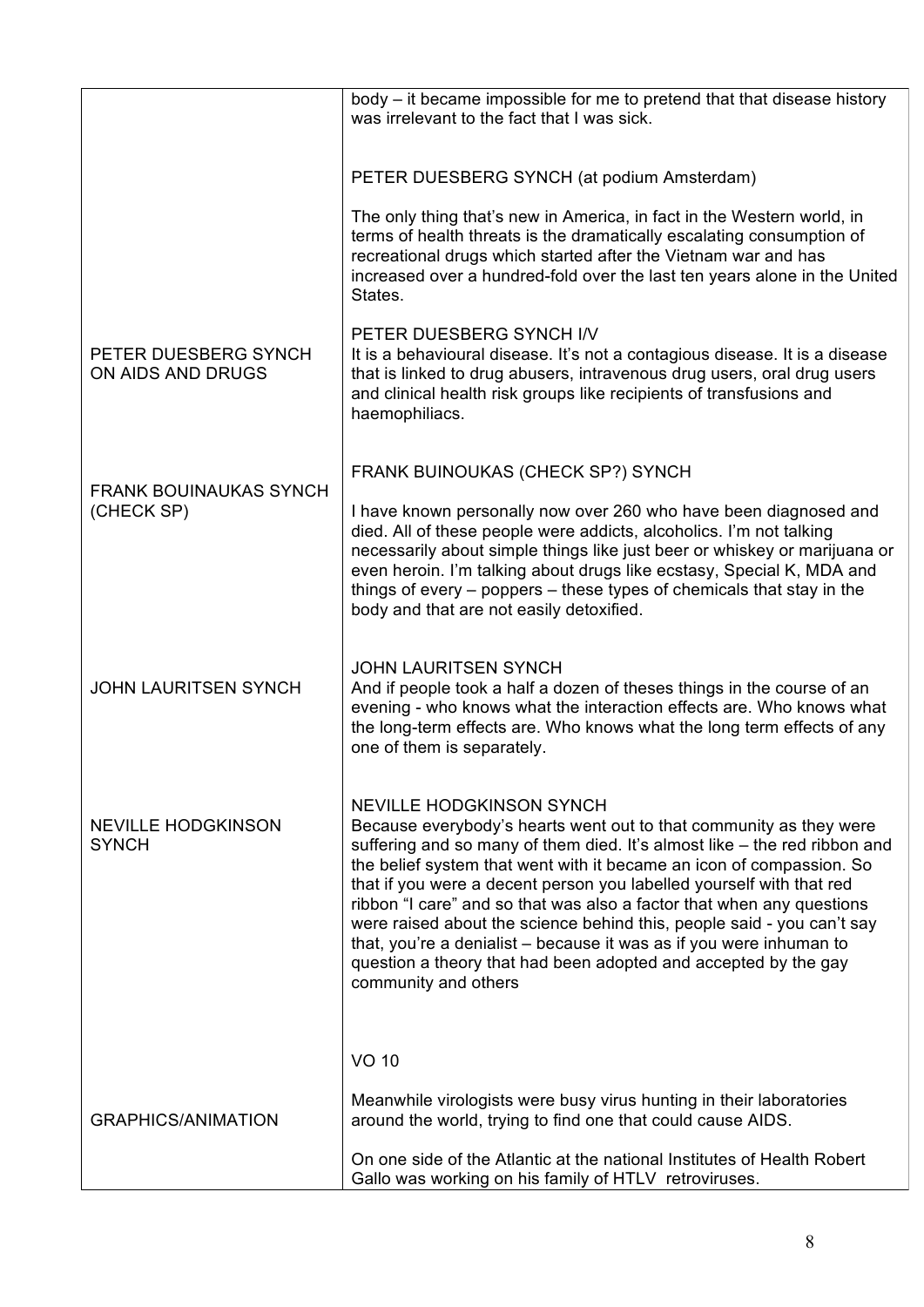|                        | On the other side of the Atlantic at the Pasteur Institute Luc Montagnier<br>was working on a strain he called LAV1 cultured from one of his<br>patients. He thought this might be the cause of AIDS and circulated a<br>sample in the customary way to fellow virologists including Robert Gallo.                                                                                                                                                                                                                               |
|------------------------|----------------------------------------------------------------------------------------------------------------------------------------------------------------------------------------------------------------------------------------------------------------------------------------------------------------------------------------------------------------------------------------------------------------------------------------------------------------------------------------------------------------------------------|
|                        | Here's how the story goes.                                                                                                                                                                                                                                                                                                                                                                                                                                                                                                       |
|                        | In 1984 Gallo took out a patent for the HIV test based on his HTLV-3<br>virus. Montagnier thought Gallo may have used his LAV virus for the US<br>patent.                                                                                                                                                                                                                                                                                                                                                                        |
|                        | 7 years later Gallo did acknowledge in a letter to the journal Nature that<br>the French virus and his own were the same and blamed his error on<br>inadvertent laboratory contamination.                                                                                                                                                                                                                                                                                                                                        |
|                        | However, at the time, an acrimonious law suit was set in motion<br>surrounding the patent for the AIDS test when the French sued the<br>Americans. Was it accident? Or theft as the French suggested lawyers<br>suggested in court. The whole episode appeared so unseemly at a time<br>when people were dying around them that Presidents Chirac and Regan<br>were drawn in. They shook hands and decided further litigation would be<br>inappropriate.                                                                         |
|                        | They did a deal under which patent income from the test, and credit for<br>its discovery, was to be shared between and between France and the<br>United States. LAV and HTLVIII were dropped and it was agreed that<br>the virus was to be called the Human Immune Deficiency Virus - HIV.                                                                                                                                                                                                                                       |
|                        | HIV PRESS CONFERENCE - NIH                                                                                                                                                                                                                                                                                                                                                                                                                                                                                                       |
|                        | <b>SOF</b><br>Health Secretary Margaret Heckler made the announcement to a<br>packed news conference.                                                                                                                                                                                                                                                                                                                                                                                                                            |
|                        | <b>MARGARET HECKLER</b><br>The probable cause of AIDS has been found                                                                                                                                                                                                                                                                                                                                                                                                                                                             |
|                        | <b>SOF</b><br>She then introduced the scientist who led the team Dr Robert Gallo.                                                                                                                                                                                                                                                                                                                                                                                                                                                |
|                        | <b>VO 11</b>                                                                                                                                                                                                                                                                                                                                                                                                                                                                                                                     |
|                        | On that very day Robert Gallo took out a patent for HIV                                                                                                                                                                                                                                                                                                                                                                                                                                                                          |
| <b>JAD ADAMS SYNCH</b> | <b>JAD ADAMS SYNCH</b><br>What it all boiled down to in the end was two men in a room deciding<br>what history was. As a historian that is really offensive. It was Gallo and<br>Montagnier sitting together saying - OK, we'll agree that you did this if<br>we can also agree that I did that part of the process – and then they<br>signed an agreement as to what they said had happened. It was not<br>actually what had happened – it was horse trading about what they<br>could agree had happened for political reasons. |
|                        |                                                                                                                                                                                                                                                                                                                                                                                                                                                                                                                                  |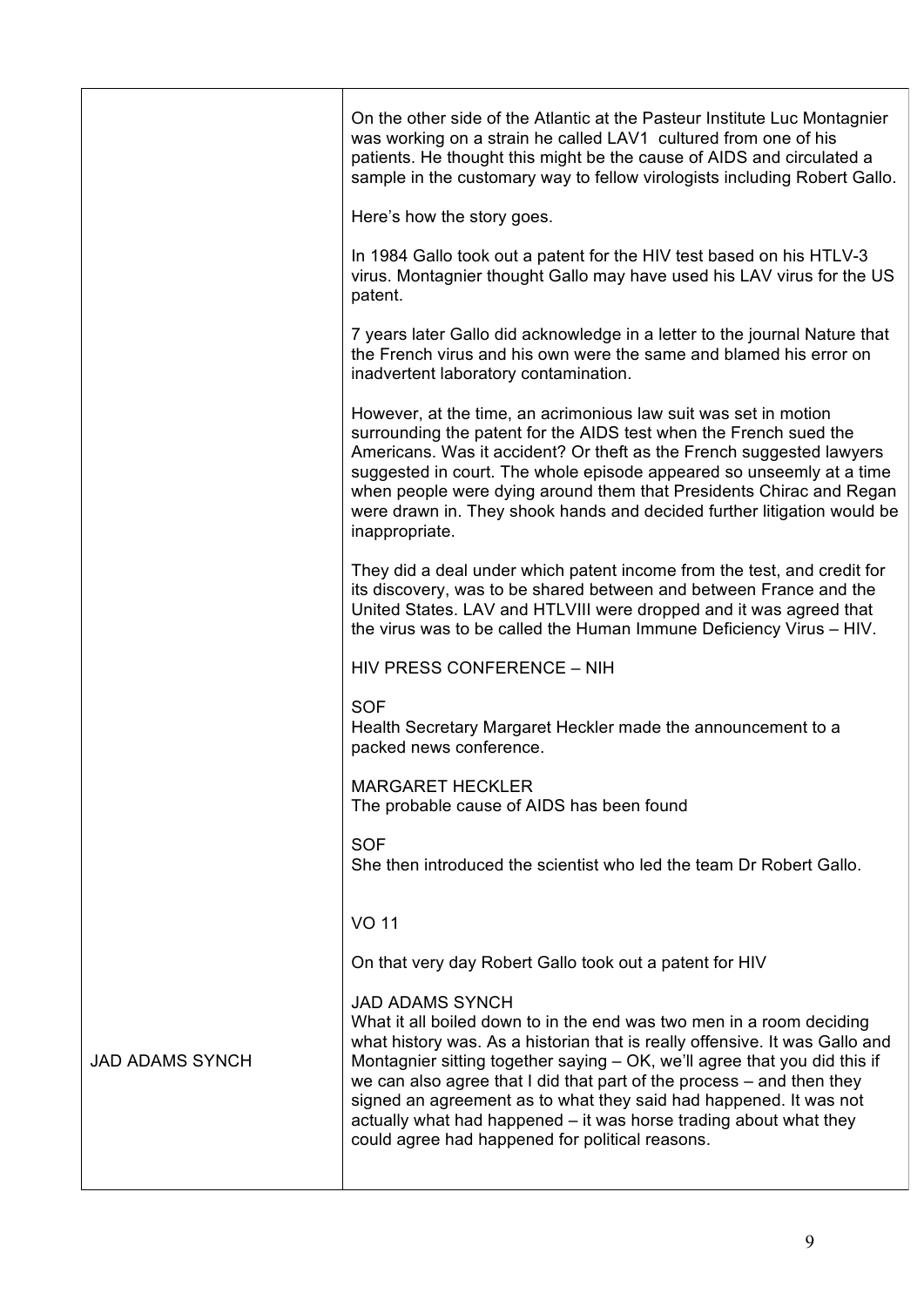|                                                                             | <b>JOAN TO CAMERA F</b>                                                                                                                                                                                                                                                                                                                                                                                                                                                                                                                                                                                                                                                                                                                                                                                                                                      |
|-----------------------------------------------------------------------------|--------------------------------------------------------------------------------------------------------------------------------------------------------------------------------------------------------------------------------------------------------------------------------------------------------------------------------------------------------------------------------------------------------------------------------------------------------------------------------------------------------------------------------------------------------------------------------------------------------------------------------------------------------------------------------------------------------------------------------------------------------------------------------------------------------------------------------------------------------------|
|                                                                             | No long after that that we came on the scene $-$ a small production<br>company specialising in science and medical stories.                                                                                                                                                                                                                                                                                                                                                                                                                                                                                                                                                                                                                                                                                                                                  |
|                                                                             | A friend of mine, a drama producer called Carol Wiseman, was working<br>with Michael Verney-Elliott, also a TV producer. Michael was gay and<br>was sure that gay men were being unjustly blamed for infecting the<br>world with AIDS. So Carol sent him to me and we met at Bertorelli's in<br>Floral Street, Covent Garden, just round the corner from our offices in<br>James Street.                                                                                                                                                                                                                                                                                                                                                                                                                                                                     |
|                                                                             | <b>JAD ADAMS SYNCH</b>                                                                                                                                                                                                                                                                                                                                                                                                                                                                                                                                                                                                                                                                                                                                                                                                                                       |
| <b>JAD ADAMS SYNCH</b>                                                      | I had seen Michael Verney-Elliott in the Meditel offices and he'd given us<br>something of a story about AIDS and contaminated blood and we talked<br>for a long time about this. And I thought it was good enough to at least<br>do a bit of preliminary research so I got some cash from Channel 4 and<br>went out to the US to see if we could justify this story. Frankly that story<br>didn't stand up but while I was there I came across a copy of New York<br>Native and they referred to an article in Cancer Research written by<br>Duesberg. And I just read through the article. I was bad, bad company<br>because it was so intellectually challenging. It was such an exciting<br>read. It was remarkable to see a piece of work which so<br>comprehensively and so thoroughly - in such a detailed fashion -<br>attacked the prevailing view. |
|                                                                             | DISPATCHES - OPENING MUSIC AND TITLES                                                                                                                                                                                                                                                                                                                                                                                                                                                                                                                                                                                                                                                                                                                                                                                                                        |
| <b>DISPATCHES MUSIC AND</b><br><b>OPENING SEQUENCE</b><br>(CHECK COPYRIGHT) | V/O on Screen "Millions of Pounds are being ploughed into the<br>campaign against AIDS."                                                                                                                                                                                                                                                                                                                                                                                                                                                                                                                                                                                                                                                                                                                                                                     |
|                                                                             | AIDS THE UNHEARD VOICES                                                                                                                                                                                                                                                                                                                                                                                                                                                                                                                                                                                                                                                                                                                                                                                                                                      |
|                                                                             | <b>VO 11 A</b><br>AIDS the Unheard Voices went on to win the Royal Television Society<br>Award for current affairs. We thought we would change the world.                                                                                                                                                                                                                                                                                                                                                                                                                                                                                                                                                                                                                                                                                                    |
|                                                                             | <b>VO 11B</b><br>Our second Dispatches, commissioned again by David Lloyd at Channel<br>4 went further. It reflected Peter Duesberg's position that not only does<br>HIV not cause AIDS - but that AIDS is not infectious. Duesberg<br>maintains that because HIV is dormant, even if it is transmitted, it cannot<br>be pathogenic – or cause harm.                                                                                                                                                                                                                                                                                                                                                                                                                                                                                                         |
| <b>DUESBERG SYNCH</b><br>The AIDS Catch                                     | <b>DUESBERG SYNCH</b>                                                                                                                                                                                                                                                                                                                                                                                                                                                                                                                                                                                                                                                                                                                                                                                                                                        |
|                                                                             | I believe that AIDS is not or cannot even be an infectious disease. You<br>see an infectious disease, believe it or not, has certain criteria to it. How<br>it happens, when it happens. For example, if you get infected by a bug                                                                                                                                                                                                                                                                                                                                                                                                                                                                                                                                                                                                                           |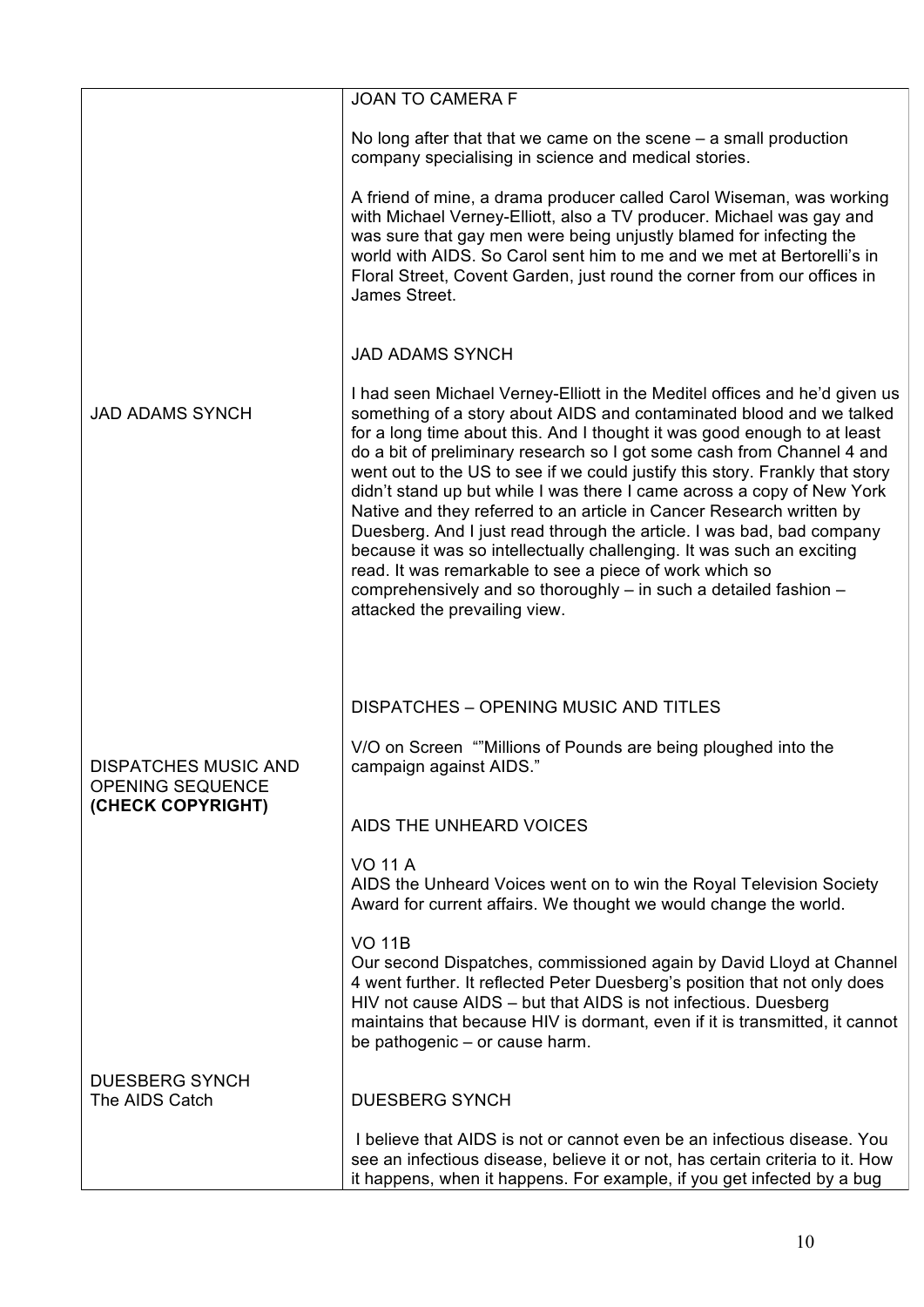|                                   | or by a virus within weeks or months after contact or after that infection<br>you will have symptoms of a disease. In HIV and AIDS we are told we<br>are told you get sick ten years later – ten years after infection – that is<br>not how viruses, or bacteria even, work. They work fast or never. They<br>have very simple mechanisms like a little clock that can do only one<br>thing $-$ go around the dial once $-$ and that takes 24 to 48 hours with the<br>virus. There is no way that virus could possibly slow down or wait a<br>week or wait ten years. That is totally absurd. |
|-----------------------------------|-----------------------------------------------------------------------------------------------------------------------------------------------------------------------------------------------------------------------------------------------------------------------------------------------------------------------------------------------------------------------------------------------------------------------------------------------------------------------------------------------------------------------------------------------------------------------------------------------|
|                                   | <b>VO 11C</b>                                                                                                                                                                                                                                                                                                                                                                                                                                                                                                                                                                                 |
|                                   | From an astonished silence after AIDS the Unheard Voices, this<br>programme – The AIDS Catch – caused an avalanche of complaints<br>from the scientific establishment. The AIDS barons working with huge<br>HIV research grants from the Medical Research Council were not best<br>pleased and aired their complaints in the newspapers that were happy to<br>print them.                                                                                                                                                                                                                     |
|                                   | <b>TO CAMERA G</b>                                                                                                                                                                                                                                                                                                                                                                                                                                                                                                                                                                            |
|                                   | Channel 4 and our production company were brought before the<br>Broadcasting Complaints Commission and found guilty of being "unfair<br>in our treatment of the subject of AIDS. I remember Dispatches editor<br>David Lloyd saying, "It's like winning a football match 9 nil and being told<br>you've lost."                                                                                                                                                                                                                                                                                |
| <b>GRAPHIC</b>                    | <b>GRAPHIC - AZT = ZIDOVUDINE</b>                                                                                                                                                                                                                                                                                                                                                                                                                                                                                                                                                             |
|                                   | <b>VO 12</b><br>And all this time young men were dying. They were told that if they<br>tested antibody positive to HIV they would certainly die and they were<br>given murderously high doses of AZT. None of those on the high doses<br>survived.                                                                                                                                                                                                                                                                                                                                            |
|                                   | DR MICHAEL LANGE SYNCH (NEEDS DATE)                                                                                                                                                                                                                                                                                                                                                                                                                                                                                                                                                           |
| DR MICHAEL LANGE SYNCH            | I think the central fact is that despite five years of AZT in trials and four<br>on the open market people keep dying in large numbers. And hence it is<br>clearly not as wonderful a drug or a lifesaver as it is made out.                                                                                                                                                                                                                                                                                                                                                                  |
| DR JOHN HAMILTON SYNCH            | DR JOHN HAMILTON SYNCH                                                                                                                                                                                                                                                                                                                                                                                                                                                                                                                                                                        |
|                                   | First of all I think it's self-evident that our study does not provide the kind<br>of benefit that everyone wished for. It can't be a secret that patients<br>wanted something that would help them live longer. Unfortunately it has<br>not demonstrated that and therefore this has to be unwelcome news.                                                                                                                                                                                                                                                                                   |
| DR ROBERT HOFFMAN<br><b>SYNCH</b> | DR ROBERT HOFFMAN SYNCH<br>The effect of AZT on body cells as a whole is very deleterious because it<br>prevents cells from replicating. There's a second point, in that cells that<br>may survive AZT may themselves become cancerous. So there is a<br>double danger for AZT the way I see it.                                                                                                                                                                                                                                                                                              |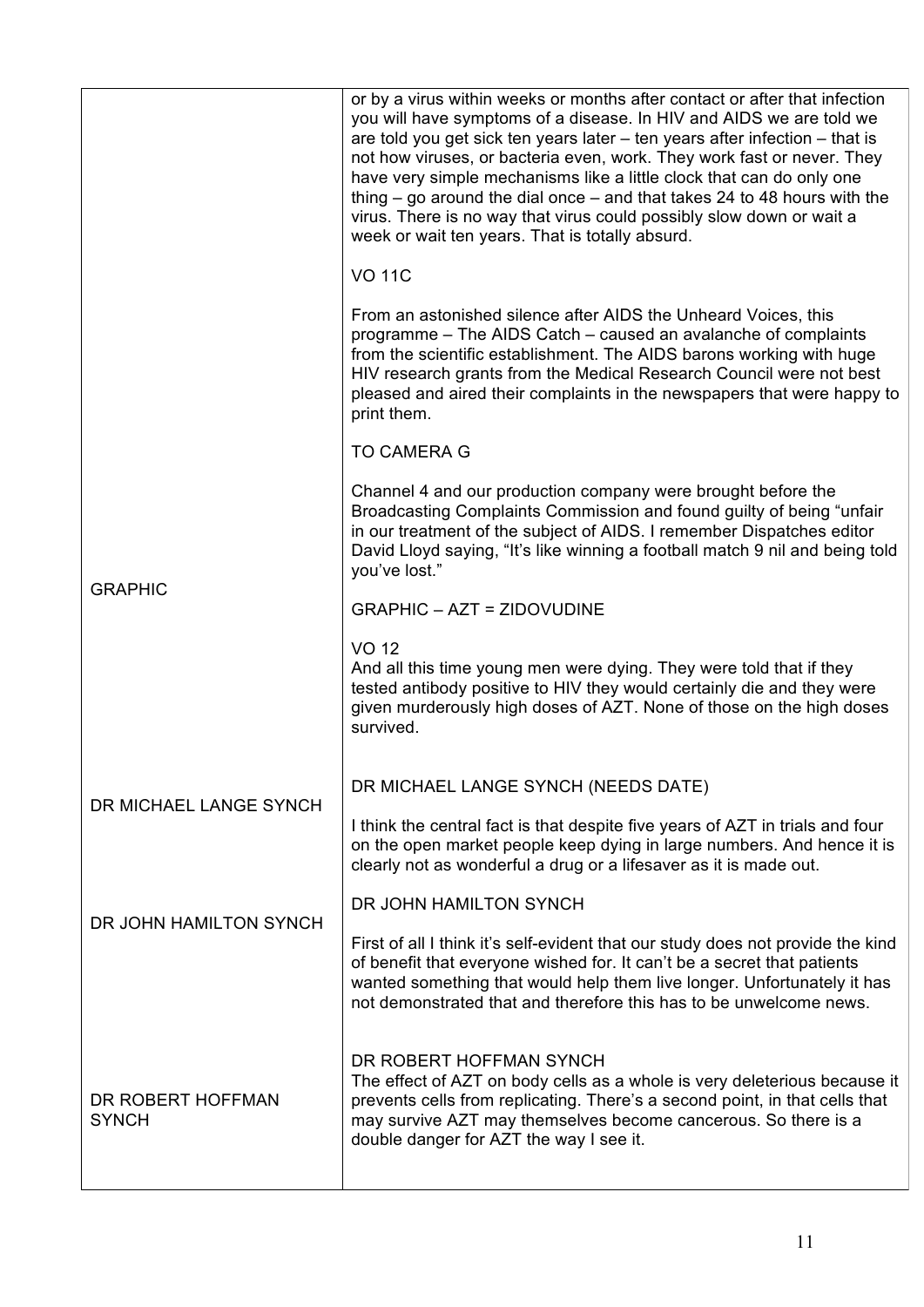|                             | V <sub>O</sub><br>John Lauritsen had by now written his seminal articles on AZT in the<br>New York Native and had dug out Freedom of Information papers<br>pointing to the dishonest and fraudulent use of data from the AZT Phase<br>II trials.                                                                                                                                                                                                                                                                                                                                                                                |
|-----------------------------|---------------------------------------------------------------------------------------------------------------------------------------------------------------------------------------------------------------------------------------------------------------------------------------------------------------------------------------------------------------------------------------------------------------------------------------------------------------------------------------------------------------------------------------------------------------------------------------------------------------------------------|
| <b>JOHN LAURITSEN SYNCH</b> | <b>JOHN LAURITSEN SYNCH</b><br>The real horror of this study only became apparent after going through<br>documents which were obtained under the Freedom of Information Act<br>and it indicated that there had been not only sloppiness of every<br>conceivable sort but that there had been actual cheating in a number of<br>areas. It indicated that the study had become unblinded very quickly in<br>the first few weeks. Although it was planned as a double blind placebo<br>controlled study, in fact it was nothing of the kind. Both patients and<br>doctors knew who was getting AZT and who was getting placebo.    |
|                             | CO 13                                                                                                                                                                                                                                                                                                                                                                                                                                                                                                                                                                                                                           |
|                             | So shocked were people like Michael Ellner, Frank Buinoukas and Gene<br>Fedorko at the suffering and death they were witnessing around them<br>that they formed a health group called HEAL New York to help people<br>make their own decisions about AZT.                                                                                                                                                                                                                                                                                                                                                                       |
|                             | CLIFF GOODMAN SYNCH (CHECK).                                                                                                                                                                                                                                                                                                                                                                                                                                                                                                                                                                                                    |
| <b>CLIFF GOODMAN SYNCH</b>  | I wouldn't give it to my cat. I would think it was murder.                                                                                                                                                                                                                                                                                                                                                                                                                                                                                                                                                                      |
|                             | <b>VO 15</b><br>Alan Roundtree was another of the young men who came to HEAL New<br>York for help. He died not long after this interview. Here he describes<br>what it was like to take AZT.                                                                                                                                                                                                                                                                                                                                                                                                                                    |
|                             | ALAN ROUNDTREE SYNCH                                                                                                                                                                                                                                                                                                                                                                                                                                                                                                                                                                                                            |
| <b>ALAN ROUNDTREE SYNCH</b> | At first – good. Oh boy – I gained weight and I said "Boy this sure must<br>be working". And then about another two weeks later it did start working.<br>The headaches came, the dizziness, the nauseousness and the whole<br>time I had fingernails that were so black it looked like I had nail polish on<br>- you know. And the upset stomachs, nothing tastes right - food or<br>anything – and the main thing, that it would affect you so where you<br>couldn't listen to people 'cos you don't want to hear them 'cos you're<br>hurting so bad. And it left me impotent. It destroyed my hopes for living -<br>you know. |
| <b>AZT DEMO SHOUTING</b>    | <b>AZT DEMO SHOUTING</b>                                                                                                                                                                                                                                                                                                                                                                                                                                                                                                                                                                                                        |
|                             | Mothers and babies will not be sacrificed to AZT!                                                                                                                                                                                                                                                                                                                                                                                                                                                                                                                                                                               |
|                             | VO 16<br>Babies born to HIV positive mothers were also being given AZT and a<br>Medical Research Council Trial was set in motion across Europe called<br>the Penta Trial.                                                                                                                                                                                                                                                                                                                                                                                                                                                       |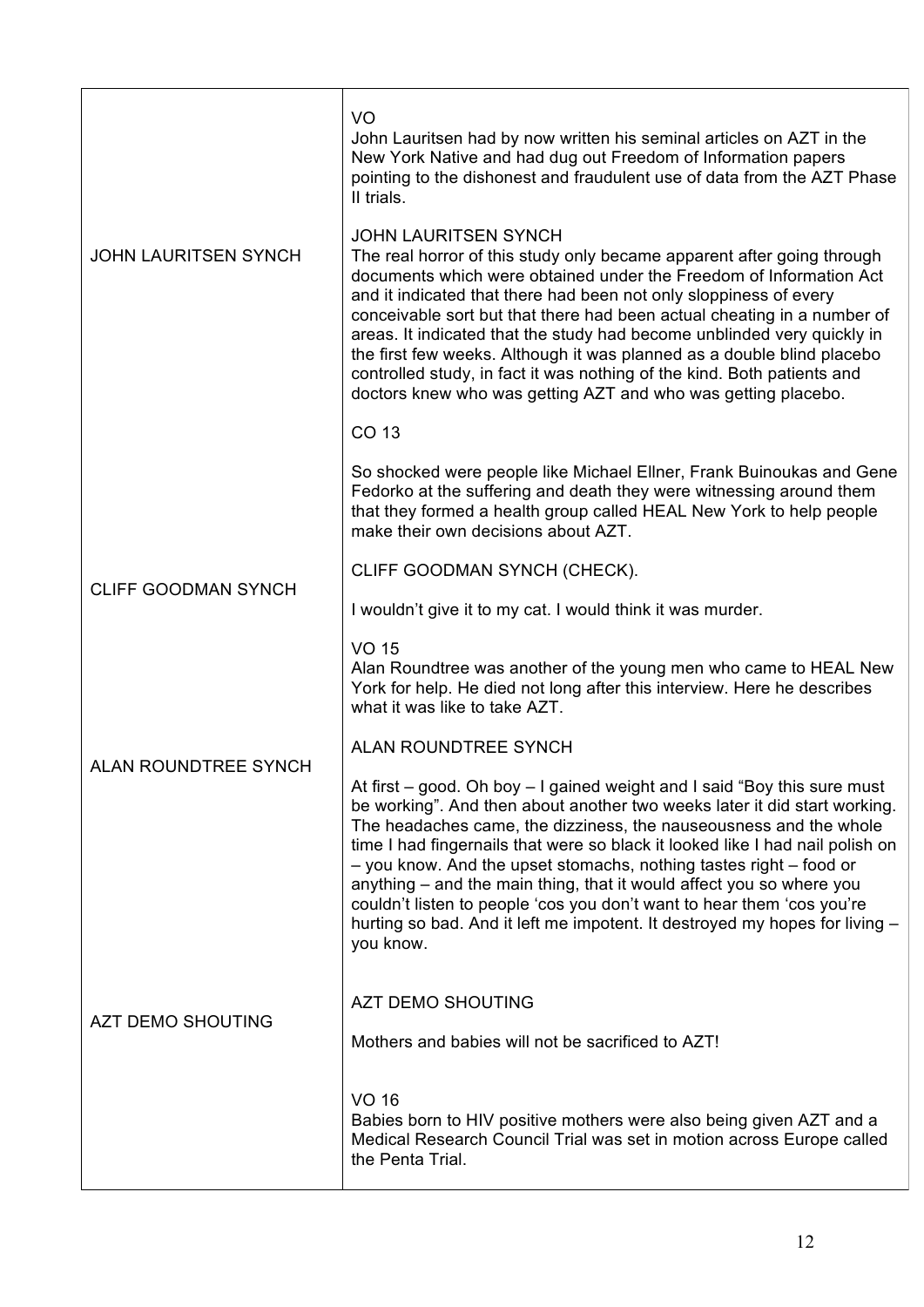|                                                                          | WOMAN IN SILHOUETTE CLIP FROM "AZT BABIES" SKY NEWS.                                                                                                                                                                                                                                                                                                                                                                                                                                                                                                                                                                                                                                                               |
|--------------------------------------------------------------------------|--------------------------------------------------------------------------------------------------------------------------------------------------------------------------------------------------------------------------------------------------------------------------------------------------------------------------------------------------------------------------------------------------------------------------------------------------------------------------------------------------------------------------------------------------------------------------------------------------------------------------------------------------------------------------------------------------------------------|
| <b>WOMAN IN SILHOUETTE CLIP</b><br><b>FROM "AZT BABIES" SKY</b><br>NEWS. | They test him. They will tell me the results in one month's time but I'm<br>worried he should be given the AZT treatment and I need more<br>information about it.                                                                                                                                                                                                                                                                                                                                                                                                                                                                                                                                                  |
|                                                                          | <b>VO 17</b><br>In June 2000 at President Thabo Mbeki's gathering of an expert panel<br>on AIDS in Pretoria, South Africa, Dr Andrew Herxheimer a world<br>famous pharmacologist said:                                                                                                                                                                                                                                                                                                                                                                                                                                                                                                                             |
|                                                                          | ANDREW HERXHEIMER SYNCH                                                                                                                                                                                                                                                                                                                                                                                                                                                                                                                                                                                                                                                                                            |
| <b>ANDREW HERXHEIMER</b><br><b>SYNCH</b>                                 | I think zidovudine was a drug that was never really evaluated properly<br>and that its efficacy has never been proved but its toxicity certainly is<br>important. And I think it has killed a lot of people – especially at the<br>higher doses. I personally think that it is not worth using alone or<br>combination at all.                                                                                                                                                                                                                                                                                                                                                                                     |
|                                                                          | <b>MICHAEL HERSEE</b>                                                                                                                                                                                                                                                                                                                                                                                                                                                                                                                                                                                                                                                                                              |
|                                                                          | One of the key things that people need is $-$ they want to understand first<br>of all what's really going on and - usually because they've come across<br>something which conflicts with what they've been told by their doctors.<br>The other thing is they want to know - how scared should they be? In a<br>way. That's actually quite a critical thing. Is their diagnosis really<br>dangerous or not? And $-$ to know that they are not the only one in the<br>flesh that is questioning this - because it's one thing to look at a load of<br>information on the internet but it's a completely different matter from<br>actually meeting someone that can coherently argue the same points<br>face to face. |
|                                                                          |                                                                                                                                                                                                                                                                                                                                                                                                                                                                                                                                                                                                                                                                                                                    |
| <b>GRAPHIC</b><br>AIDS A DIFFERENT VIEW<br><b>AMSTERDAM</b>              | Graphic                                                                                                                                                                                                                                                                                                                                                                                                                                                                                                                                                                                                                                                                                                            |
|                                                                          | AIDS - A DIFFERENT VIEW - AMSTERDAM                                                                                                                                                                                                                                                                                                                                                                                                                                                                                                                                                                                                                                                                                |
|                                                                          | <b>VO 18</b>                                                                                                                                                                                                                                                                                                                                                                                                                                                                                                                                                                                                                                                                                                       |
|                                                                          | In 1992 something extraordinary happened. A Conference was<br>organised in Amsterdam called "AIDS a different view" and many<br>members of the orthodoxy signed up to attend.                                                                                                                                                                                                                                                                                                                                                                                                                                                                                                                                      |
|                                                                          | Joanne Sawicki at Sky News agreed to broadcast a news report from<br>there.                                                                                                                                                                                                                                                                                                                                                                                                                                                                                                                                                                                                                                        |
|                                                                          | It was here that the now Nobel Laureate Dr Luc Montagnier told the<br>world that you don't necessarily die if you have HIV                                                                                                                                                                                                                                                                                                                                                                                                                                                                                                                                                                                         |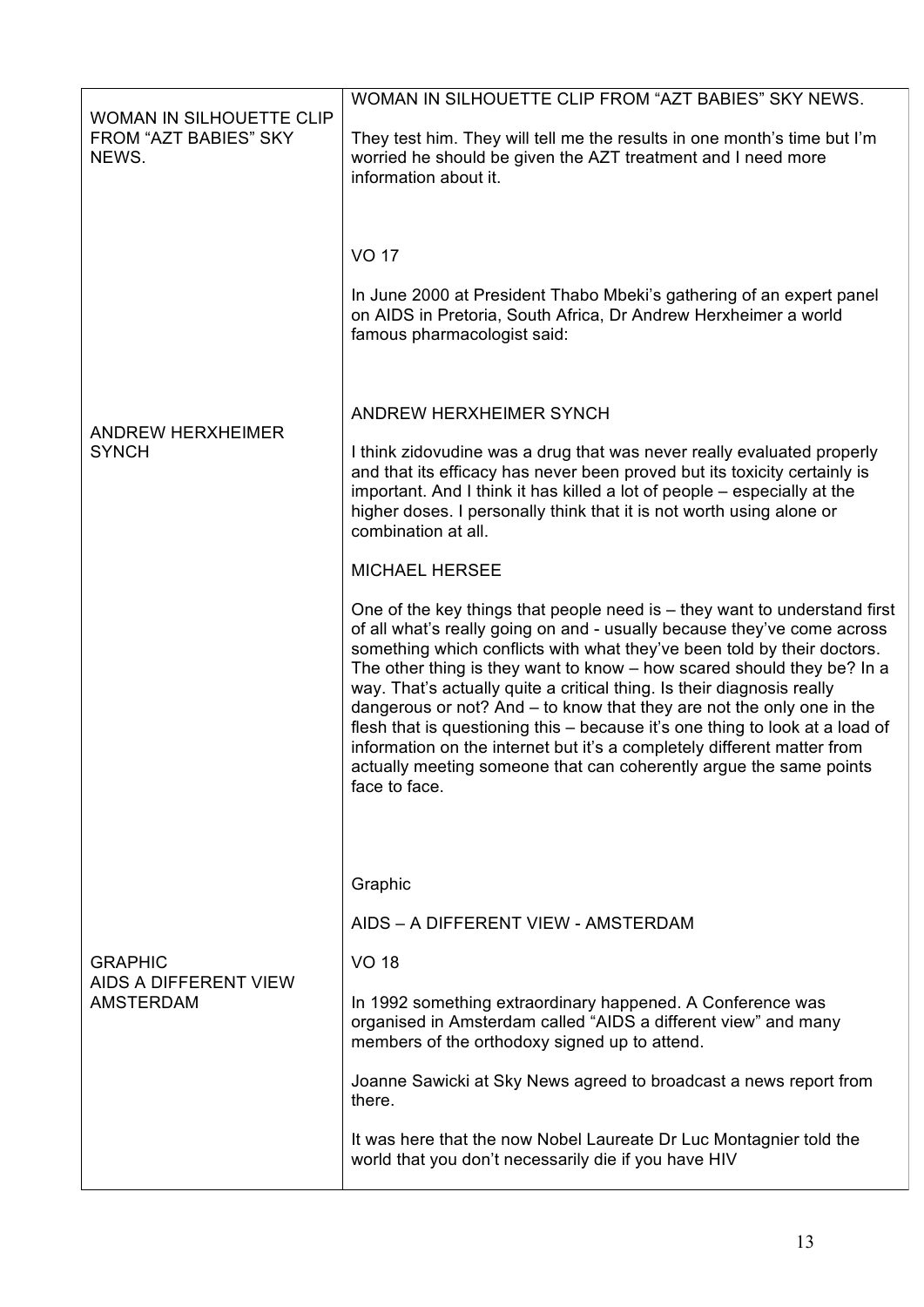|                                             | <b>LUC MONTAGIER SYNCH</b>                                                                                                                                                                                                                                                                                                                                                                                                                                                                                   |
|---------------------------------------------|--------------------------------------------------------------------------------------------------------------------------------------------------------------------------------------------------------------------------------------------------------------------------------------------------------------------------------------------------------------------------------------------------------------------------------------------------------------------------------------------------------------|
| <b>LUC MONTAGIER SYNCH</b>                  | We are seeing people which have been infected for nine, ten years or<br>more – ten, twelve years – and they are still in good shape. Their<br>immune system is still good. And it is unlikely those people will come<br>down with AIDS later.                                                                                                                                                                                                                                                                |
|                                             | <b>VO 19</b>                                                                                                                                                                                                                                                                                                                                                                                                                                                                                                 |
|                                             | Two years before, in 1990, when we'd interviewed Luc Montagnier for<br>"The AIDS Catch" he'd had doubts about HIV being able to do the whole<br>job. He said HIV needed co-factors to do any damage.                                                                                                                                                                                                                                                                                                         |
|                                             | <b>LUC MONTAGNIER SYNCH</b>                                                                                                                                                                                                                                                                                                                                                                                                                                                                                  |
| LUC MONTAGNIER SYNCH                        | At first, yes, we thought we had the best candidate for this virus to be<br>the cause of AIDS. But after a while – even from the beginning actually -<br>we thought maybe for the activation of that virus in cells, we need some<br>co-factors. So I would agree that HIV by itself - or some strains of HIV<br>are not sufficient to induce AIDS.                                                                                                                                                          |
|                                             | <b>VO 20</b>                                                                                                                                                                                                                                                                                                                                                                                                                                                                                                 |
|                                             | In 1997 in an interview with filmmaker Djamel Tahi, published in<br>Continuum Magazine, Montagnier said that HIV had never been purified.                                                                                                                                                                                                                                                                                                                                                                    |
|                                             | <b>SOF</b><br>Well of course we looked for it  we saw some particles but they did not<br>have the morphology of retroviruses.                                                                                                                                                                                                                                                                                                                                                                                |
|                                             | <b>SOF</b><br>He later said                                                                                                                                                                                                                                                                                                                                                                                                                                                                                  |
|                                             | <b>SOF</b><br>I repeat – we did not purify.                                                                                                                                                                                                                                                                                                                                                                                                                                                                  |
|                                             | HUW CHRISTIE SYNCH.                                                                                                                                                                                                                                                                                                                                                                                                                                                                                          |
| HUW CHRISTIE SYNCH.<br>Re Continuum feature | It was startling that Professor Montagnier decided to acknowledge in his<br>interview with Djamel Tahi in Continuum, that as far back as 1983 his<br>team were not able to purify anything that you might call HIV despite<br>what he termed a "Roman effort". So who should be surprised that when<br>the same thing was attempted by expert laboratories in Germany and<br>the United States, who published their results in the Journal of Virology,<br>what they found was proteins and cellular debris. |
|                                             | <b>VO 21</b>                                                                                                                                                                                                                                                                                                                                                                                                                                                                                                 |
|                                             | Then in Pretoria Huw tackled Luc Montagnier on the purification<br>question.                                                                                                                                                                                                                                                                                                                                                                                                                                 |
|                                             | LUC MONTAGNIER SYNCH                                                                                                                                                                                                                                                                                                                                                                                                                                                                                         |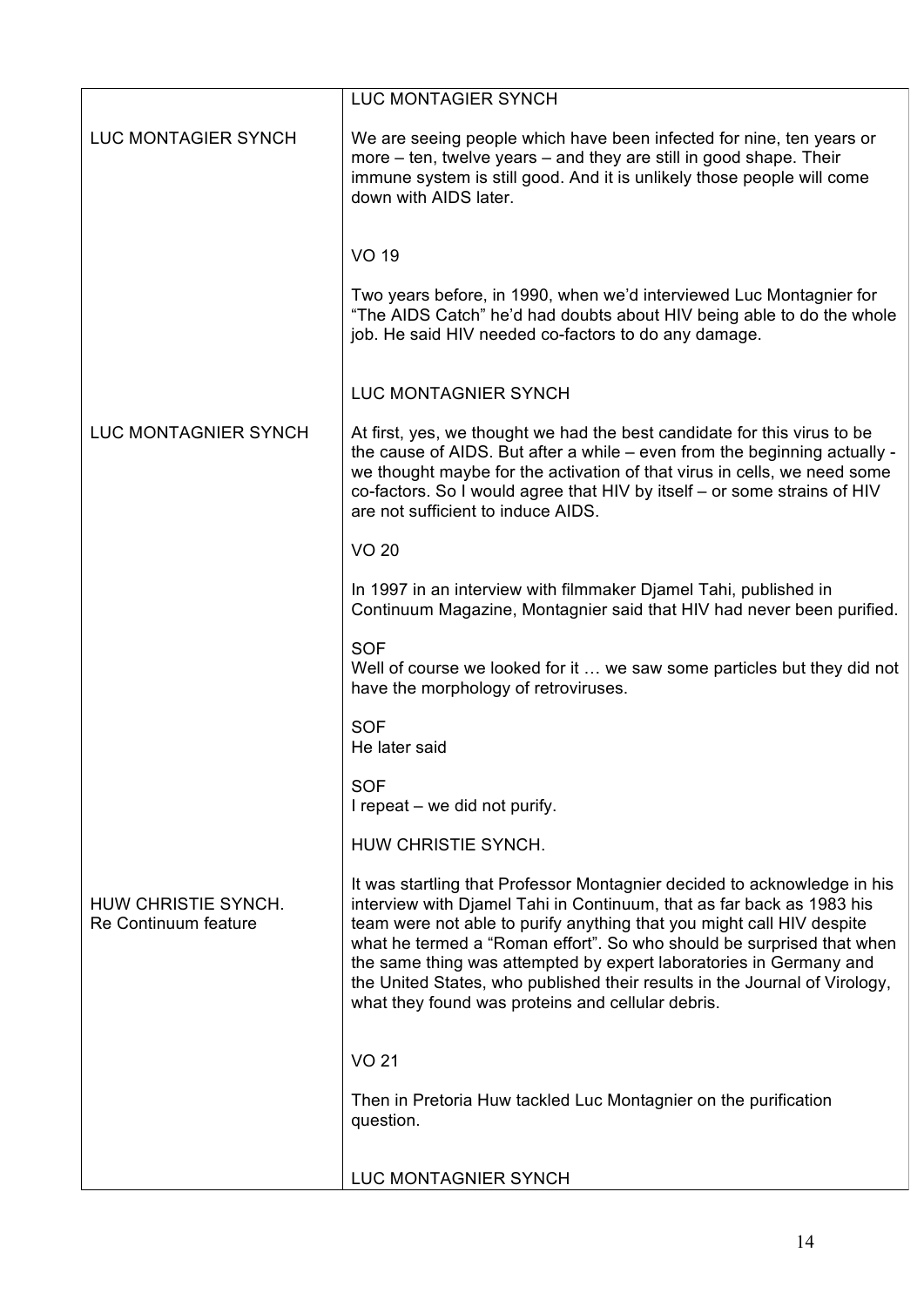| LUC MONTAGNIER SYNCH<br>Pretoria | Huw: Was the first genome taken from purified virus – identified within<br>purified virus?                                                                                                                                                                                                                                                                                                                                                                                                                           |
|----------------------------------|----------------------------------------------------------------------------------------------------------------------------------------------------------------------------------------------------------------------------------------------------------------------------------------------------------------------------------------------------------------------------------------------------------------------------------------------------------------------------------------------------------------------|
|                                  | Montagnier: It was not made from purified virus but it doesn't matter<br>because you clone - you know - you clone DNA - once it's cloned it's<br>pure.                                                                                                                                                                                                                                                                                                                                                               |
|                                  | Huw: So you think it's not necessary to begin with a purified sample.                                                                                                                                                                                                                                                                                                                                                                                                                                                |
|                                  | Montagnier: No not at all. It's really past techniques. We are now in the<br>world of modern molecular biology and everything has changed.                                                                                                                                                                                                                                                                                                                                                                           |
|                                  | Huw: I can only offer you one thing which is - then it's easy to make<br>these people be quiet – just go back and do the simple purification<br>business that wasn't done and then they will have to agree.                                                                                                                                                                                                                                                                                                          |
|                                  | Montagnier: Well this has been – is done by pharmaceutical companies<br>- the first AIDS test - the first HIV test - was done with purified virus so<br>what they did is to produce – mass produce the virus and purify it by<br>several - what we call density gradient centrifugation and you get a<br>band and you can look at it on the electronmicroscope and you see a lot<br>of viral particles. Of course it's not a hundred percent pure. No material<br>- no biological material is a hundred percent pure |
|                                  | Huw:  Oh very close to pure                                                                                                                                                                                                                                                                                                                                                                                                                                                                                          |
|                                  | Montagnier: Very close to pure                                                                                                                                                                                                                                                                                                                                                                                                                                                                                       |
|                                  | Huw: But no one has ever seen those photographs. They've seen it for<br>Rous and they've seen it for the rest but never for HIV.                                                                                                                                                                                                                                                                                                                                                                                     |
|                                  | Montagnier: er Well we had pictures – we have made pictures –<br>we didn't publish them because we published the first picture. We<br>couldn't – you know – when we sent other pictures to journalists they<br>say we have seen that before we don't care                                                                                                                                                                                                                                                            |
|                                  | Huw: But this is how you must win your argument. You just show them<br>the photo.                                                                                                                                                                                                                                                                                                                                                                                                                                    |
|                                  | Montagnier: Sorry?                                                                                                                                                                                                                                                                                                                                                                                                                                                                                                   |
|                                  | Huw: You just show them the photograph and then you will win your<br>argument.                                                                                                                                                                                                                                                                                                                                                                                                                                       |
|                                  | Montagnier: I don't have them with me but er                                                                                                                                                                                                                                                                                                                                                                                                                                                                         |
|                                  | Huw:  but can find it - anyway - you can solve it all                                                                                                                                                                                                                                                                                                                                                                                                                                                                |
|                                  | Montagnier: But this is a very old problem which has been solved for<br>many years                                                                                                                                                                                                                                                                                                                                                                                                                                   |
|                                  | Huw:  Privately  In private                                                                                                                                                                                                                                                                                                                                                                                                                                                                                          |
|                                  | Montagnier: It's not really an argument.                                                                                                                                                                                                                                                                                                                                                                                                                                                                             |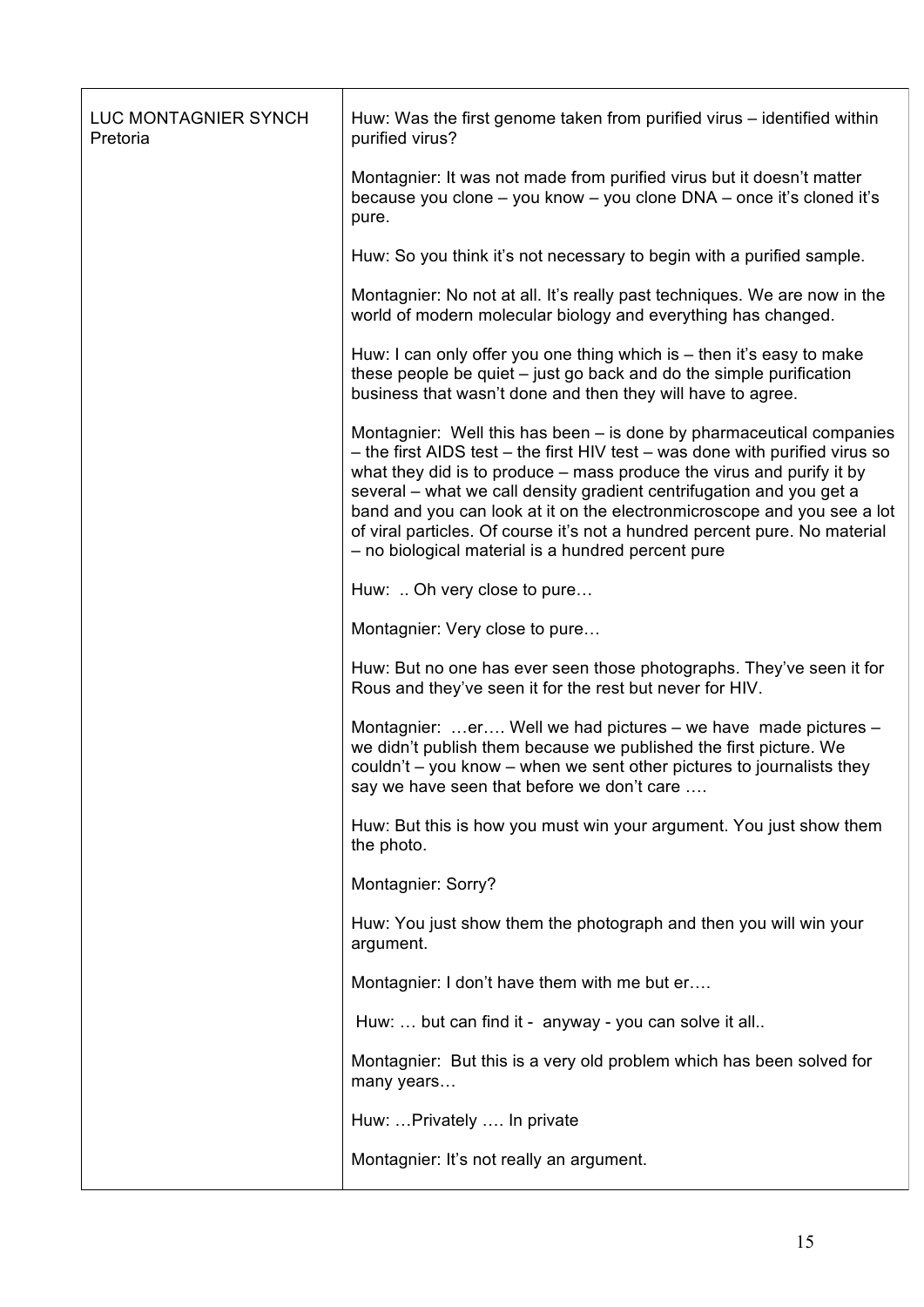|                               | <b>VO 21A</b>                                                                                                                                                                                                                                                                                                                                                                                                                                                              |
|-------------------------------|----------------------------------------------------------------------------------------------------------------------------------------------------------------------------------------------------------------------------------------------------------------------------------------------------------------------------------------------------------------------------------------------------------------------------------------------------------------------------|
|                               | if we don't need to purify any more and we don't need to isolate<br>according to the previous conventions of virology, and we don't have a<br>real picture of the retrovirus HIV - then what DO we have?                                                                                                                                                                                                                                                                   |
|                               | GRAPHIC BERLIN - WORLD AIDS CONFERENCE                                                                                                                                                                                                                                                                                                                                                                                                                                     |
| <b>GRAPHIC</b>                | <b>VO 22</b>                                                                                                                                                                                                                                                                                                                                                                                                                                                               |
| <b>MUSIC</b>                  | Oblivious to these concerns - the great HIV bandwagon rolled on<br>protecting the growing fortunes of those involved in the manufacture of<br>the test kits, the production of so-called anti-HIV drugs and HIV<br>research. In the summer of 1992 the Berlin World AIDS Conference<br>provided a huge jamboree. Many dissidents attended and we<br>penetrated this citadel with renewed energy. I kept a video diary.                                                     |
|                               | SOF VO                                                                                                                                                                                                                                                                                                                                                                                                                                                                     |
|                               | John Lauritsen arrived from New York today and the long hot summer of<br>dissent truly began. He brought a case full of his book The AIDS War<br>hot off the press.                                                                                                                                                                                                                                                                                                        |
|                               | SOF John Lauritsen                                                                                                                                                                                                                                                                                                                                                                                                                                                         |
|                               | I'm using the metaphor of war saying that the AIDS phenomenon is like<br>a war with the terrible loss of life and suffering and also profiteering and<br>propaganda, treachery, espionage, sabotage and all of the things that<br>we associate with a war and of course intense censorship in trying to get<br>out the truth about AIDS.                                                                                                                                   |
|                               | SOF VO                                                                                                                                                                                                                                                                                                                                                                                                                                                                     |
| <b>MUSIC AND TRAVEL SHOTS</b> | So John and I together with Hector Gildemeister, a German born<br>biochemist who works with us, set off for Hanover and Berlin.                                                                                                                                                                                                                                                                                                                                            |
|                               | SOF VO<br>We worked quickly to get our literature into the conference and onto the<br>press racks as soon as possible. Robert Laarhoven from the Amsterdam<br>Group had prepared with the help of Peter Rath a formidable selection<br>of dossiers. These included the journal "Rethinking AIDS" from the<br>"Group for the scientific re-evaluation of the HIV/AIDS hypothesis". A<br>group comprising 150 scientists and researchers, including a Nobel<br>Prize winner. |
|                               | Our efforts were futile. Within hours all the dossiers in the press lounge<br>were confiscated by the organizers.                                                                                                                                                                                                                                                                                                                                                          |
|                               | <b>VO 22 A</b>                                                                                                                                                                                                                                                                                                                                                                                                                                                             |
|                               | Dr Robert Gallo was there accompanied by three bodyguards using                                                                                                                                                                                                                                                                                                                                                                                                            |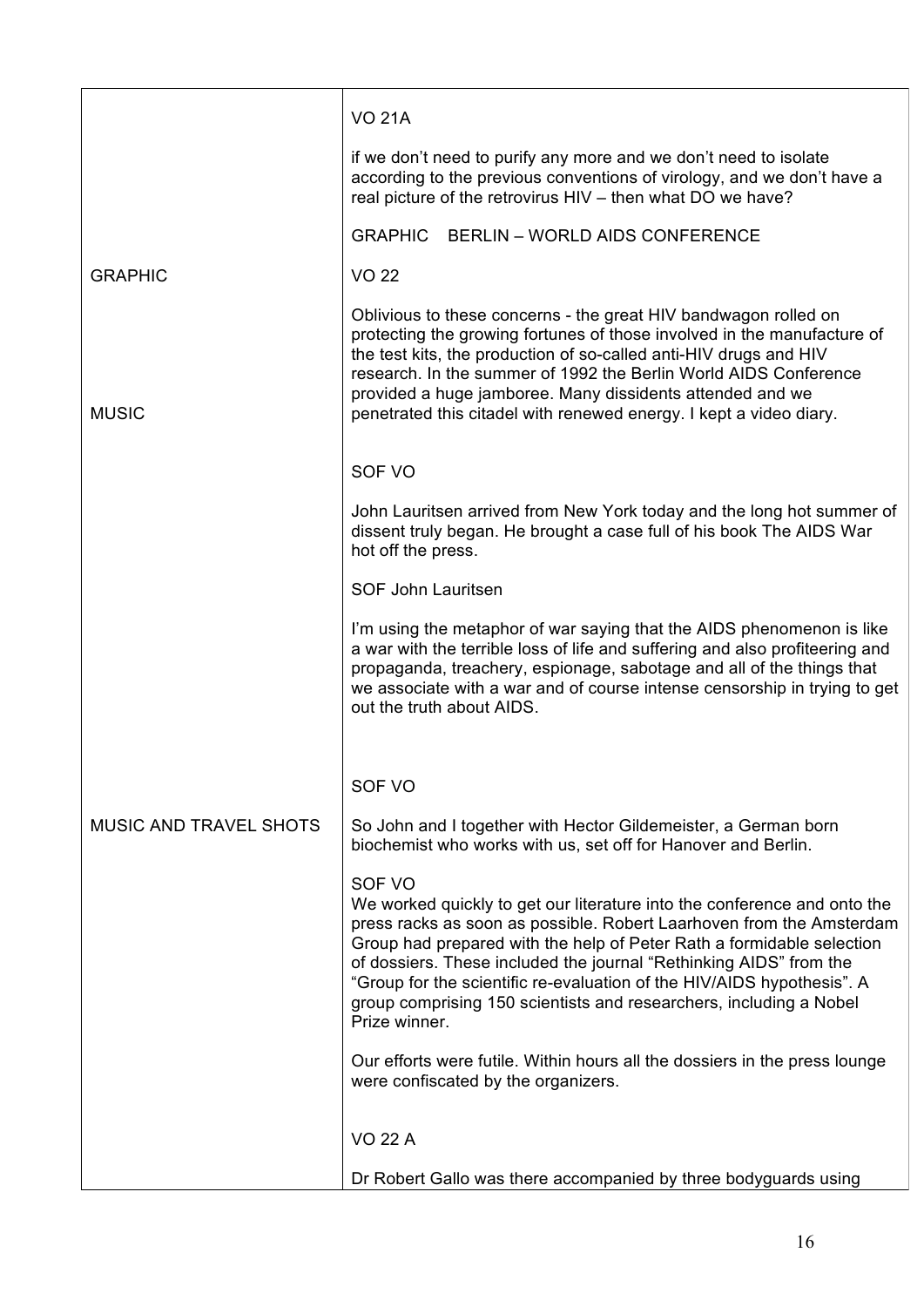| strong-arm tactics at what was no more than journalistic exuberance.                                                                                                                                                                                                                                                                                                                                                                                                                                                                                                                                |
|-----------------------------------------------------------------------------------------------------------------------------------------------------------------------------------------------------------------------------------------------------------------------------------------------------------------------------------------------------------------------------------------------------------------------------------------------------------------------------------------------------------------------------------------------------------------------------------------------------|
| <b>VO 23</b><br>It was possible for us to confront Robert Gallo and the panel during the<br>press conferences.                                                                                                                                                                                                                                                                                                                                                                                                                                                                                      |
| SOF VO JS                                                                                                                                                                                                                                                                                                                                                                                                                                                                                                                                                                                           |
| We decided this was the time to put some important points to Dr Gallo.                                                                                                                                                                                                                                                                                                                                                                                                                                                                                                                              |
| <b>SOF SYNCH</b><br>Question for Dr Gallo. Professor Robert Root-Bernstein, author of<br>"Rethinking AIDS" has said that by the end of the century we'll know<br>everything there is to know about HIV and nothing about AIDS. Given<br>that all of Professor Peter Duesberg's have come true, namely that<br>there's been no heterosexual spread of AIDS in the Western world and<br>that AZT doesn't work. When will you Dr Gallo agree that we need to<br>fund a total reappraisal of the HIV/AIDS hypothesis not dictated to by the<br>search for endless new, useless and damaging antivirals. |
| <b>SOF Chairman</b><br>OK. Thank you for the statement. Short answer.                                                                                                                                                                                                                                                                                                                                                                                                                                                                                                                               |
| <b>SOF Robert Gallo</b><br>I think Dr Root-Bernstein doesn't know what he's talking about. OK?                                                                                                                                                                                                                                                                                                                                                                                                                                                                                                      |
| SOF JS<br>(in background) I'd like an answer to my question                                                                                                                                                                                                                                                                                                                                                                                                                                                                                                                                         |
| <b>SOF Chairman</b><br>No. No discussion please. Sorry, next question after there.                                                                                                                                                                                                                                                                                                                                                                                                                                                                                                                  |
| (In background - I'd like an answer to my question)                                                                                                                                                                                                                                                                                                                                                                                                                                                                                                                                                 |
| <b>SOF Gallo</b><br>The answer is I think he's wrong and I think any rational person who's<br>looked at this carefully, slowly and is trained has come to the same<br>conclusion that he's wrong. I don't influence funding. I am not the<br>director of an institute. I do my work. I'm working on HIV as the cause of<br>this disease. I have since 1984. If you and Root Bernstein don't believe<br>it – so be it. Do your own work on what you think the cause is and don't<br>bother me.                                                                                                       |
| <b>SOF Chairman</b><br>Thank you. Next question.                                                                                                                                                                                                                                                                                                                                                                                                                                                                                                                                                    |
| <b>VO 24</b><br>The battle was on, ironically, our opponents were gay lobby groups like<br>Act Up who had been brought over as "official dissidents", bussed in<br>strategically to protest about a lack of drugs.                                                                                                                                                                                                                                                                                                                                                                                  |
| SOF Chistian Joswig<br>A group from Act-UP people - they came out of the building - from the<br>Congress and they made a demonstration and they gave statements<br>against the British government and suddenly some people out if this                                                                                                                                                                                                                                                                                                                                                              |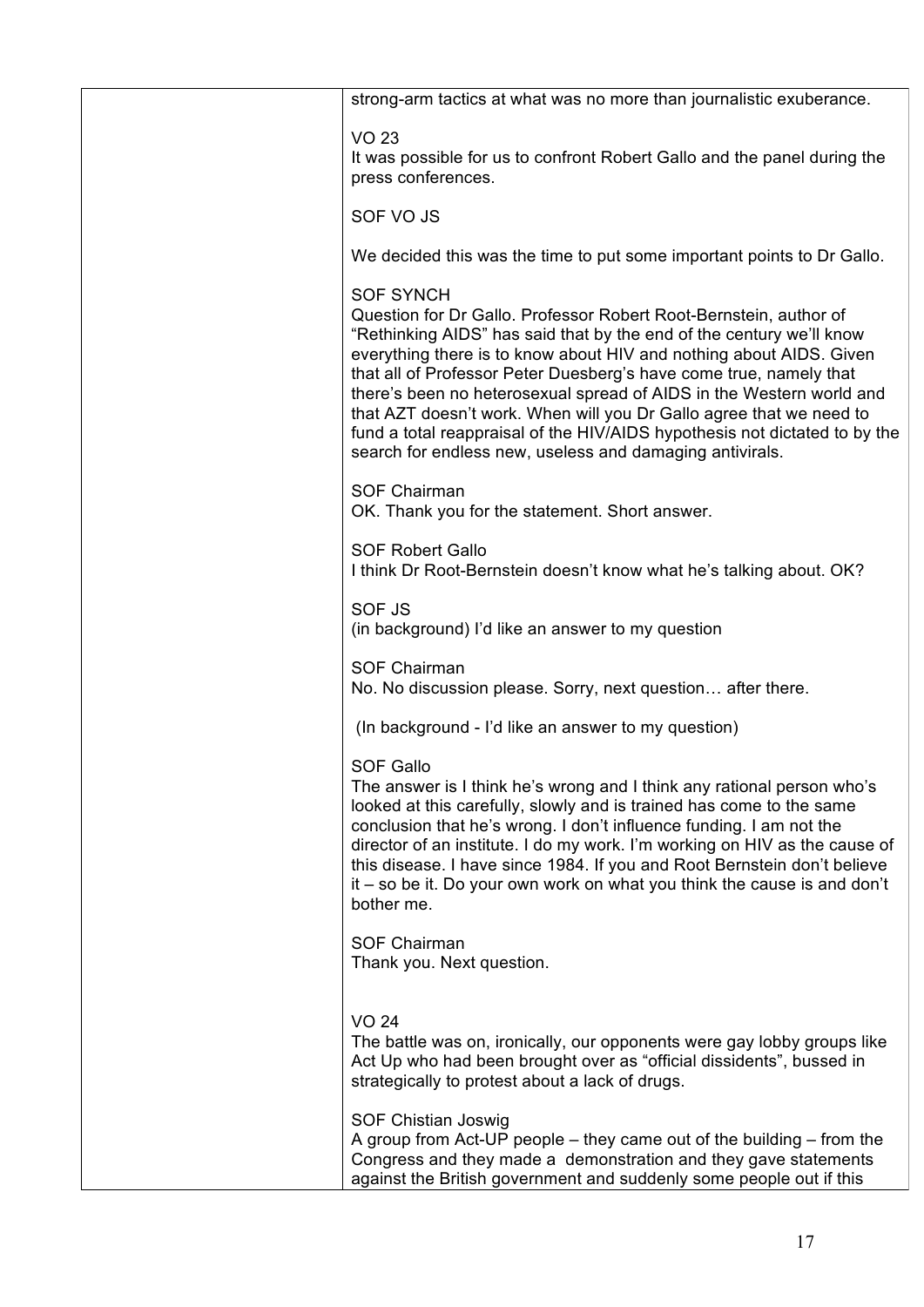| group came to us and they took our posters and burned them.                                                                                                                                                                                                                                                                                                                                                                                                                                                                                                                                        |
|----------------------------------------------------------------------------------------------------------------------------------------------------------------------------------------------------------------------------------------------------------------------------------------------------------------------------------------------------------------------------------------------------------------------------------------------------------------------------------------------------------------------------------------------------------------------------------------------------|
| <b>SOF JS</b><br>Peter Schmidt who'd been filming the goings on had been ordered to<br>erase his tapes by one of the German professors.                                                                                                                                                                                                                                                                                                                                                                                                                                                            |
| <b>SOF Peter Schmidt</b><br>Professor Seichert not only wanted his picture deleted. He wanted to<br>have the complete cassette. Well I refused him. I said no - there's no<br>way. And so we only took out his pictures out of – from the cassette.                                                                                                                                                                                                                                                                                                                                                |
| <b>SOF Robert Laarhoven</b><br>And they said that I had to leave, on charges of trespassing. They took<br>my press card and two policemen brought me outside the conference<br>hall.                                                                                                                                                                                                                                                                                                                                                                                                               |
| <b>SOF JS</b><br>And what did they say?                                                                                                                                                                                                                                                                                                                                                                                                                                                                                                                                                            |
| <b>SOF Laarhoven</b><br>Er if I ever cross this line                                                                                                                                                                                                                                                                                                                                                                                                                                                                                                                                               |
| <b>SOF JS</b><br>This line                                                                                                                                                                                                                                                                                                                                                                                                                                                                                                                                                                         |
| <b>SOF Laarhoven</b><br>I would be arrested. It became more clear to me that there is very<br>heavy censorship of dissident information and I'm not afraid any more to<br>use words such as 'AIDS fascism'.                                                                                                                                                                                                                                                                                                                                                                                        |
| SOF John Lauritsen<br>Well this is the first AIDS conference ever where there is a real presence<br>of honest AIDS dissidents - those of us who are opposed to the basic<br>AIDS paradigm - the HIV/AIDS hypothesis and AZT therapy. At the<br>same time there have been shocking events at this conference which<br>means that the people in the AIDS establishment are afraid of free<br>speech.                                                                                                                                                                                                 |
| VO 25                                                                                                                                                                                                                                                                                                                                                                                                                                                                                                                                                                                              |
| The level of censorship was staggering. Celia Farber, John Lauritsen<br>and Frank Bouinaoukas were among those who stuck it out to the bitter<br>end.                                                                                                                                                                                                                                                                                                                                                                                                                                              |
| <b>SOF Celia Farber</b><br>I do get extremely despondent. And I've been feeling that. When I<br>walked around here I feel - this is so hopeless - what we are up against<br>is a gargantuan multi billion dollar infrastructure and - who do we think<br>we are? Who do we think we are kidding? You know - I mean - but you<br>have to just be Sisyphus, right, and keep pushing the rock up the hill and<br>let it roll down again. There's no other choice. The only other option is to<br>just turn round and walk away, which obviously, we know what we know<br>so it's too late to do that. |
|                                                                                                                                                                                                                                                                                                                                                                                                                                                                                                                                                                                                    |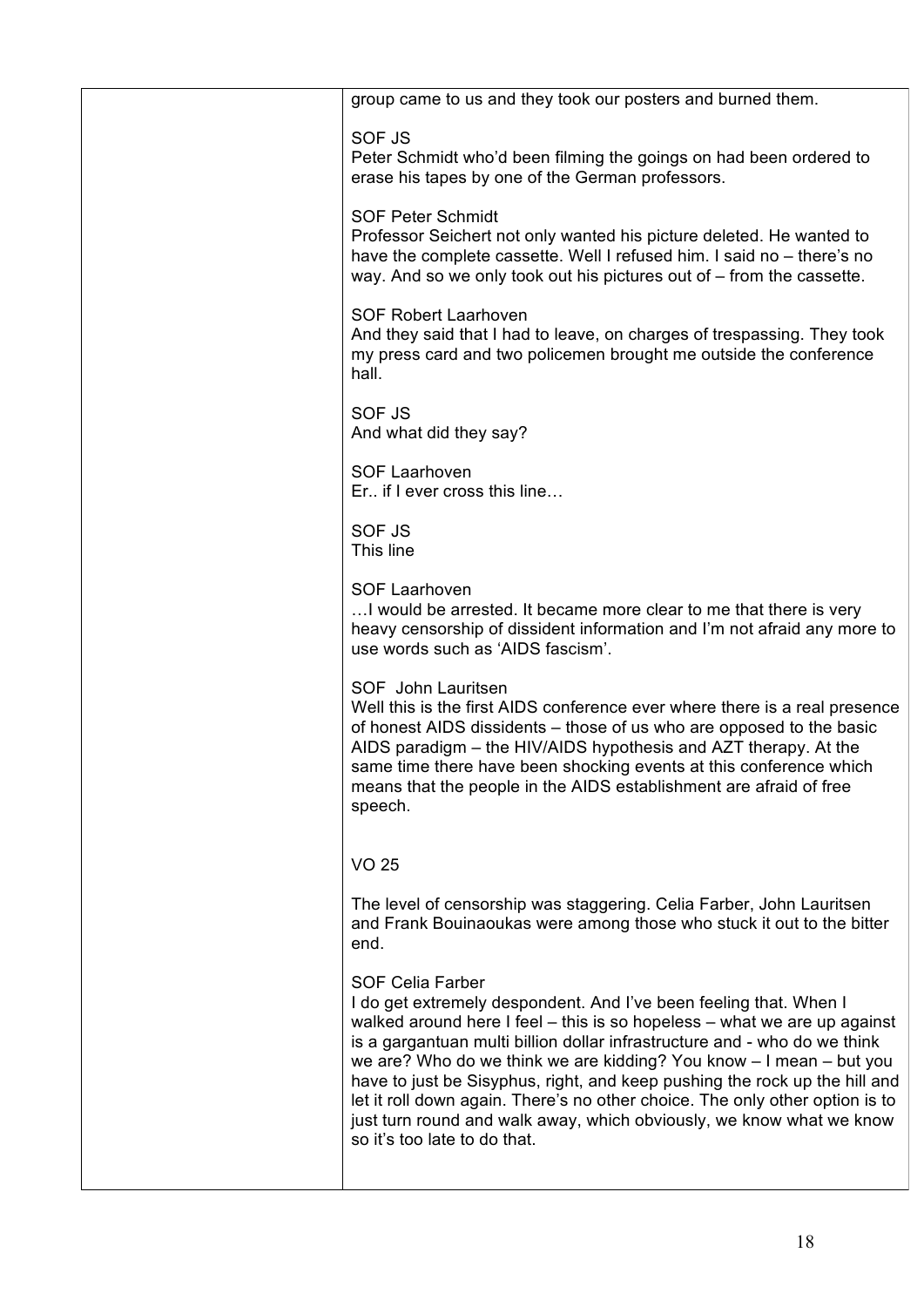|                                                | SOF John Lauritsen<br>I would like to ask Habermehl – are you willing to apologise for the<br>horrible acts of violence that you have condoned and for the acts of<br>censorship for which you personally are responsible. You owe me and<br>many people an apology. Can you do that? Or will you refuse to do so?                                                                                                                                                                                                                                                     |
|------------------------------------------------|------------------------------------------------------------------------------------------------------------------------------------------------------------------------------------------------------------------------------------------------------------------------------------------------------------------------------------------------------------------------------------------------------------------------------------------------------------------------------------------------------------------------------------------------------------------------|
|                                                | SOF Prof Otto Habermehl<br>May I answer shortly? Simply – no. Since what you are saying is not the<br>truth                                                                                                                                                                                                                                                                                                                                                                                                                                                            |
|                                                | SOF VO<br>At the opening press briefing Professor Habermehl had described<br>people who question the role of HIV as mentally disturbed groups. Celia<br>Farber took up the cudgels reminding the panel that many distinguished<br>scientists were questioning HIV.                                                                                                                                                                                                                                                                                                     |
|                                                | <b>SOF Celia Farber</b>                                                                                                                                                                                                                                                                                                                                                                                                                                                                                                                                                |
|                                                | Would you refer to Dr Mullis, who's one of your colleagues, as mentally<br>unstable, which is what you actually did. If you were not aware of this $-$ if<br>you are now aware of it would you consider an apology.                                                                                                                                                                                                                                                                                                                                                    |
|                                                | <b>VO 26</b>                                                                                                                                                                                                                                                                                                                                                                                                                                                                                                                                                           |
|                                                | It really was remarkably hard to make any impact. Seasoned journalists<br>like Neville Hodgkinson, highly respected as medical and science<br>correspondent for the Sunday Times had in April 1992 written a front<br>page article about the AIDS blunder but Neville explains how difficult it<br>was to challenge such an entrenched orthodoxy.                                                                                                                                                                                                                      |
| <b>NEVILLE SYNCH</b>                           | SOF NEVILLE HODGKINSON<br>I've been astounded by this because I don't think there's ever been a<br>story that I've been given the opportunity to put so much work in on and<br>in which we've so challengedthe way that conventional science is<br>thinking and arguing about something. Having worked as a medical<br>journalist myself for many years I think that maybe you start to identify<br>with doctors and think that it's somehow irresponsible to say something<br>that doctors don't say – and therefore you go along with it. But that's bad<br>science. |
| Diary of an AIDS Dissident                     | NEVILLE HODGKINSON SYNCH                                                                                                                                                                                                                                                                                                                                                                                                                                                                                                                                               |
|                                                | The consequences of this clampdown on any questioning of the<br>HIV/AIDS hypothesis have been very serious. It's meant that - above all<br>- the prolongation of errors that should have been picked up. And many<br>scientists over the years have raised questions.                                                                                                                                                                                                                                                                                                  |
| <b>NEVILLE SYNCH - NEW</b><br><b>INTERVIEW</b> | <b>VO 27</b>                                                                                                                                                                                                                                                                                                                                                                                                                                                                                                                                                           |
|                                                | Jad Adams, author of "AIDS - the HIV Myth" when he addressed the<br>AZT on Trial Conference in London in summer 1993 echoed the<br>frustration at the censorship and hostility surrounding any challenge to<br>the infectious hypothesis,                                                                                                                                                                                                                                                                                                                              |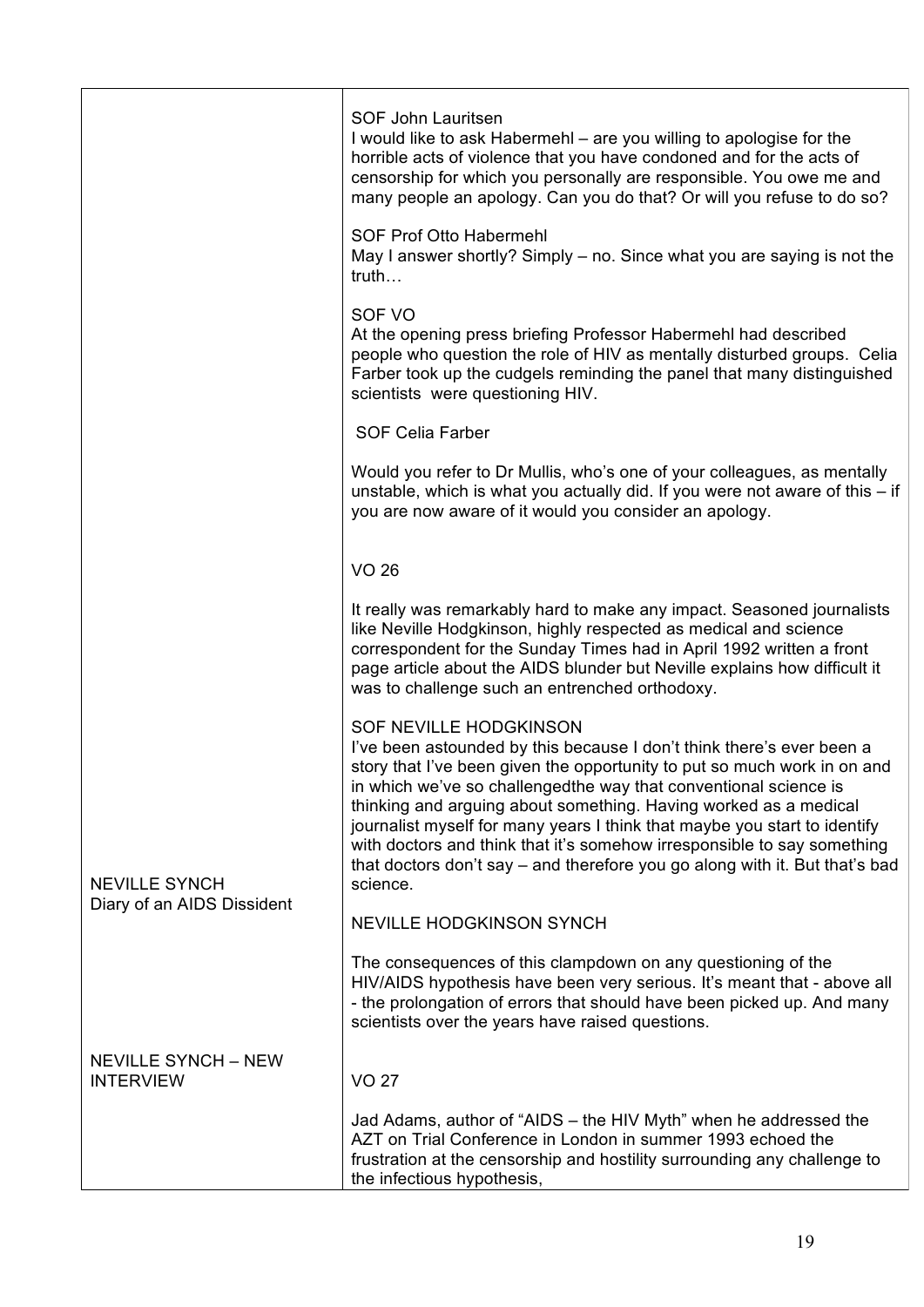|                                                                   | SOF JAD ADAMS SYNCH                                                                                                                                                                                                                                                                                                              |
|-------------------------------------------------------------------|----------------------------------------------------------------------------------------------------------------------------------------------------------------------------------------------------------------------------------------------------------------------------------------------------------------------------------|
| <b>JAD SYNCH - FROM DIARY</b><br>OF AN AIDS DISSIDENT             | I've never done a story in which there was so much resistance to the<br>story being told. There's resistance even to the reporting of views by<br>dissidents, even to the reporting of the fact that there ARE dissidents.                                                                                                       |
|                                                                   | <b>VO 28</b><br>Germany has an important place in the history of dissidence because<br>one of the earliest campaigners in Europe was Kawi Schneider.                                                                                                                                                                             |
|                                                                   | SOF KAWI SCHNEIDER SYNCH                                                                                                                                                                                                                                                                                                         |
| KAWI SCHNEIDER SYNCH<br>From Diary of an AIDS<br><b>Dissident</b> | Our leaflets had headlines like HIV is good for you - condoms are<br>dangerous - or condoms equal death. And we explain the scientific<br>issues - why HIV is an absolutely harmless virus and why the causes of<br>the diseases they are calling AIDS at the moment are different ones<br>rather than viral or infectious ones. |
|                                                                   | <b>VO 29</b><br>In Switzerland Felix de Fries, Stefan Lanka, Michael Baumgartner,<br>Heinrich Kremer and the late Professor Alfred Hassig of the Berne Study<br>Group made important contributions.                                                                                                                              |
|                                                                   | <b>GRAPHIC - GENEVA - WORLD AIDS CONFERENCE</b>                                                                                                                                                                                                                                                                                  |
|                                                                   | SOF PROF ALFRED HASSIG SYNCH                                                                                                                                                                                                                                                                                                     |
| <b>PROF ALFRED HASSIG</b><br>Diary of an AIDS Dissident           | AIDS is certainly not a response to an infectious agent – the HIV virus.<br>Primarily it's a stress response with persistent formation within the body<br>of inflammatory substances which, if they don't stop and go on in<br>formation lead to death.                                                                          |
| MUSIC AND TRAVEL                                                  | MUSIC AND TRAVEL SEQUENCE                                                                                                                                                                                                                                                                                                        |
| <b>SEQUENCE</b>                                                   | <b>VO 31</b><br>We had arranged a live link from Perth Western Australia, with views on<br>the non-isolation of HIV from the Perth Group.                                                                                                                                                                                        |
|                                                                   | SOF DR VALENDAR TURNER                                                                                                                                                                                                                                                                                                           |
|                                                                   | The most important thing that we feel we have done is to present good<br>science. Certainly it's been cautious. It's been somewhat slow -<br>although that has been partly generated by the editors and journalists<br>who do not like to publish data which is against the current dogma.                                       |
|                                                                   | <b>VO 31 A</b><br>During this time the dissident groups were lodged at one of Geneva's<br>best-appointed nuclear bunkers.                                                                                                                                                                                                        |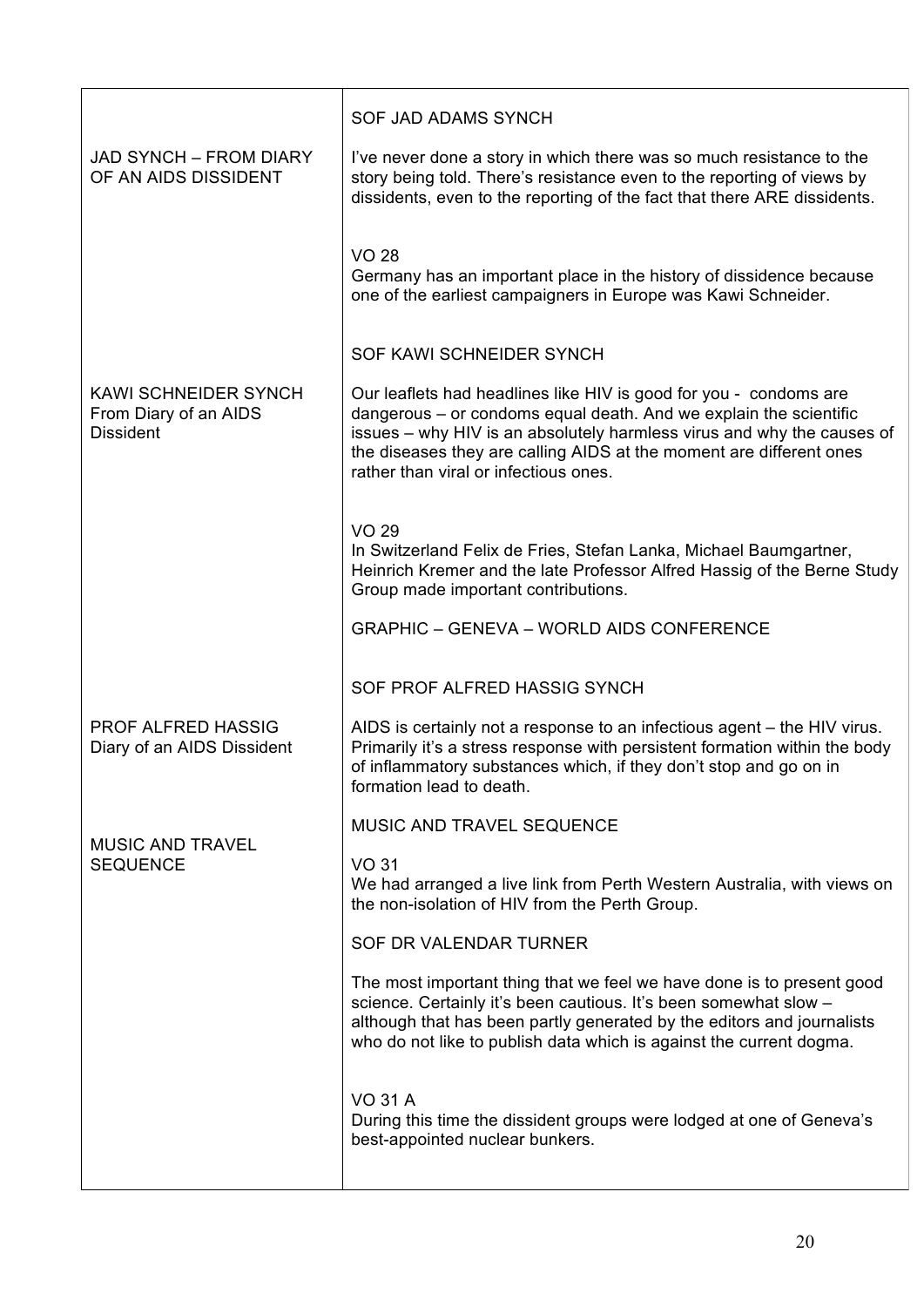|                                             | <b>SOF CELIA FARBER SYNCH</b>                                                                                                                                                                                                                                                                                                                                                                                                                                                                                                                                                                                                                                                                                                            |
|---------------------------------------------|------------------------------------------------------------------------------------------------------------------------------------------------------------------------------------------------------------------------------------------------------------------------------------------------------------------------------------------------------------------------------------------------------------------------------------------------------------------------------------------------------------------------------------------------------------------------------------------------------------------------------------------------------------------------------------------------------------------------------------------|
| <b>CELIA FARBER SYNCH</b>                   | Look at them. Look at the hands and the rainbows And it's outrageous<br>because this is the most powerful industry on the planet $-$ is the<br>pharmaceutical industry – and the idea that they would put out these<br>kind of images as if they were all touchy feely $-$ as if they were a bunch<br>of sort of hippies or something – as if what they are about is love and<br>compassion. I mean it's disgusting and outrageous. It'd be funny if it<br>weren't so tragic.                                                                                                                                                                                                                                                            |
|                                             | I mean AZT is a debacle well know to all of us - but now it's happening<br>with protease inhibitors and cocktails. I mean if you're lucky you get<br>raging diarrhoea only. People in the States now - I don't know if this is<br>happening in Europe as well but I'm sure it is – the latest thing is these<br>humpbacks – where they're getting these bizarre – the drugs are<br>causing Metabolic disorders so they're getting very bizarre fatty<br>Deposits and these big humps on their backs that are so big that they<br>can't even move their heads and paunches like this – and women's<br>breasts are coming out to here and they are going up from like ten dress<br>$sizes - literally - just$ insane mutations of the body |
|                                             | SOF TOM DI FERNANDO SYNCH (CHECK)                                                                                                                                                                                                                                                                                                                                                                                                                                                                                                                                                                                                                                                                                                        |
| TOM DI FERNANDO SYNCH<br>(CHECK)            | AIDS itself – the whole way it's been presented – is actually<br>pornographic in the broadest sense of the word – meaning there's really<br>no respect for humanity. I mean you know sex is completely taken out of<br>the realm of any feeling or any tenderness.                                                                                                                                                                                                                                                                                                                                                                                                                                                                       |
|                                             | SOF HUNGER STRIKER SYNCH (CHECK NAME)                                                                                                                                                                                                                                                                                                                                                                                                                                                                                                                                                                                                                                                                                                    |
| HUNGER STRIKER SYNCH                        | I was diagnosed HIV positive nine years ago. I never tried any medicine<br>because I was strong from the beginning. I didn't want to take any toxic<br>$drugs - the official toxic drugs - and it worked very well - l've never$<br>developed any disease or anything. I've seen many friends who took it<br>dying and I've got a strong belief that this is just social madness.                                                                                                                                                                                                                                                                                                                                                        |
|                                             | <b>VO 32</b>                                                                                                                                                                                                                                                                                                                                                                                                                                                                                                                                                                                                                                                                                                                             |
|                                             | After the press conference Huw Christie tackled Robert Gallo about the<br>HIV test and why a version called Western Blot is being used as a<br>confirmatory test in the United States when it's been dropped in England<br>by the Public Health Laboratory services because of its unreliability.                                                                                                                                                                                                                                                                                                                                                                                                                                        |
|                                             | SOF DR ROBERT GALLO                                                                                                                                                                                                                                                                                                                                                                                                                                                                                                                                                                                                                                                                                                                      |
| <b>GALLO SYNCH</b><br><b>WITH SUBTITLES</b> | Sometimes we had Western Blot positives when we couldn't isolate the<br>virus so we got worried and felt that we're getting false positives<br>sometimes so we added the Western Blot. That's all I can tell you. It<br>was an experimental tool when we added it and for us it worked well<br>because we could isolate the virus – and we did.                                                                                                                                                                                                                                                                                                                                                                                          |
|                                             | Huw: Well what do you say to those people then who did the Sunday<br>night session here about the non-isolation of HIV and claimed the                                                                                                                                                                                                                                                                                                                                                                                                                                                                                                                                                                                                   |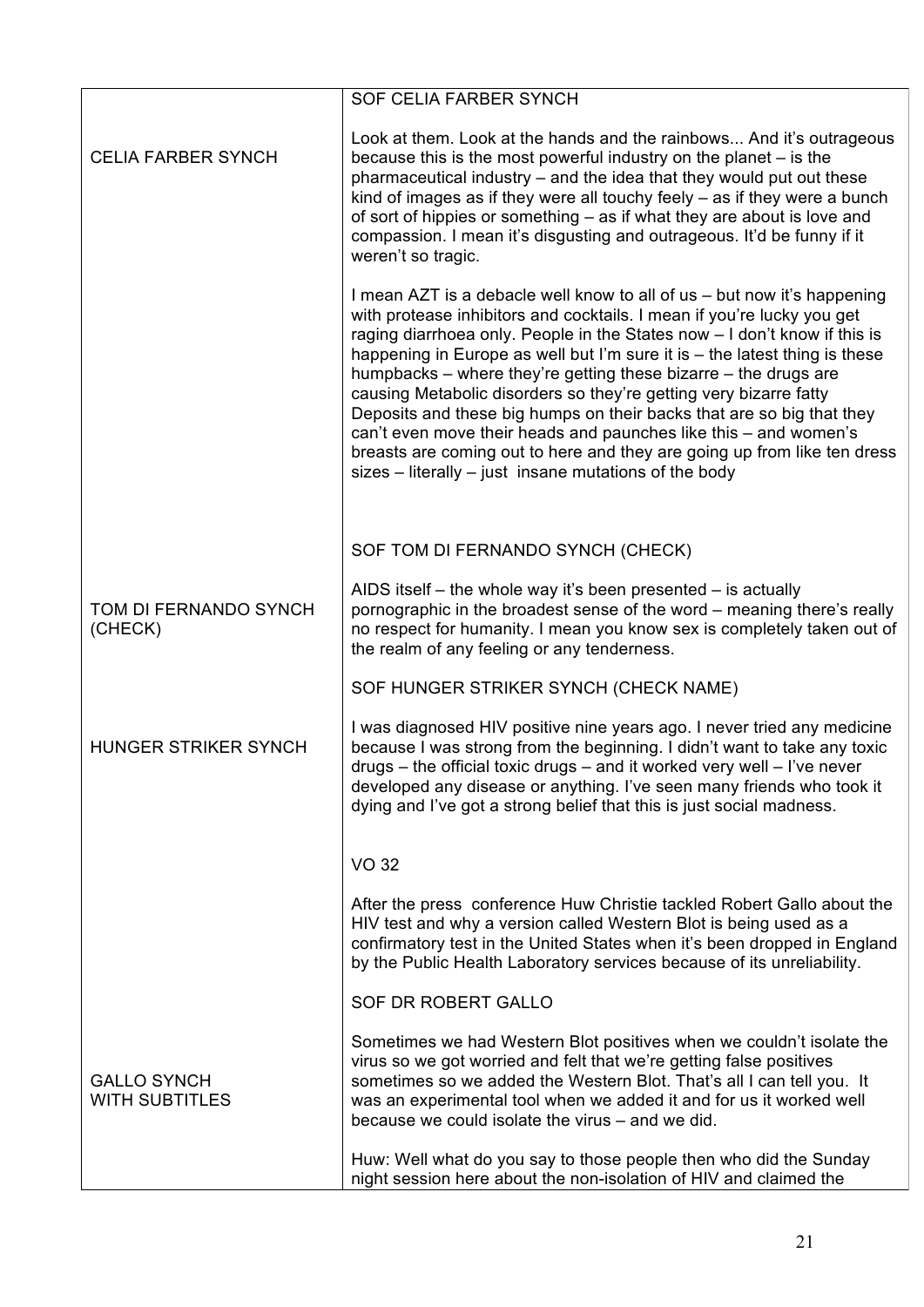| criteria had not been fulfilled. Can you just tell us what the right criteria<br>for retrovirus isolation should be?                                                                                                                                                                                                           |
|--------------------------------------------------------------------------------------------------------------------------------------------------------------------------------------------------------------------------------------------------------------------------------------------------------------------------------|
| Gallo: I mean you isolate it in culture, you take blood cells, you co-<br>cultivate with another cell, you transmit it and you show that the virus is<br>transmitted. If you want you can spend a fortune and take electron<br>microscopic pictures which we did at the beginning and which other<br>labs did at the beginning |
| Huw: Did you publish those?                                                                                                                                                                                                                                                                                                    |
| Gallo: Oh yes, of course. I would say by now thousands of pictures of<br>HIV. So I know which way you're barking and I know therefore you're a<br>Duesbergite - I don't want to hear it                                                                                                                                        |
| Huw: All you know is what I heard the other night                                                                                                                                                                                                                                                                              |
| Gallo: You've got it but why would you be interested in this nonsense?                                                                                                                                                                                                                                                         |
| Huw: Because we've dropped the Western Blot                                                                                                                                                                                                                                                                                    |
| Gallo: Once you picture                                                                                                                                                                                                                                                                                                        |
| Huw: banded material at 1.16 banded to 1.16                                                                                                                                                                                                                                                                                    |
| Gallo: Well you can look at banded material – you get an obvious<br>retrovirus - do you know what a retrovirus looks like?                                                                                                                                                                                                     |
| Huw: Well if it's at 1.16                                                                                                                                                                                                                                                                                                      |
| Gallo: Now you're talking to me like – you said you didn't understand<br>before. Now you understand.                                                                                                                                                                                                                           |
| Huw: I'm a quick learner. Keep going.                                                                                                                                                                                                                                                                                          |
| Gallo: I didn't tell you anything about 1.16                                                                                                                                                                                                                                                                                   |
| Huw: It was Saturday - Sunday night.                                                                                                                                                                                                                                                                                           |
| Gallo:                                                                                                                                                                                                                                                                                                                         |
| It doesn't have to be banded at 1.16 to take a picture. Anybody can see<br>a retrovirus and tell. You band it at the beginning because you<br>concentrate it and if it has a density of 1.9 and say that ain't a retrovirus<br>you got lead in your pants.                                                                     |
| <b>VO 32A</b>                                                                                                                                                                                                                                                                                                                  |
| Failure to isolate virus particles directly from patients with AIDS or at risk<br>of AIDS means the theory that the syndrome is caused by what we are<br>told is HIV remains unproven to this day.                                                                                                                             |
| <b>GRAPHIC "AFRICA"</b>                                                                                                                                                                                                                                                                                                        |
| <b>VO 33</b>                                                                                                                                                                                                                                                                                                                   |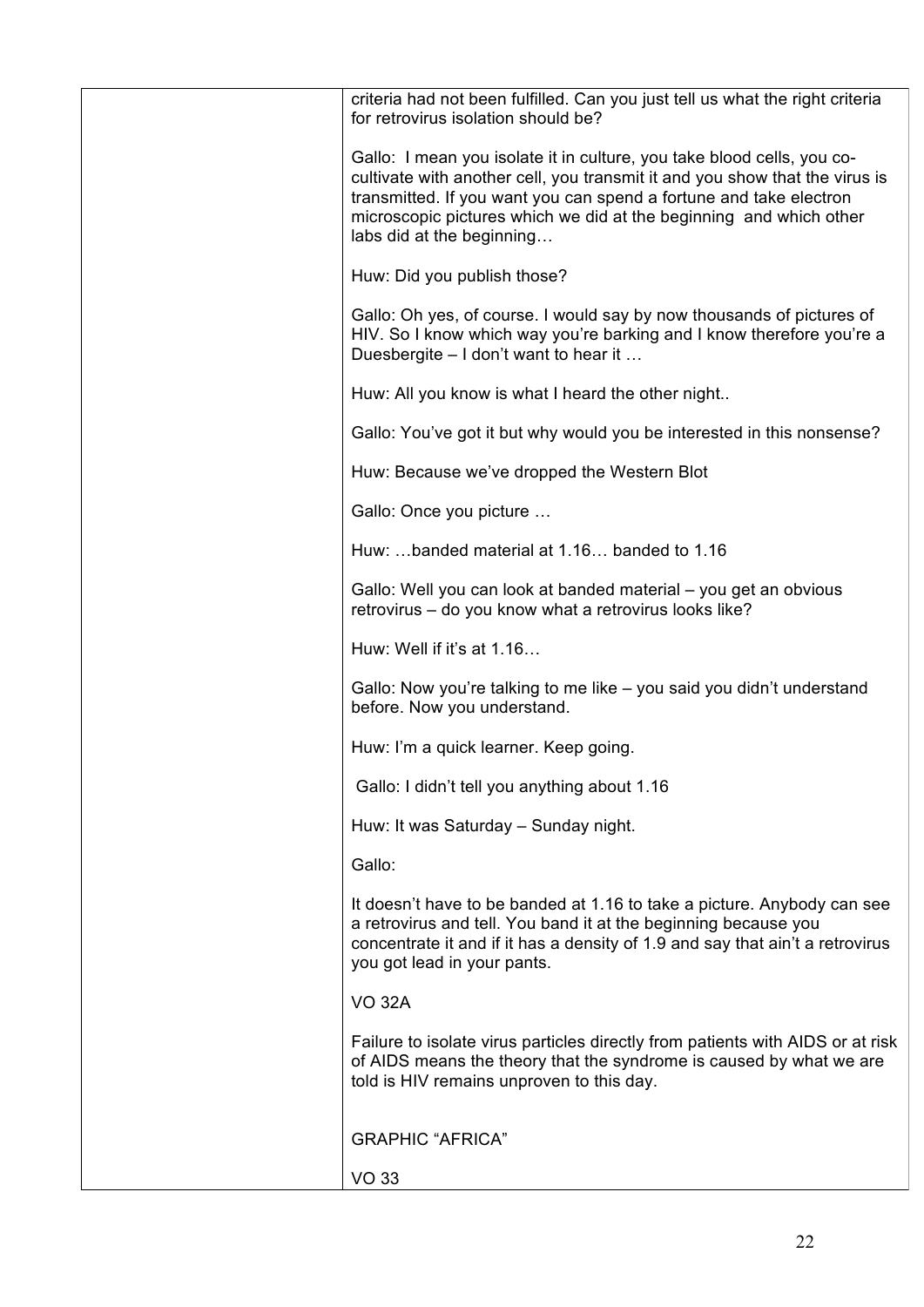| <b>MUSIC STING</b><br><b>GRAPHIC "AFRICA"</b>                                       | The question on everybody's lips was - so if HIV doesn't cause AIDS -<br>what about Africa?                                                                                                                                                                                                                                                                                                                                                                                                                                                                                                                                                             |
|-------------------------------------------------------------------------------------|---------------------------------------------------------------------------------------------------------------------------------------------------------------------------------------------------------------------------------------------------------------------------------------------------------------------------------------------------------------------------------------------------------------------------------------------------------------------------------------------------------------------------------------------------------------------------------------------------------------------------------------------------------|
| <b>DISCO MUSIC</b>                                                                  | As we have shown, In the early 80s AIDS was a syndrome that affected<br>young men mainly in urban areas of the west and east coasts of the<br>United States. The risk groups were originally known as the four 'H's -<br>Heroin users, Haemophiliacs, homosexuals and Haitians - because to<br>be Haitian was in itself an official AIDS risk until the Haitian President<br>complained to the US Government.                                                                                                                                                                                                                                           |
|                                                                                     | <b>VO 34</b><br>But the official number of AIDS defining conditions as decreed by the US<br>Centres for Disease Control increased from the original two - Kaposi's<br>Sarcoma skin lesions and the quasi-fungal pneumonia called PCP or<br>(pneumocystis carinii pneumonia) to a total of 27 different conditions<br>They include Candidiasis, cervical cancer, tuberculosis, recurrent<br>pneumonia and wasting Syndrome.                                                                                                                                                                                                                              |
| Roller caption stretching into<br>distance with list of AIDS<br>defining conditions | So when more and more people presenting with these known conditions<br>tested HIV antibody positive, then more and more people joined the<br>ranks of those diagnosed with AIDS - or the more convenient, newly<br>coined condition, which helped bump up the statistics, "HIV disease".                                                                                                                                                                                                                                                                                                                                                                |
|                                                                                     | But poverty, malnutrition and dirty water remain the greatest causes of<br>disease and death today.                                                                                                                                                                                                                                                                                                                                                                                                                                                                                                                                                     |
|                                                                                     | <b>CHRISTIAN FIALA SYNCH</b>                                                                                                                                                                                                                                                                                                                                                                                                                                                                                                                                                                                                                            |
|                                                                                     | In Africa almost 50% of the population has no access to clean drinking<br>water. It means the people get their water from a dirty water hole and by<br>definitio0n the water holes are deeper than the surrounding environment<br>so by definition if an animal drinks from the water and defecates at the<br>same time, the faeces will end up in the water. They will run down into<br>the water.                                                                                                                                                                                                                                                     |
|                                                                                     | <b>VO 34A</b><br>TB was originally only an AIDS defining condition when it occurred<br>outside the lung (extra-pulmonary) but when TB of the lung was included<br>it hugely increased the number of AIDS cases in Africa. In addition The<br>WHO's Bangui clinical case definition had decreed that you could be<br>called an AIDS case without an HIV test if you had symptoms like a dry<br>cough and fever for a month. This meant that TB patients were<br>sometimes taken out of TB wards and put into AIDS wards, and given<br>toxic antivirals instead of TB drugs. This re-labelling worried TB experts<br>in Africa like Dr Martin Okot Nwang. |
| DR MARTIN OKOT NWANG                                                                | SOF DR MARTIN OKOT NWANG SYNCH (SUBTITLES)                                                                                                                                                                                                                                                                                                                                                                                                                                                                                                                                                                                                              |
| <b>SYNCH</b><br>(with subtitles)                                                    | A patient who has TB and is HIV positive would appear exactly the same<br>as a patient who has TB and is HIV negative. Clinically both patients<br>would present with prolonged fever. Both patients would present with<br>loss of weight, marked loss of weight actually, and both patients would<br>present with prolonged cough and in both cases the cough could equally                                                                                                                                                                                                                                                                            |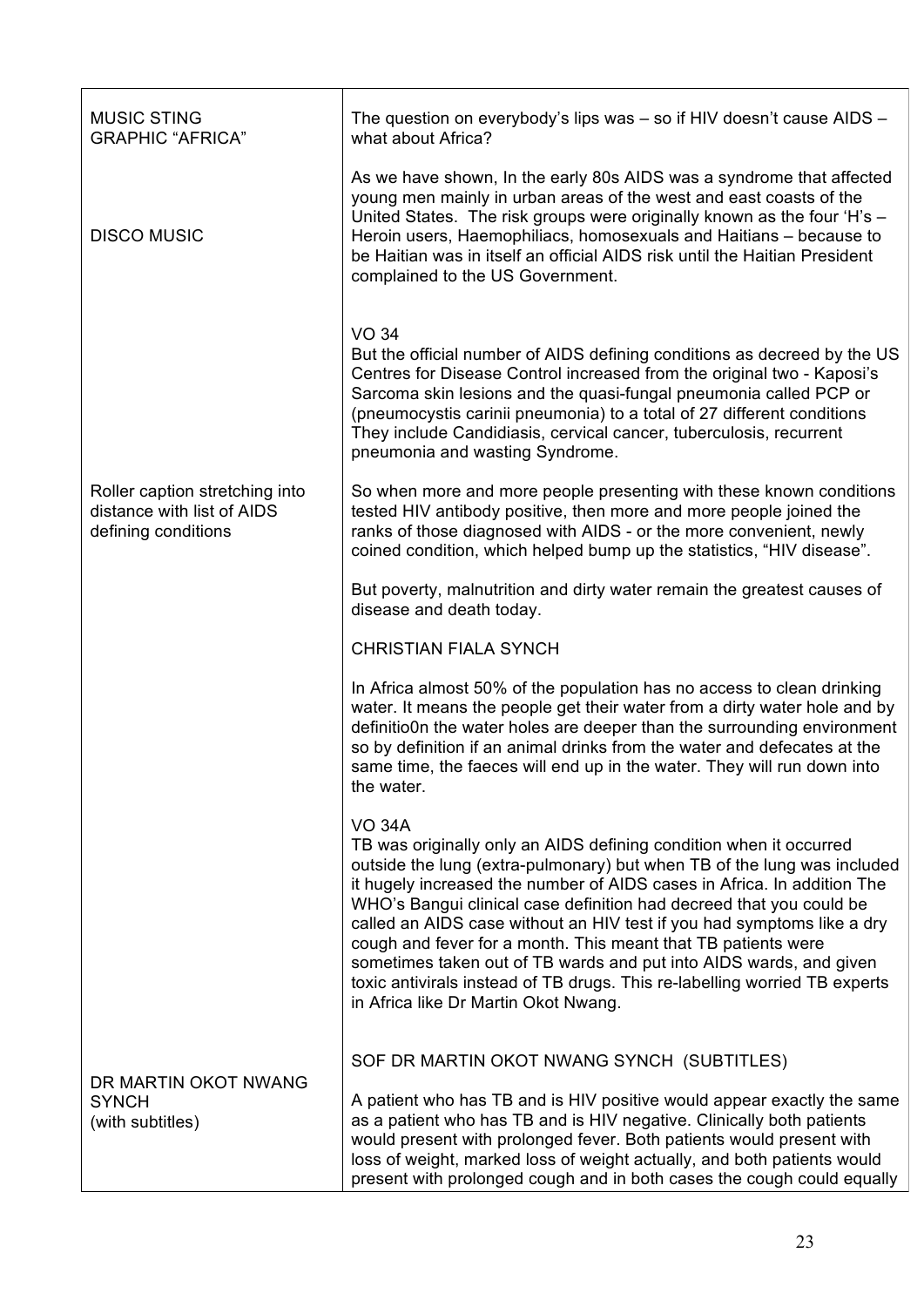|                                                                                                                             | be productive.                                                                                                                                                                                                                                                                                                                                                                                                                                                                                   |
|-----------------------------------------------------------------------------------------------------------------------------|--------------------------------------------------------------------------------------------------------------------------------------------------------------------------------------------------------------------------------------------------------------------------------------------------------------------------------------------------------------------------------------------------------------------------------------------------------------------------------------------------|
|                                                                                                                             | <b>CHRISTIAN FIALA SYNCH</b>                                                                                                                                                                                                                                                                                                                                                                                                                                                                     |
| <b>CHRISTIAN FIALA SYNCH</b>                                                                                                | So this is just another proof that what has taken place in Africa is just a<br>re-labelling of pre-existing old and mostly preventable diseases – which<br>most of them are poverty related. And so the real scandal in AIDS and<br>Africa is that the West, instead of investing in overcoming poverty -<br>investing to help people to lead better lives and get healthier – so<br>instead of doing this very sensible approach – the West tries to sell toxic<br>drugs and useless HIV tests. |
|                                                                                                                             |                                                                                                                                                                                                                                                                                                                                                                                                                                                                                                  |
|                                                                                                                             | Vo 35<br>The more the flames of plague terror were fanned the more the money<br>that was poured into research focussing on the virus/AIDS hypothesis.                                                                                                                                                                                                                                                                                                                                            |
|                                                                                                                             | A frenzy of testing, drugs and condom distribution took place in Africa<br>where statistics from a few maternity clinics were extrapolated into<br>grossly inflated figures for so-called HIV infection. Estimates that were<br>then spread around the world by the World Health Organisation and<br>UNAIDS.                                                                                                                                                                                     |
|                                                                                                                             | <b>MUSIC</b>                                                                                                                                                                                                                                                                                                                                                                                                                                                                                     |
|                                                                                                                             |                                                                                                                                                                                                                                                                                                                                                                                                                                                                                                  |
|                                                                                                                             | <b>VO 36</b>                                                                                                                                                                                                                                                                                                                                                                                                                                                                                     |
|                                                                                                                             | In 1993 we went to Africa on a research trip and were later<br>commissioned by channel 4's Dispatches to make the documentary<br>"AIDS AND AFRICA".                                                                                                                                                                                                                                                                                                                                              |
|                                                                                                                             | We filmed in Uganda, Tanzania, Cameroon and Cote d'Ivoire.<br>Everywhere we went we met with poverty, malnutrition and<br>contaminated water supplies. Nowhere was it possible to compare<br>figures for deaths before and after "HIV" appeared on the scene. Deaths<br>were simply not reported, particularly in the rural areas, and records not<br>kept.                                                                                                                                      |
|                                                                                                                             | <b>BADRU SSEMANDA SYNCH (SUBTITLES)</b>                                                                                                                                                                                                                                                                                                                                                                                                                                                          |
| <b>CLIP FROM AIDS AND</b><br><b>AFRICA</b><br>MAN IN RAKAI saying<br>everyone bluffed into thinking<br>everything was AIDS. | People are trying to find a way of living out of this. You know that they<br>think that if they publicise it and exaggerate they might win sympathy of<br>the international community and we get aid or rather get assistance from<br>the - we need assistance but not through the other way - I mean not<br>through bluffing people that people are dying at the rate which is not<br>true.                                                                                                     |
|                                                                                                                             | <b>CLIP - DESERTED RURAL HOSPITAL</b><br>Clip from AIDS and AFRICA                                                                                                                                                                                                                                                                                                                                                                                                                               |
|                                                                                                                             | SOF VO                                                                                                                                                                                                                                                                                                                                                                                                                                                                                           |
| <b>CLIP - DESERTED RURAL</b>                                                                                                | In Najemba's village the total breakdown of the health and medical                                                                                                                                                                                                                                                                                                                                                                                                                               |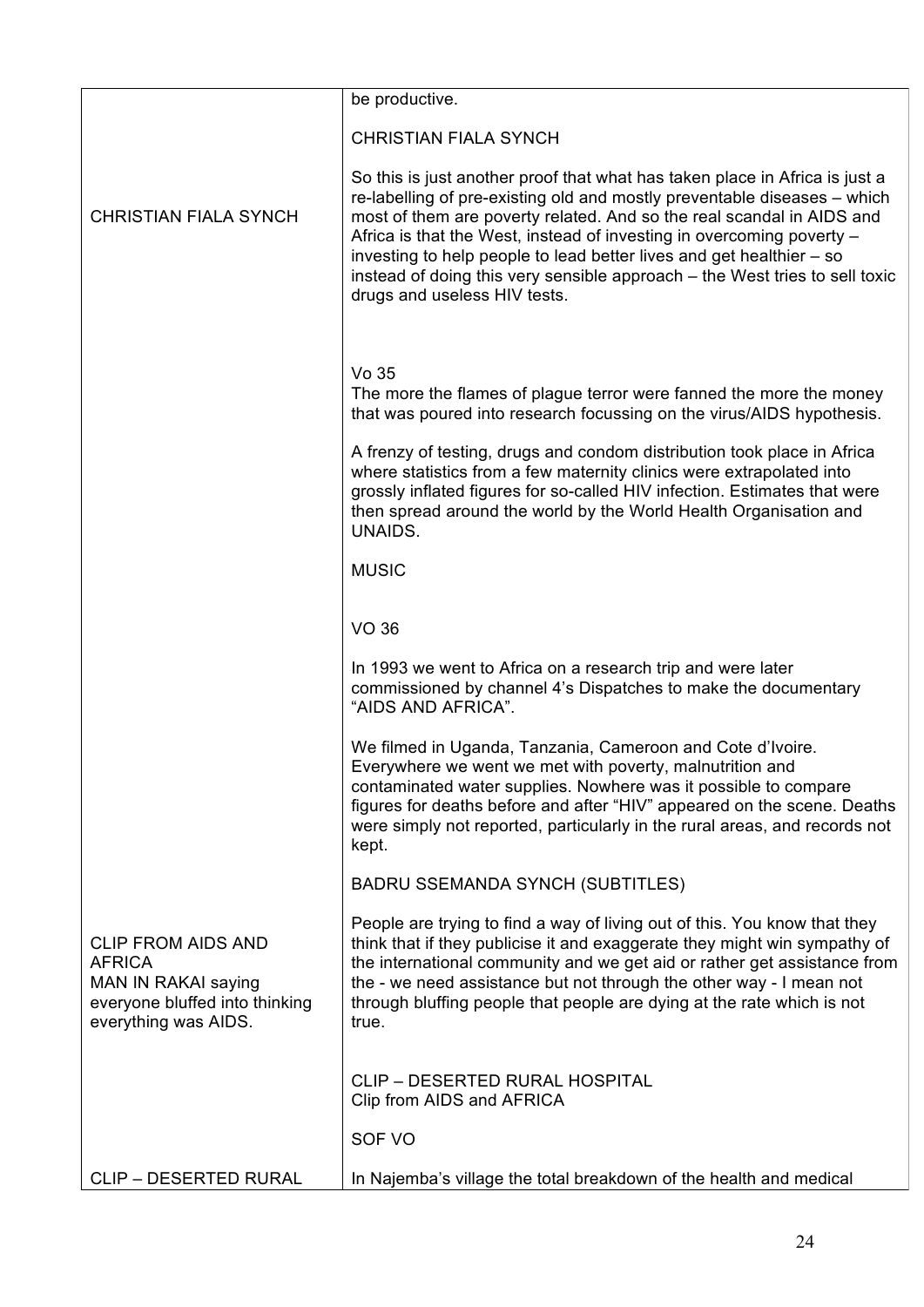| <b>HOSPITAL</b><br>Clip from AIDS and AFRICA | services is only too apparent. We visited the local hospital in the s0-<br>called epicentre of AIDS and found a sorry scene. Not a single AIDS<br>patient – only an empty ward. No nurses, no doctors, only one tiny baby<br>suffering from malaria convulsions surrounded by her silent family. We<br>then found the only member of staff who got up from her sick bed to<br>speak to us. |
|----------------------------------------------|--------------------------------------------------------------------------------------------------------------------------------------------------------------------------------------------------------------------------------------------------------------------------------------------------------------------------------------------------------------------------------------------|
|                                              | SOF NURSE NAMUBIRU MAXENSIA                                                                                                                                                                                                                                                                                                                                                                |
|                                              | I work as a midwife and I also help in the treatment of other patients.                                                                                                                                                                                                                                                                                                                    |
|                                              | Joan: How do you feel?                                                                                                                                                                                                                                                                                                                                                                     |
|                                              | Nurse M: Now I am sick                                                                                                                                                                                                                                                                                                                                                                     |
|                                              | Joan: What do you have?                                                                                                                                                                                                                                                                                                                                                                    |
|                                              | Nurse M: I have malaria                                                                                                                                                                                                                                                                                                                                                                    |
|                                              | SOF VO                                                                                                                                                                                                                                                                                                                                                                                     |
|                                              | Lack of staff and medicines at these local hospitals and dispensaries<br>has meant that sick people simply stay in their own homes.                                                                                                                                                                                                                                                        |
|                                              | SOF DR HARVEY BIALY SYNCH                                                                                                                                                                                                                                                                                                                                                                  |
|                                              | From both my literature review and my personal experience over most of<br>the so-called AIDS centres in Africa I can find absolutely no believable,<br>or persuasive evidence that Africa is in the midst of a new epidemic of<br>infectious immuno-deficiency.                                                                                                                            |
|                                              | CLIP - MUSIC sequence in Yaunde, Cameroon                                                                                                                                                                                                                                                                                                                                                  |
|                                              | SOF VO                                                                                                                                                                                                                                                                                                                                                                                     |
| <b>MUSIC SEQUENCE -</b><br>YAUNDE            | The Seventh International AIDS Conference held in Yaoundé,<br>Cameroon. Here the emphasis is almost exclusively on controlling AIDS<br>by controlling the sexual spread of HIV.                                                                                                                                                                                                            |
|                                              | YOUNG MAN DEMONSTRATING CONDOM USE                                                                                                                                                                                                                                                                                                                                                         |
|                                              | Can you see there is a tank. This is a tank where the sperm will remain<br>after ejaculation. You hold like this and gently it goes down. Make sure<br>this one $-$ you press the tank $-$ gently $-$ and there it is!                                                                                                                                                                     |
|                                              |                                                                                                                                                                                                                                                                                                                                                                                            |
|                                              | <b>VO 37</b>                                                                                                                                                                                                                                                                                                                                                                               |
|                                              | The focus on the sexual transmission of AIDS and the hasty and<br>misquided use of HIV tests (originally developed to screen blood<br>products and not for diagnosis), led to an epidemic of mistaken<br>diagnoses in Africa, with massive accompanying stigma. This has<br>affected the lives of millions, including young Lucy.                                                          |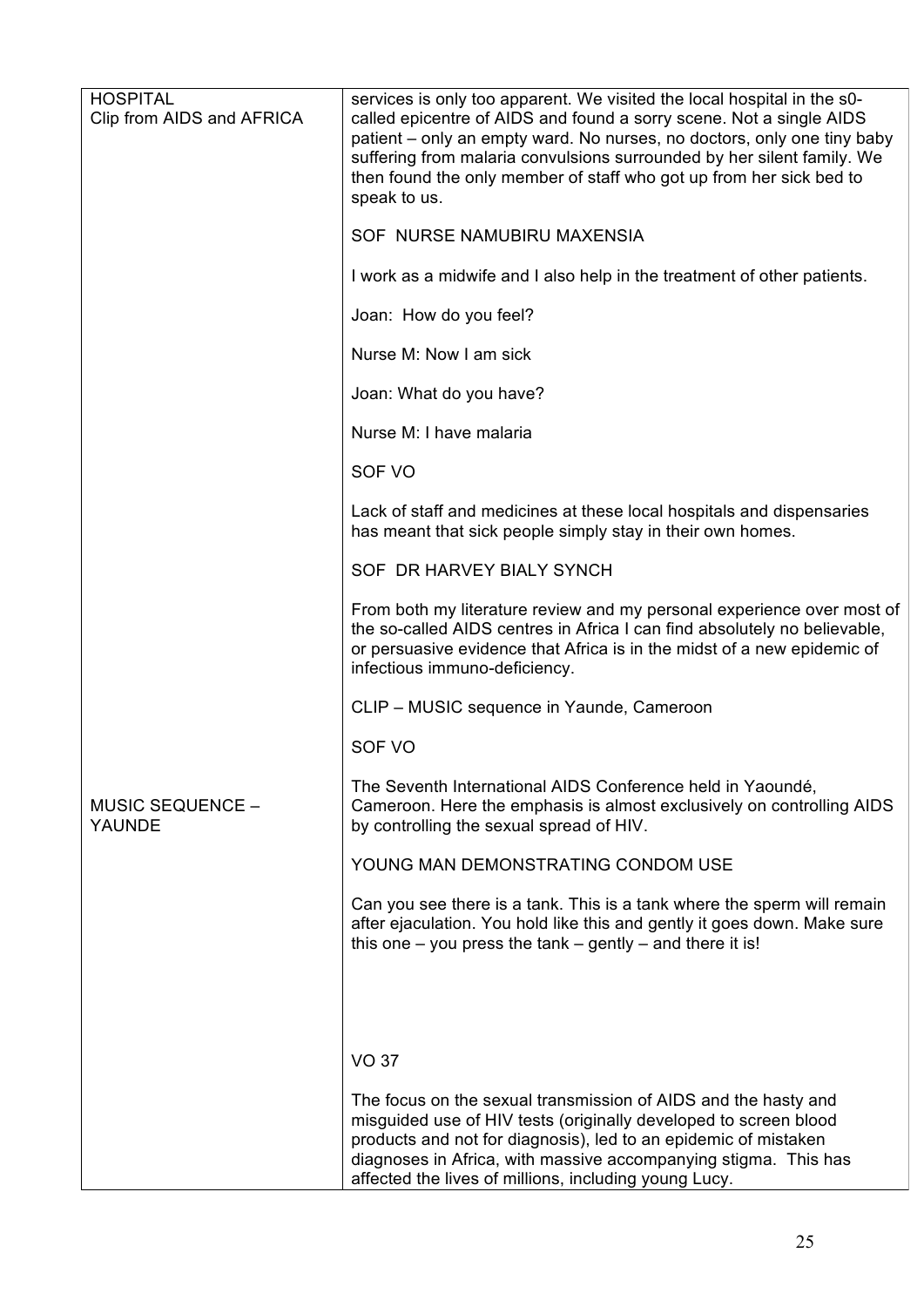|                                                                             | Diagnosed HIV positive through a screening $test_{[1]}$ , she was shunned by<br>her community. Philippe Krynen and his wife, working for the French<br>charity Partage, helped Lucy to health and confidence.                                                                                                                   |
|-----------------------------------------------------------------------------|---------------------------------------------------------------------------------------------------------------------------------------------------------------------------------------------------------------------------------------------------------------------------------------------------------------------------------|
|                                                                             | <b>PHILIPPE KRYNEN</b>                                                                                                                                                                                                                                                                                                          |
|                                                                             | It's very seldom you see people who have been stigmatised with AIDS<br>who are not dying a few months later. So Lucy was one of the first<br>persons who, because we didn't support the AIDS tag on her, recovered<br>and was the proof to the community that you can recover from such<br>episodes.                            |
|                                                                             | LUCY (SUBTITLES ALREADY THERE)                                                                                                                                                                                                                                                                                                  |
|                                                                             | Lucy: I am strong now and I'm back to my old weight so I can do any<br>work I am faced with.                                                                                                                                                                                                                                    |
|                                                                             | Joan: What would you like to see happen?                                                                                                                                                                                                                                                                                        |
|                                                                             | Lucy: I hope to have children                                                                                                                                                                                                                                                                                                   |
|                                                                             | SOF VO                                                                                                                                                                                                                                                                                                                          |
|                                                                             | In three successive tests Lucy has now been found to be HIV negative                                                                                                                                                                                                                                                            |
|                                                                             | <b>GRAPHIC 'THE TEST'</b>                                                                                                                                                                                                                                                                                                       |
| [NB: From Joan - not to be<br>translated - there is a drop in<br>sound here | <b>VO 38</b>                                                                                                                                                                                                                                                                                                                    |
|                                                                             | It was now time to further investigate the HIV test.                                                                                                                                                                                                                                                                            |
|                                                                             | After all, to this day HIV has never been found directly in human blood. It<br>is claimed to be identified through indirect markers – antibodies to a set<br>of proteins believed but never proved to be to be specific to it; and strips<br>of genetic material believed to belong to it - the so-called 'viral load"<br>test. |
|                                                                             | Multiple cross-reactions with other conditions, and inconsistencies<br>between one test kit and another, were already providing strong<br>indications that something was seriously wrong.                                                                                                                                       |
|                                                                             | <b>JOAN TO CAMERA J</b>                                                                                                                                                                                                                                                                                                         |
|                                                                             | Given the death sentence attached to an HIV positive diagnosis we<br>decided to conduct our own experiment to investigate the reliability of<br>the HIV test. The reference laboratories for University College London's<br>Medical School processed our blood samples.                                                         |
|                                                                             | <b>VO 39</b>                                                                                                                                                                                                                                                                                                                    |
|                                                                             | David Lloyd at Channel 4 agreed to give us development money.                                                                                                                                                                                                                                                                   |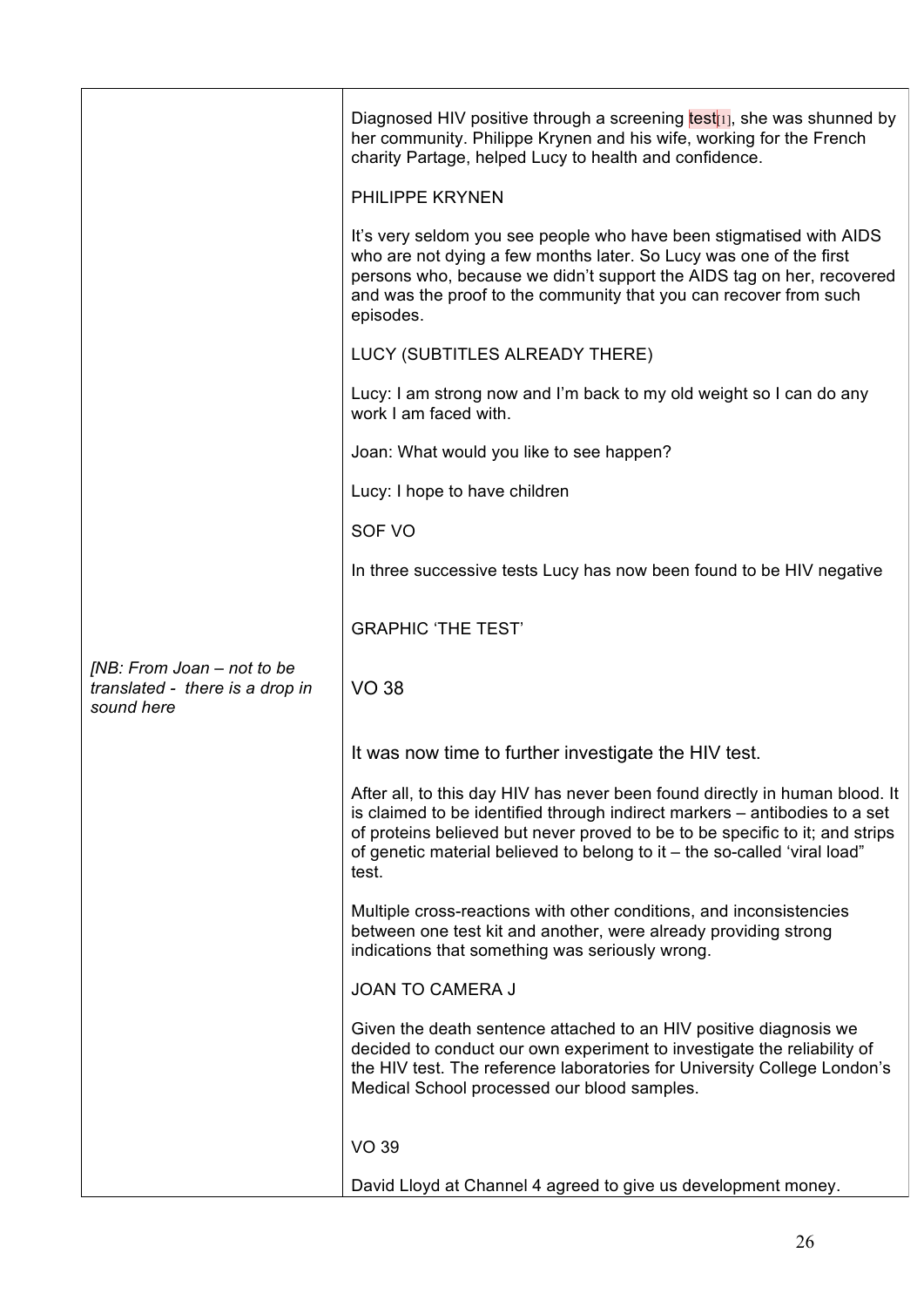|  | We consulted the Perth Group about finding our blood samples. They<br>knew that people with inflammatory autoimmune conditions like lupus<br>and rheumatoid arthritis could produce high protein levels in their blood<br>called "hyper-gammaglobulineamia" which could result in a positive HIV<br>test.                                                                                                                |
|--|--------------------------------------------------------------------------------------------------------------------------------------------------------------------------------------------------------------------------------------------------------------------------------------------------------------------------------------------------------------------------------------------------------------------------|
|  | They also knew that antibodies generated by TB, candidiasis, malaria<br>and as many as 70 conditions including even pregnancy and 'flu<br>vaccinations could trigger positive results - as could the blood of IV drug<br>users and alcoholics with hepatitis.                                                                                                                                                            |
|  | University College London's Medical School helped fly our TB and<br>malaria blood samples from Africa and provided our lupus samples.                                                                                                                                                                                                                                                                                    |
|  | We also included blood samples from 5 volunteers who had tested<br>antibody positive in the past and one gay man, Peter Nicholls, who<br>feared he could be positive because of multiple partner risk activity.<br>Peter's conflicting test results were to prove the most astonishing of all.                                                                                                                           |
|  | In this exercise we had 26 blood samples. At the time there were 20<br>competing commercial test kits on the market. We chose 3 well-known<br>ones.                                                                                                                                                                                                                                                                      |
|  | For absolute objectivity we asked Dr Andrew Taylor of the Robens<br>Institute's laboratory at Surrey University<br>to co-ordinate our sample testing. At that stage we didn't know which<br>reference laboratory he would choose to perform the HIV Elisa antibody<br>test.                                                                                                                                              |
|  | Dr Taylor code numbered the samples on the first run and then to blind<br>the study further gave a second batch of the same blood sample a new<br>number for a second run.                                                                                                                                                                                                                                               |
|  | After being sent to University College London's virus laboratory we<br>received the results from two of the test kits. These were consistent and<br>unsurprising. But about the third test kit?                                                                                                                                                                                                                          |
|  | <b>TO CAMERA J1</b><br>When these results were finally sent to us we discovered that 19 of the<br>26 blood samples - including patients with TB and malaria that had<br>tested negative before – had now tested 'indeterminate" – that's in the<br>grey area or no-mans-land between negative and positive. Some of<br>them were on the verge of positive. Laboratory guidelines state that<br>these should be retested. |
|  | <b>VO 40</b>                                                                                                                                                                                                                                                                                                                                                                                                             |
|  | In a different test sequence we asked St George's Hospital, Tooting's<br>Protein Research Laboratory for four anonymous samples of blood from<br>patients with generally high blood protein levels - IGg and IGm - but with<br>no AIDS defining diseases.                                                                                                                                                                |
|  | We sent these to a Central London private testing laboratory. One of<br>the four tested definitely HIV antibody positive.                                                                                                                                                                                                                                                                                                |
|  |                                                                                                                                                                                                                                                                                                                                                                                                                          |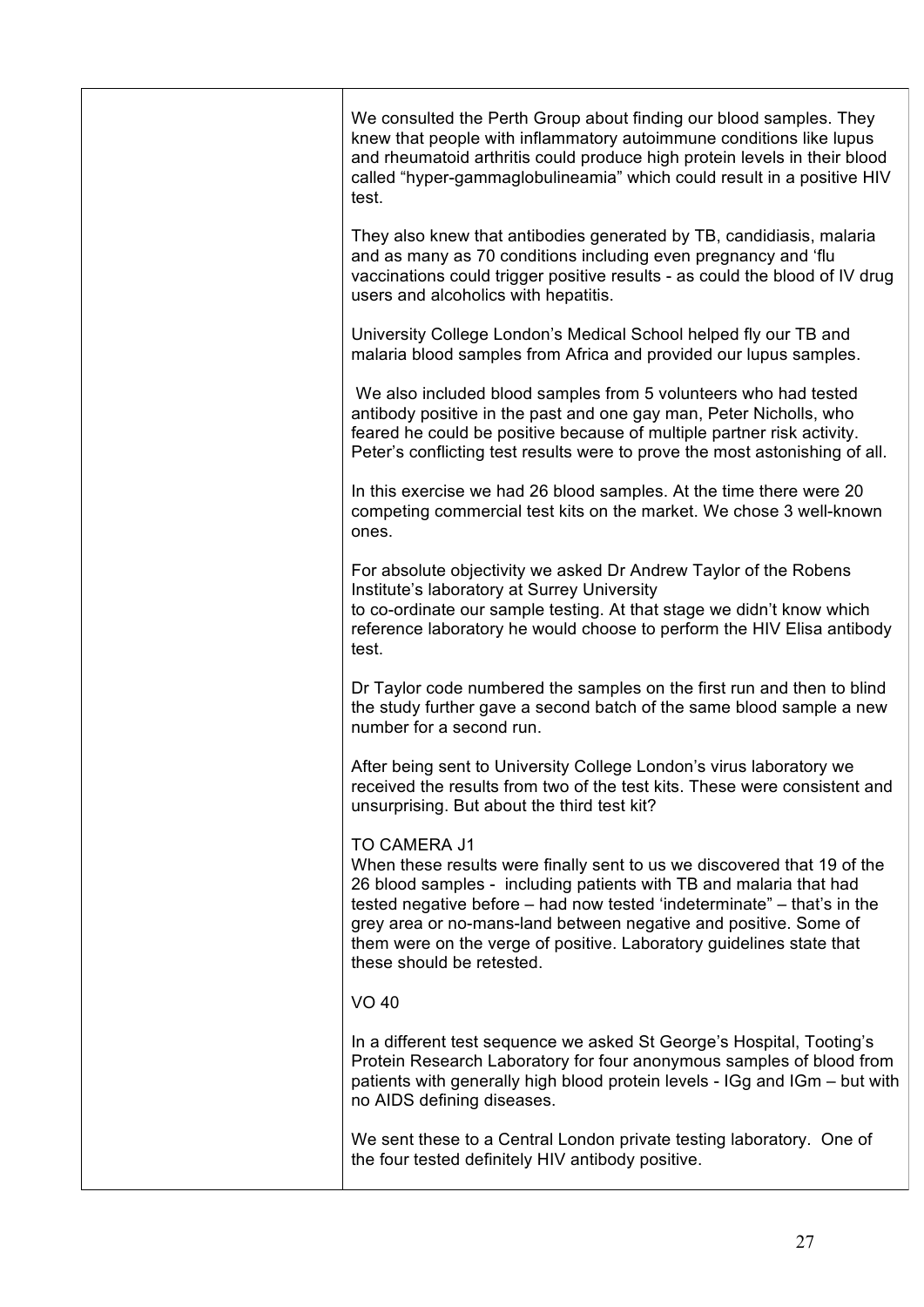| Remember these were patients who had no AIDS-defining conditions.                                                                                                                                                                                                                                                                                                                        |
|------------------------------------------------------------------------------------------------------------------------------------------------------------------------------------------------------------------------------------------------------------------------------------------------------------------------------------------------------------------------------------------|
| We then went back to our first test sequence and followed up on our<br>volunteer Peter Nicholls's results - he had tested antibody positive on all<br>three test kits through our Robens/UCL experiment. We took him to two<br>London Teaching hospitals - St Mary's, in Paddington and the Royal<br>Free Hospital in Hampstead. He tested negative at both.<br>How did he feel?         |
| SOF PETER NICHOLLS SYNCH                                                                                                                                                                                                                                                                                                                                                                 |
| Confused in a way but obviously glad that now - having received two<br>sets of negative results I'm obviously fairly confident that I'm HIV<br>negative now – but confused as to why I would receive a positive result<br>in the first place from the experiment that we did $-$ and how many other<br>false positive results are there floating around that people don't know<br>about. |
| <b>VO 41</b>                                                                                                                                                                                                                                                                                                                                                                             |
| We continued with our quest.                                                                                                                                                                                                                                                                                                                                                             |
| It was usual for a positive ELISA test to be confirmed with a Western<br>Blot test.                                                                                                                                                                                                                                                                                                      |
| Dr Philip Mortimer then head of the Government Public Health<br>Laboratory Services or PHLS had been concerned about the reliability of<br>the Western Blot test. He recommended a double Elisa and dropping the<br>Western Blot.                                                                                                                                                        |
| So the Western Blot was dropped in England and Wales but in Scotland<br>it continued to be a requirement.                                                                                                                                                                                                                                                                                |
| We gathered 16 blood samples and had them tested in England with a<br>double Elisa and in Scotland using the Western Blot. The results were<br>remarkable. 12 of the 16 samples were declared negative in England but<br>one of those was definitely positive in Scotland and another five were<br>equivocal – or borderline.                                                            |
| So of our total of 42 blood tests 25 (over half) produced contradictory or<br>anomalous results.                                                                                                                                                                                                                                                                                         |
| TO CAMERA J2                                                                                                                                                                                                                                                                                                                                                                             |
| How many more of these cases might there be? How much agony and<br>how many suicides have followed these mistaken death sentences?                                                                                                                                                                                                                                                       |
| <b>VO 42</b><br>We were excited about putting all of our research - £17,000 pounds<br>worth of development money from Channel 4 – into a one hour special<br>for World AIDS Day 1998.                                                                                                                                                                                                    |
| <b>TO CAMERA K</b><br>But to out utter dismay it was cancelled. There had been a change of<br>schedule. Maybe we would do a short report about the recent Geneva<br>World AIDS Conference instead?                                                                                                                                                                                       |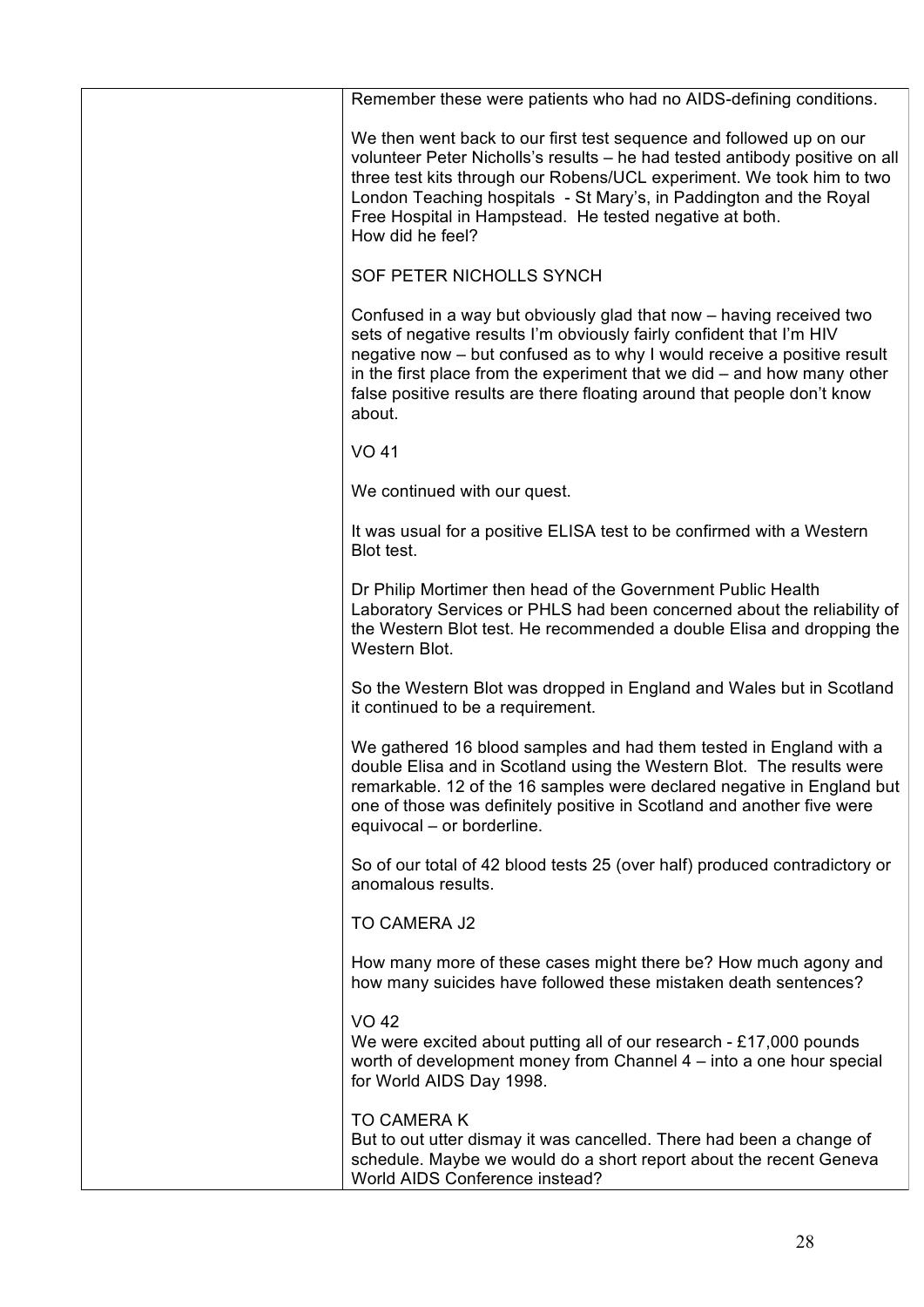# VO 43

We did. Huw Christie and I were commissioned and made our report. We covered the fact that a pre-conference satellite link up had taken place where the Perth Group had strongly criticised the validity of the HIV test and raised the issue of the lack of evidence for the purification and isolation of HIV.

### TO CAMERA L

Our report for Channel 4 News reached its final stages, an approved fourth draft script, an approved press release and transmission date. But four days before transmission the editor Jim Gray called us in said he had had a "tectonic shift" and would not be transmitting the programme.

VO 44

On World AIDS Day we organised a picket line outside Channel 4 News denouncing the censorship.

VO 45

Our anger mounted as we learned of the way western pharmaceutical companies and the media were targeting President Thabo Mbeki in south Africa and his stand against the distribution of potentially toxic anti-retroviral drugs to pregnant women who had tested antibody positive.

VO 46

Journalist Anita Allen helped arrange for Huw Christie and me to fly out to Johannesburg and interview the President on film at Government House in Pretoria. The night we arrived we met with senior members of the African National Congress at Anita's home.

# SOF ANITA ALLEN SYNCH

We had Smuts Ngonyama, ANC head of the presidency communications– a wonderful man – just wonderful – and he was very very impressed and when he left he said "I am invigorated. I am taking your energy with me to the President".

# SOF JOAN SHENTON SYNCH

It was almost impossible for me to believe that we were really going to be favoured with – and it is favoured with – an interview with the President. And there came a moment when we were told that we had been selected.

SOF PRESIDENT THABO MBEKI INTERVIEW

Joan: Last year you were reported as saying in Parliament that you were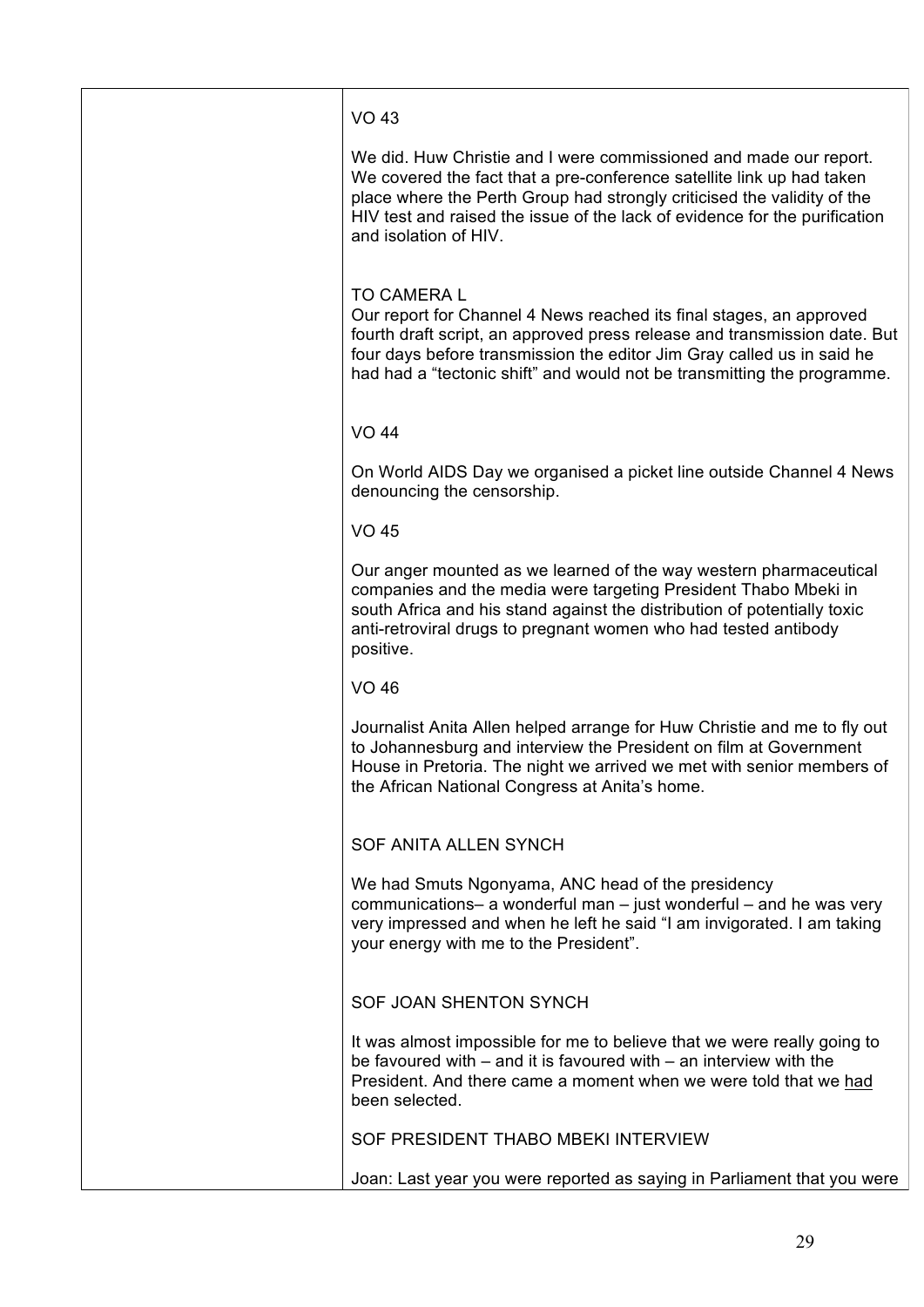| concerned about the giving of AZT to pregnant mothers. Why were you<br>concerned?                                                                                                                                                                                                                                                                                                                                                                                                                                                                                                                                                                                                                                                                                                                                                                                                                                                                                                                                                                                                                          |
|------------------------------------------------------------------------------------------------------------------------------------------------------------------------------------------------------------------------------------------------------------------------------------------------------------------------------------------------------------------------------------------------------------------------------------------------------------------------------------------------------------------------------------------------------------------------------------------------------------------------------------------------------------------------------------------------------------------------------------------------------------------------------------------------------------------------------------------------------------------------------------------------------------------------------------------------------------------------------------------------------------------------------------------------------------------------------------------------------------|
| Mbeki: Well because lots of questions had been raised around the<br>question of the toxicity of the drug - very serious. And we have a<br>responsibility as a government to determine matters of public health and<br>therefore we can take decisions – we have to take decisions that impact<br>directly on human beings. And it seems to me that where doubts had<br>been raised – questions had been raised around these toxicity questions<br>- and the efficacy of AZT and other drugs - that it was necessary again<br>to go into these matters because it wouldn't sit easily on one's<br>conscience to discover that you had been warned that there could be<br>danger and nevertheless you went ahead and said despite the danger<br>let's dispense these drugs.                                                                                                                                                                                                                                                                                                                                  |
| SOF HUW CHRISTIE SYNCH                                                                                                                                                                                                                                                                                                                                                                                                                                                                                                                                                                                                                                                                                                                                                                                                                                                                                                                                                                                                                                                                                     |
| I feel on the cusp of excited. I think the TV programme's looking great.<br>It's amazingly beautiful in places and it has some very disturbing<br>information. And it's going to be seen by many people who need to see<br>it right here $-$ right in this region.                                                                                                                                                                                                                                                                                                                                                                                                                                                                                                                                                                                                                                                                                                                                                                                                                                         |
| <b>VO 47</b>                                                                                                                                                                                                                                                                                                                                                                                                                                                                                                                                                                                                                                                                                                                                                                                                                                                                                                                                                                                                                                                                                               |
| The programme was transmitted in 42 countries across Africa by M-Net<br>South Africa on their weekly current affairs programme Carte Blanche.<br>But no Western Channels would touch it.                                                                                                                                                                                                                                                                                                                                                                                                                                                                                                                                                                                                                                                                                                                                                                                                                                                                                                                   |
| A few months later President Mbeki convened a Presidential Advisory<br>Panel on AIDS in Pretoria involving dissident and orthodox scientists<br>from around the world. It was a big event.                                                                                                                                                                                                                                                                                                                                                                                                                                                                                                                                                                                                                                                                                                                                                                                                                                                                                                                 |
| DR CLAUS KOHNLEIN SYNCH (CHECK SP)                                                                                                                                                                                                                                                                                                                                                                                                                                                                                                                                                                                                                                                                                                                                                                                                                                                                                                                                                                                                                                                                         |
| I was invited by President Mbeki because he has concerns about the<br>toxicity of AZT and I'm an oncologic physician and I saw a lot of patients<br>dying in the early nineties and the late eighties which all had the high<br>dose regime of AZT and AZT is a cancer drug and it's just a question of<br>time when the bone marrow will be completely suppressed. The problem<br>is that physicians are not aware of the problem because they think that<br>AIDS patients have to die so they were not very astonished that they did<br>as was told. But if you look at the detrimental effect of AZT, it's very<br>easy to understand because AZT is a cell killing substance and we<br>wouldn't use it in oncology because we know about the bone marrow<br>suppression so we would stop to give the bone marrow time for<br>recovery. But in AIDS patients the situation is different – they get it as a<br>life-long treatment and nobody can survive this treatment. So we<br>reached consensus yesterday here that we killed people with AZT. It's<br>just the question that how many did we kill? |
| <b>SOF ANTHONY BRINK</b>                                                                                                                                                                                                                                                                                                                                                                                                                                                                                                                                                                                                                                                                                                                                                                                                                                                                                                                                                                                                                                                                                   |
| I was seized by this irresistible moral and political imperative to act – to<br>do something. I just - It was like - I just couldn't turn away. It was like                                                                                                                                                                                                                                                                                                                                                                                                                                                                                                                                                                                                                                                                                                                                                                                                                                                                                                                                                |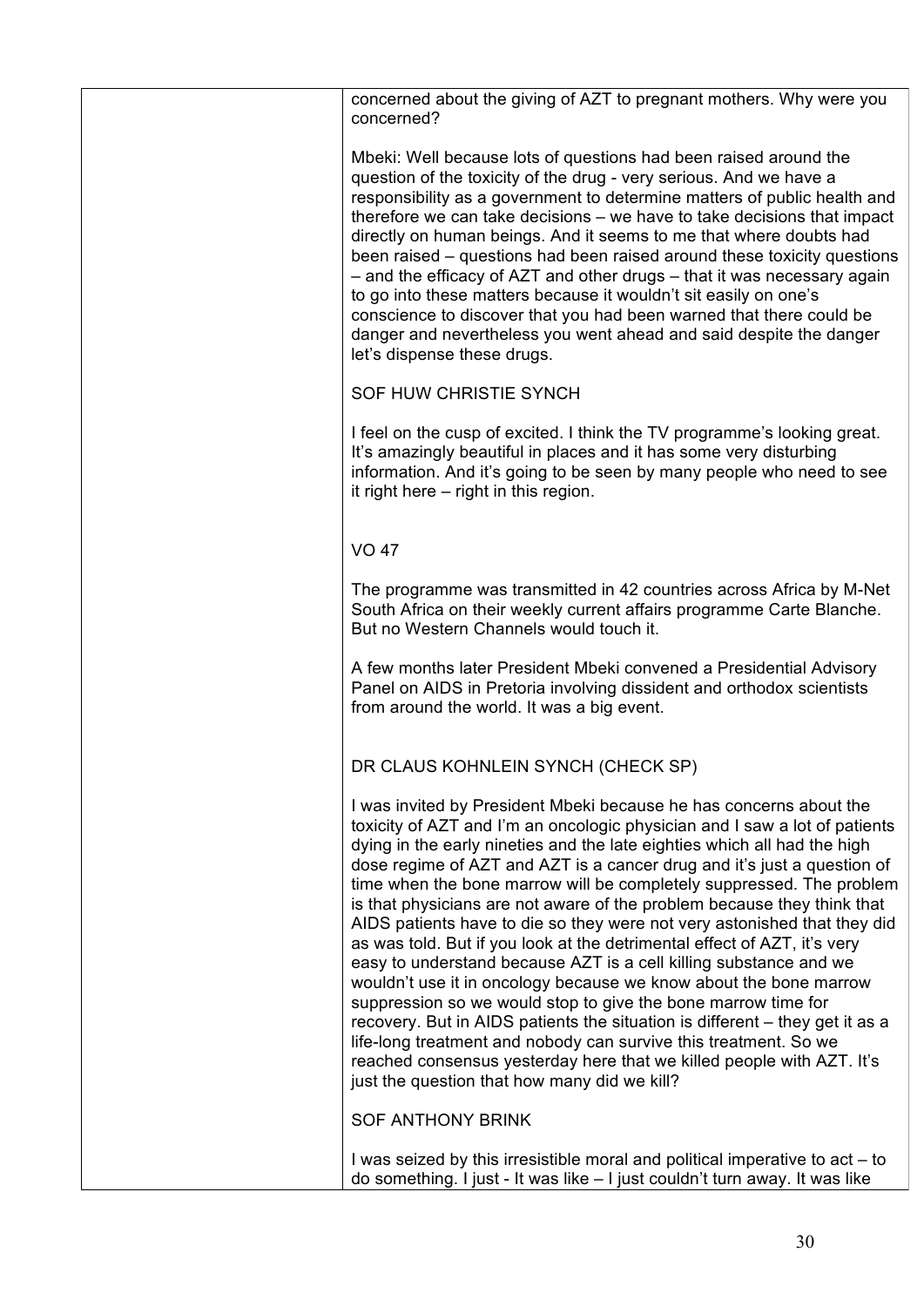| turning away from somebody drowning - walking away from the scene<br>of a murder. It's a bad thing and I think that people are being killed by<br>this terrible drug and people are being sort of $-$ you know $-$ shepherding<br>people into barbed wire concentration camps physically is one thing but<br>also, you know, you can do it mentally too. You can drive people to their<br>deaths by terrifying them to death.                                                                                                                                                                                                                       |
|-----------------------------------------------------------------------------------------------------------------------------------------------------------------------------------------------------------------------------------------------------------------------------------------------------------------------------------------------------------------------------------------------------------------------------------------------------------------------------------------------------------------------------------------------------------------------------------------------------------------------------------------------------|
| SOF DR ROBERTO GIRALDO                                                                                                                                                                                                                                                                                                                                                                                                                                                                                                                                                                                                                              |
| What I think is going to be very difficult is to come to some definitive<br>agreement. The only thing that we can agree at the end is that we don't<br>agree.                                                                                                                                                                                                                                                                                                                                                                                                                                                                                       |
| <b>VO 48A</b><br>At the end of the gathering, anti-apartheid veteran Dr Sam Mhlongo,<br>who was in charge of Family Health in South Africa and a strong<br>supporter of the President on the issues surrounding AIDS, summed it<br>up like this                                                                                                                                                                                                                                                                                                                                                                                                     |
| SOF DR SAM MHLONGO SYNCH                                                                                                                                                                                                                                                                                                                                                                                                                                                                                                                                                                                                                            |
| I think it is worthwhile to look into questions – what is making black<br>Africans so sick in Africa – when their counterparts in Europe –<br>heterosexuals I'm talking about - are not even half as sick. So we will<br>have to look at this and see what is making Africans sick? It cannot be -<br>in my view - no one has convinced me - that HIV is what is making them<br>sick. I am as confident as I was when I left South Africa in 1963 that on<br>day we will defeat apartheid. I feel AIDS – and I'm not talking about HIV<br>- AIDS will be defeated in Africa just as much as serious infectious<br>diseases were defeated in Europe. |
| <b>JOAN TO CAMERA M</b>                                                                                                                                                                                                                                                                                                                                                                                                                                                                                                                                                                                                                             |
| Over the years that followed a successful strategy of silence has been<br>employed by the media, hand in hand with the scientific and<br>pharmaceutical establishments. Any debate challenging the virus/AIDS<br>hypothesis was carried out at various dissident conferences around the<br>world.                                                                                                                                                                                                                                                                                                                                                   |
| <b>CAPTION GRAPHIC</b>                                                                                                                                                                                                                                                                                                                                                                                                                                                                                                                                                                                                                              |
| <b>RUSSIA - EKATERINBURG CONFERENCE</b>                                                                                                                                                                                                                                                                                                                                                                                                                                                                                                                                                                                                             |
| <b>VO 49</b>                                                                                                                                                                                                                                                                                                                                                                                                                                                                                                                                                                                                                                        |
| In early 2000 the number of young intravenous drug users in Russia was<br>escalating at an alarming rate and many were testing HIV antibody<br>`positive.                                                                                                                                                                                                                                                                                                                                                                                                                                                                                           |
| Translator:                                                                                                                                                                                                                                                                                                                                                                                                                                                                                                                                                                                                                                         |
| And now we give the word to Dr Nadjejka Hramova for the first                                                                                                                                                                                                                                                                                                                                                                                                                                                                                                                                                                                       |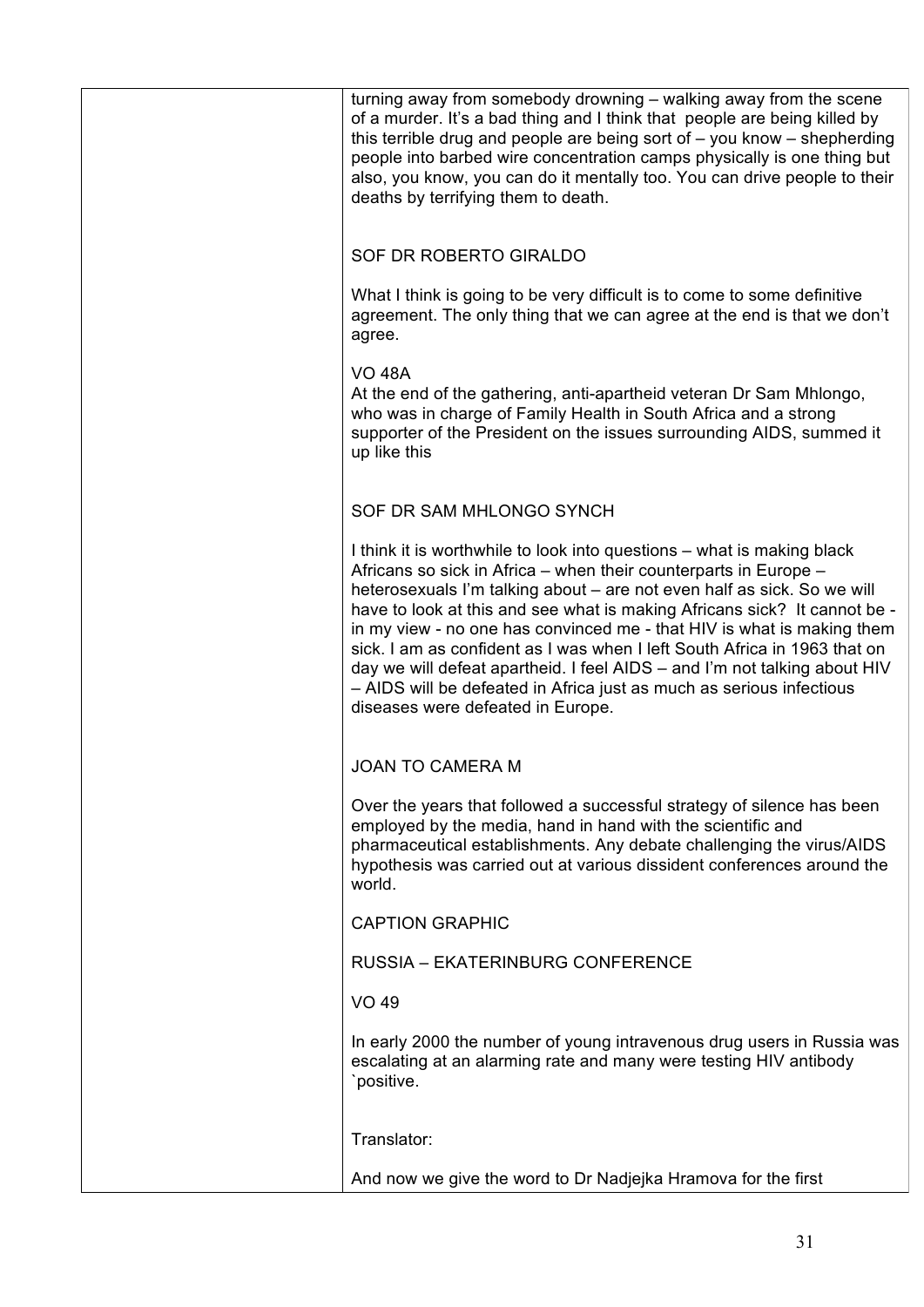| presentation of our conference.                                                                                                                                                                                                                                                                                                                                                                                                                                                                                                                                                                                                                                               |
|-------------------------------------------------------------------------------------------------------------------------------------------------------------------------------------------------------------------------------------------------------------------------------------------------------------------------------------------------------------------------------------------------------------------------------------------------------------------------------------------------------------------------------------------------------------------------------------------------------------------------------------------------------------------------------|
| SOF CHAIRMAN OF CONFERENCE - GERMAN ADVUSHIN                                                                                                                                                                                                                                                                                                                                                                                                                                                                                                                                                                                                                                  |
| VO 50<br>Members of the All Russia Parents Forum including members of the<br>Russian Orthodox Church became concerned that huge amounts of<br>money were pouring into the country, much of it for so-called 'safe sex'<br>education programmes often involving drama groups from Western<br>Europe enacting simulated sex and condom use in front of children as<br>young as 7.                                                                                                                                                                                                                                                                                               |
| The forum convened a conference in Ekaterinburg, a city in Eastern<br>Russia in the Urals in order to extend a hand to the dissident scientists.                                                                                                                                                                                                                                                                                                                                                                                                                                                                                                                              |
| Anthony Brink was one of the key co-ordinators with Western countries.                                                                                                                                                                                                                                                                                                                                                                                                                                                                                                                                                                                                        |
| <b>SOF CHRISTINE MAGGIORE</b>                                                                                                                                                                                                                                                                                                                                                                                                                                                                                                                                                                                                                                                 |
| Hello and thank you for being here for so long today                                                                                                                                                                                                                                                                                                                                                                                                                                                                                                                                                                                                                          |
| <b>VO 51</b>                                                                                                                                                                                                                                                                                                                                                                                                                                                                                                                                                                                                                                                                  |
| Christine Maggiore offered reassurance and support at the conference<br>to young mothers who, because of their positive status were being<br>forced into taking toxic antiviral drugs and told not to breastfeed – or<br>their children would be taken into care.                                                                                                                                                                                                                                                                                                                                                                                                             |
| (CAPTION OF BOOK: WHAT IF EVERYTHING YOU THOUGHT YOU<br><b>KNEW ABOUT AIDS WAS WRONG?)</b>                                                                                                                                                                                                                                                                                                                                                                                                                                                                                                                                                                                    |
| Christine who ran a well known and highly regarded dissident pressure<br>group called Alive and Well, had had conflicting positive and negative<br>HIV test results over the years. In Russia she was healthy and well and<br>full of plans for the future but a few months later she developed<br>pneumonia and died. Although her critics insist this was caused by her<br>opposition to taking anti-retroviral drugs, the independent report by<br>toxicologist and pathologist Dr Mohammed Al-Bayati said her death was<br>caused by renal failure resulting from the effects of the administration of<br>three powerful antibiotics in the nine days prior to her death. |
| <b>JOAN TO CAMERA N</b>                                                                                                                                                                                                                                                                                                                                                                                                                                                                                                                                                                                                                                                       |
| Once plague terror has set in, with all its financial implications, it<br>becomes almost impossible for the scientific establishment to change<br>course.                                                                                                                                                                                                                                                                                                                                                                                                                                                                                                                     |
| SOF CHUCK ORTLEB SYNCH                                                                                                                                                                                                                                                                                                                                                                                                                                                                                                                                                                                                                                                        |
| I think if you start interviewing all of the scientists in these laboratories<br>you'd find out that there is a lot of doubt out there because publicly they<br>are afraid to speak up because they'll be punished. They will lose their<br>grants. They will lose their jobs. Science in America - at least AIDS                                                                                                                                                                                                                                                                                                                                                             |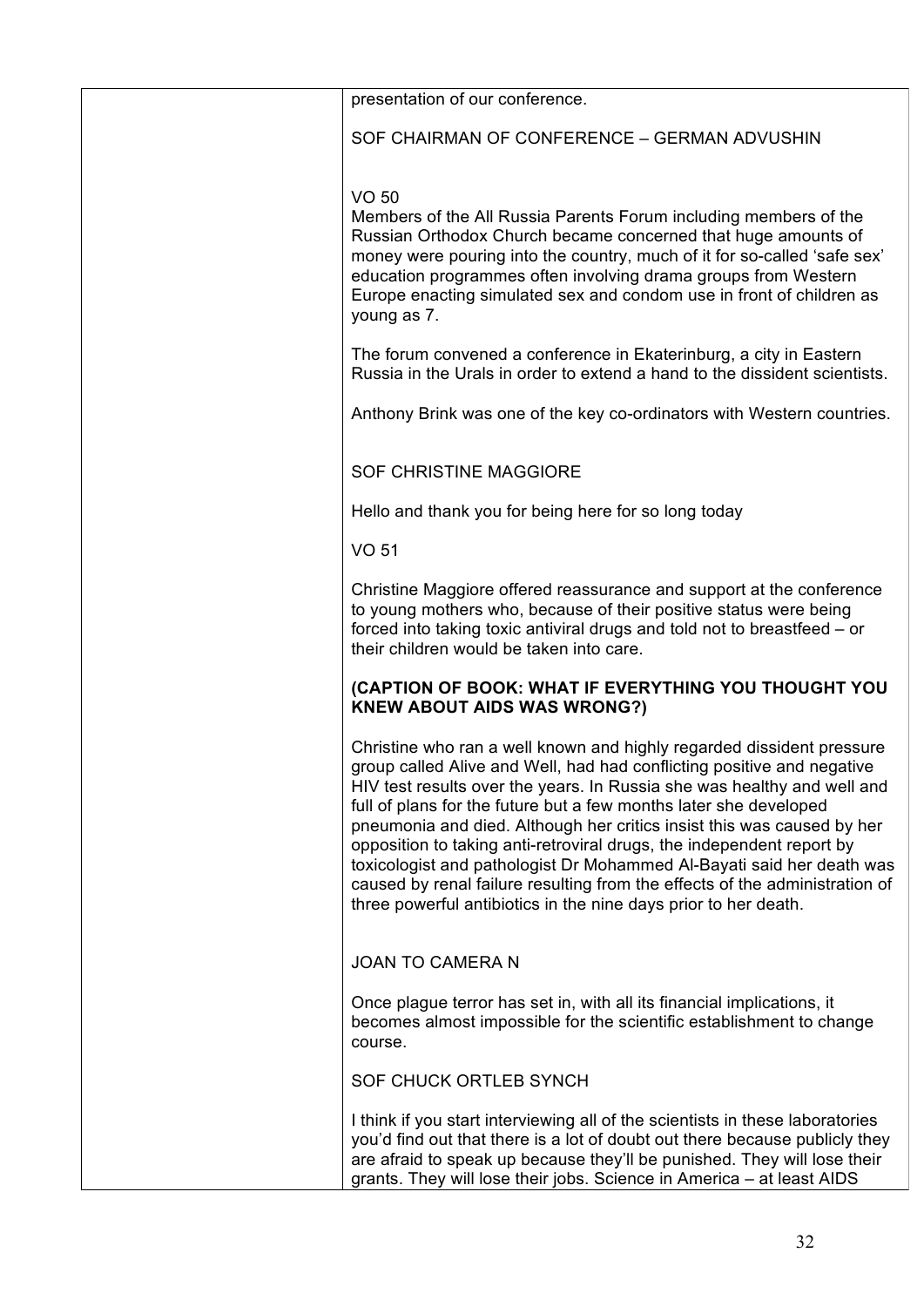| science – is really religion and if you dare challenge authority you lose<br>your livelihood. That's the way science works.                                                                                                                                                                                                                |
|--------------------------------------------------------------------------------------------------------------------------------------------------------------------------------------------------------------------------------------------------------------------------------------------------------------------------------------------|
| DR CHRISTIAN FIALA SYNCH                                                                                                                                                                                                                                                                                                                   |
| It indicates that science has turned into something like a religion where<br>opinions are perceived to be a threat if they don't follow the currently<br>held beliefs and if they don't represent political correctness.                                                                                                                   |
|                                                                                                                                                                                                                                                                                                                                            |
| <b>TO CAMERA O</b>                                                                                                                                                                                                                                                                                                                         |
| This voguish commitment to political correctness surrounding a flawed<br>scientific model has had a devastating effect on our own spontaneity,<br>and our sexual behaviour.                                                                                                                                                                |
| <b>NEVILLE HODGKINSON SYNCH</b>                                                                                                                                                                                                                                                                                                            |
| It condemned a generation to a kind of contaminated idea of sex. That<br>sex was - any kind of sex - unless it was between two virgins was going<br>to carry a risk of picking up this deadly virus. So they're unlimited the<br>consequences, plus the hundreds of billions that have gone into a faulty<br>hypothesis – a great tragedy. |
| OAKLAND, CALIFORNIA<br><b>RETHINKING AIDS CONFERENCE</b>                                                                                                                                                                                                                                                                                   |
| NICOLE ZWIREN'S FILM "DENIALISM - THE DEATH OF AIDS"                                                                                                                                                                                                                                                                                       |
| SOF VO<br>Because in 1997 I was diagnosed HIV positive. That's my case and my<br>story but we're now 2009. I want to know what you guys are going to tell<br>those people to question the doctors – ask these questions that we're all<br>talking about here which is quite a very luxurious position to be in.                            |
| DR HELEN LAUER VO                                                                                                                                                                                                                                                                                                                          |
| But I really don't think sex has to do with it. Clean water has to do with it.                                                                                                                                                                                                                                                             |
| SOF DR ROBERTO GIRALDO                                                                                                                                                                                                                                                                                                                     |
| I think we – we're giving an example all over the planet of unity. The<br>different views - how for instance has different views to Peter and we<br>have different views, but we are united.                                                                                                                                               |
| DR CHARLES GESHEKTER                                                                                                                                                                                                                                                                                                                       |
| The HIV/AIDS orthodoxy in Africa depends on a behaviour modification<br>paradigm, or a promiscuity paradigm wedded to obsessions about poor<br>black people's sexual behaviour while downplaying the political<br>economy of poverty, sickness and disease. Their statistical sophistry,<br>data manipulation and voodoo maths enrage me.  |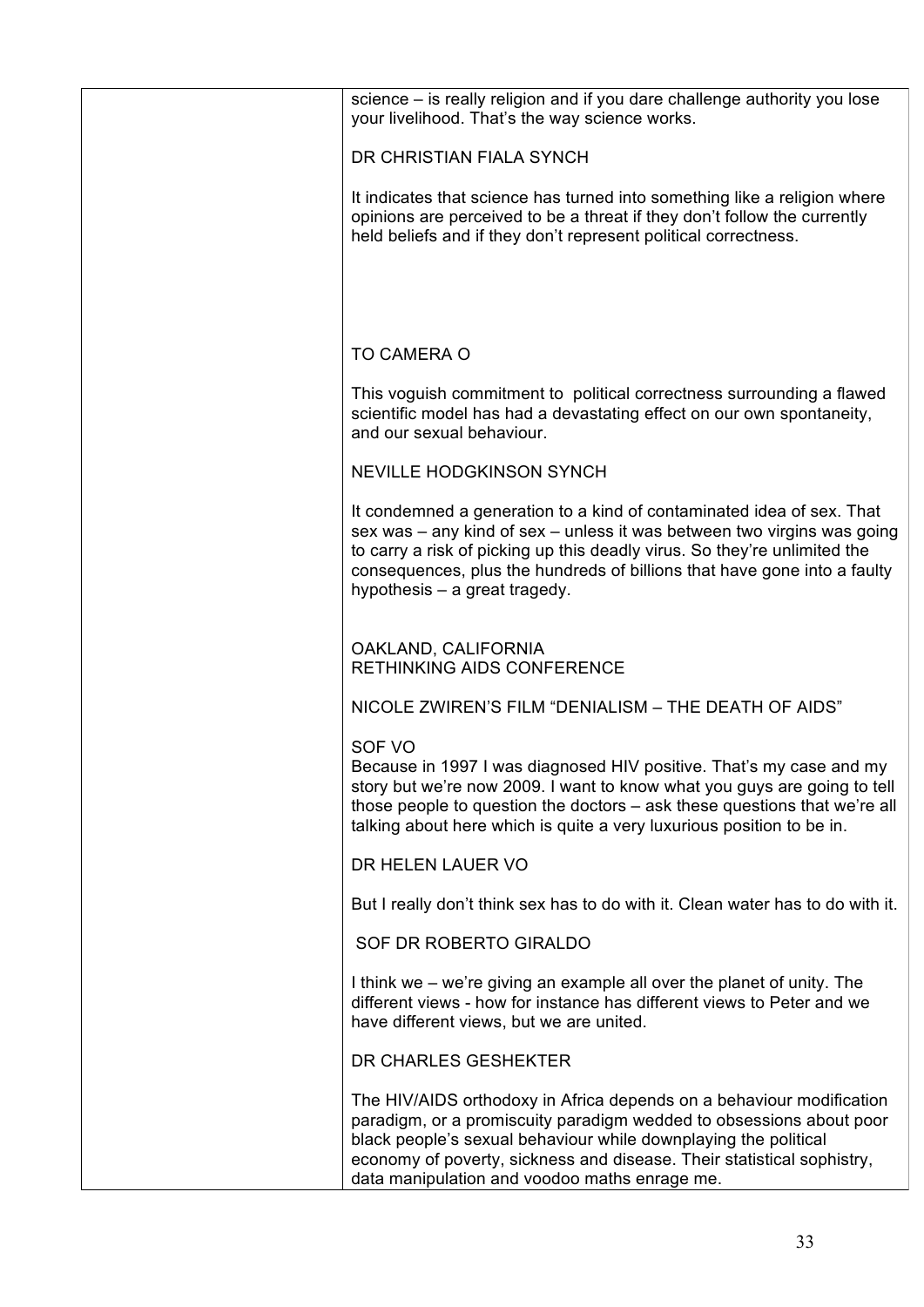| DR MARCO RUGGIERO                                                                                                                                                                                                                                                                                                                                                                                                                                |
|--------------------------------------------------------------------------------------------------------------------------------------------------------------------------------------------------------------------------------------------------------------------------------------------------------------------------------------------------------------------------------------------------------------------------------------------------|
| It is estimated that there are It is estimated that there are new HIV<br>infections – six new HIV infections for 100,000 residents per year. But<br>let's look at something we can measure - AIDS related deaths.                                                                                                                                                                                                                                |
| <b>VO 52</b>                                                                                                                                                                                                                                                                                                                                                                                                                                     |
| Prof Marco Ruggiero stunned his audience by showing that according to<br>Italy's Ministry of Health AIDS isn't a statistically relevant disease.                                                                                                                                                                                                                                                                                                 |
| DR MARCO RUGGIERO SYNCH                                                                                                                                                                                                                                                                                                                                                                                                                          |
| But let's go to my beautiful region, Tuscany, where Dante used to live. In<br>Tuscany we have a good control of statistics and a good epidemiological<br>unit and so you can read that in Tuscany there have been seven – one<br>two three four five six seven – deaths in 2005. And four deaths in 2006.<br>And Tuscany has a population of more than three million people. So you<br>can clearly see that it is not a relevant problem at all. |
| <b>VO 53</b>                                                                                                                                                                                                                                                                                                                                                                                                                                     |
| Writer and journalist Tony Lance told the audience how, by the mid<br>nineties, 100 of his friends and acquaintances had died.                                                                                                                                                                                                                                                                                                                   |
| Tony put forward his theory of intestinal dysbiosis. He points to gay<br>sexual practices like rectal douching and sexual lubricants that can<br>affect the flora in the colon and create a reaction in the gut making it<br>more permeable and less able to resist invading microbes.                                                                                                                                                           |
| <b>TONY LANCE SYNCH</b>                                                                                                                                                                                                                                                                                                                                                                                                                          |
| The eco system in your gut is a rainforest, rich in species and<br>interdependencies. These activities, antibiotics, rectal douching and use<br>of lubricants are the equivalent of coming in $-$ of loggers coming in - and<br>cutting down all the trees. That's what's happening. These are not<br>uncommon practices among gay men.                                                                                                          |
| <b>DAVID CROWE SYNCH</b>                                                                                                                                                                                                                                                                                                                                                                                                                         |
| So I want to talk about some of the legal cases I've learned about                                                                                                                                                                                                                                                                                                                                                                               |
| <b>VO 54</b>                                                                                                                                                                                                                                                                                                                                                                                                                                     |
| David Crowe spoke movingly about the legal cases he has been helping<br>with which involve HIV positive men and women imprisoned for<br>aggravated sexual assault, assault with a deadly weapon (HIV) and first<br>degree murder.                                                                                                                                                                                                                |
| DAVID CROWE SYNCH (at Oakland Conference)                                                                                                                                                                                                                                                                                                                                                                                                        |
| A death that occurs during aggravated sexual assault in Canada is<br>automatic first degree murder with no evidence of intent.                                                                                                                                                                                                                                                                                                                   |
|                                                                                                                                                                                                                                                                                                                                                                                                                                                  |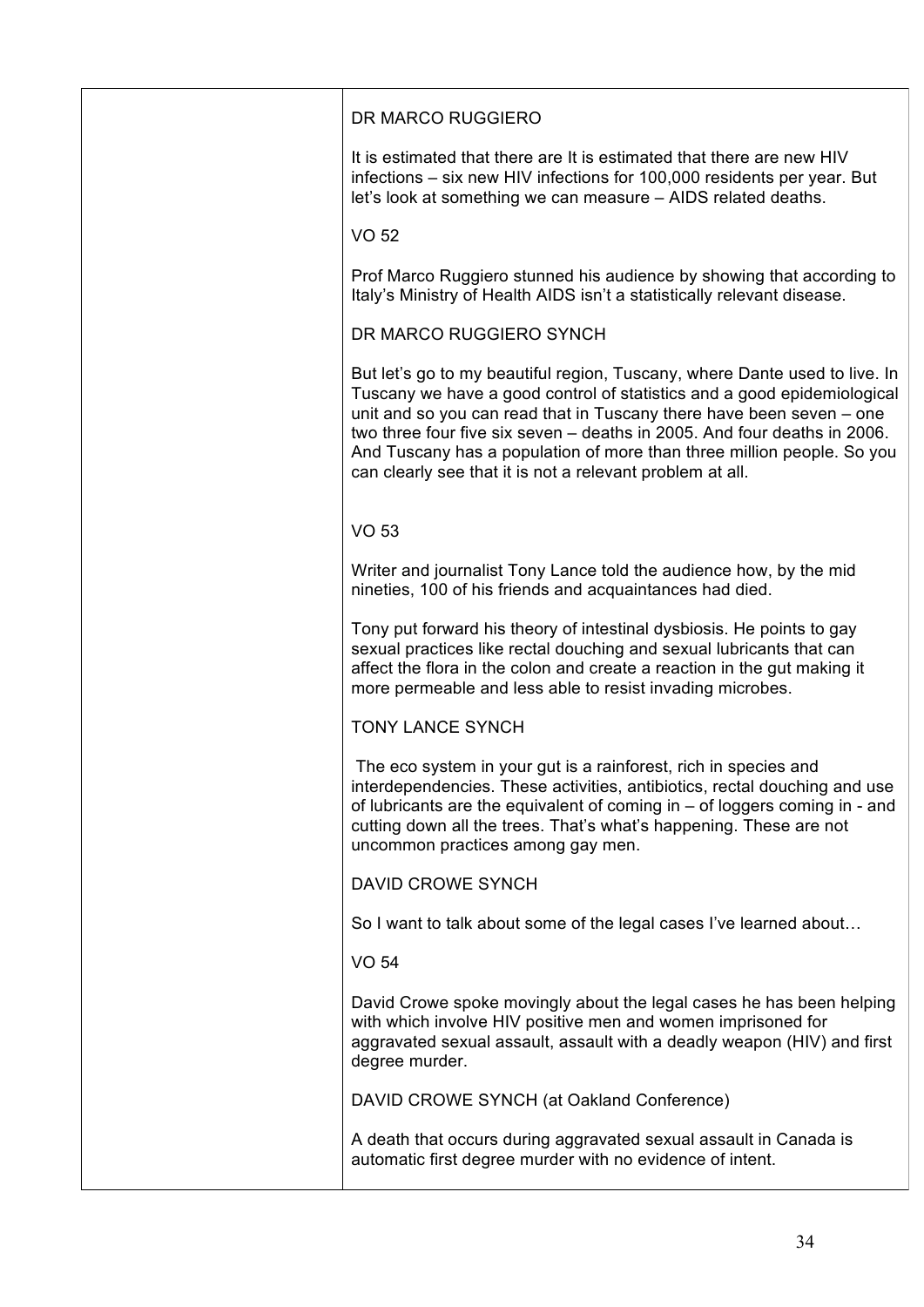| DAVID CROWE - (Own footage - self-shot)                                                                                                                                                                                                                                                                                                                                                                                                                                                                                                                                                                                                                                                         |
|-------------------------------------------------------------------------------------------------------------------------------------------------------------------------------------------------------------------------------------------------------------------------------------------------------------------------------------------------------------------------------------------------------------------------------------------------------------------------------------------------------------------------------------------------------------------------------------------------------------------------------------------------------------------------------------------------|
| Most harsh of all was Johnson Aziga the only man to my knowledge to<br>receive a conviction for first degree murder merely for being HIV<br>positive. He had a number of girlfriends over the years. Two of them<br>were found to be HIV positive, took AIDS drugs and died of an<br>acknowledged side effect of AZT known as Non-Hodgkins Lymphoma.<br>Luckily Canada does not have the death penalty or he might have been<br>the first person executed for being HIV positive. It's very upsetting for<br>me to see people's children ripped away from them. I've been involved<br>in many such cases. It's very difficult for me to see people being sent to<br>gaol for ten, twenty years. |
| <b>JAD ADAMS SYNCH</b>                                                                                                                                                                                                                                                                                                                                                                                                                                                                                                                                                                                                                                                                          |
| I'm sorry to say that very little has changed in the past twenty years. If<br>anything the positions on both sides – that HIV and nothing else causes<br>AIDS on one side and on the other side HIV has nothing at all to do with<br>AIDS – if anything those positions have become more entrenched and<br>that's a very great shame because there's and awful lot of middle<br>ground and areas which would be of tremendous benefit to the public<br>generally, to science and of course to patients.                                                                                                                                                                                         |
| <b>GRAPHIC CAPTION</b>                                                                                                                                                                                                                                                                                                                                                                                                                                                                                                                                                                                                                                                                          |
| <b>VIENNA – AUSTRIA</b><br>AIDS CUI BONO? CONFERENCE                                                                                                                                                                                                                                                                                                                                                                                                                                                                                                                                                                                                                                            |
| <b>VO 55</b>                                                                                                                                                                                                                                                                                                                                                                                                                                                                                                                                                                                                                                                                                    |
| The summer of 2010 saw the dissident Conference "AIDS - cui Bono?"<br>in Vienna at the same time as the World AIDS Conference.<br>Two Viennese doctors, Christian Fiala and Uta Santos-König<br>spearheaded the conference.                                                                                                                                                                                                                                                                                                                                                                                                                                                                     |
| <b>VO 56</b>                                                                                                                                                                                                                                                                                                                                                                                                                                                                                                                                                                                                                                                                                    |
| Peter Duesberg reminded us that censorship in the corridors of medical<br>power is on the increase. He highlighted a paper he had co-authored for<br>Medical Hypotheses.                                                                                                                                                                                                                                                                                                                                                                                                                                                                                                                        |
| The paper was published on the journal's website and then abruptly<br>withdrawn and the journal's editor dismissed.                                                                                                                                                                                                                                                                                                                                                                                                                                                                                                                                                                             |
| <b>CHRISTIAN FIALA SYNCH</b>                                                                                                                                                                                                                                                                                                                                                                                                                                                                                                                                                                                                                                                                    |
| Unfortunately this article was censored – withdrawn two weeks after<br>publication with the argument that the ideas presented in this article<br>posed a potential threat to global public health.                                                                                                                                                                                                                                                                                                                                                                                                                                                                                              |
| <b>VO 57</b>                                                                                                                                                                                                                                                                                                                                                                                                                                                                                                                                                                                                                                                                                    |
| The Satellite Channel Russia Today decided to give the dissident                                                                                                                                                                                                                                                                                                                                                                                                                                                                                                                                                                                                                                |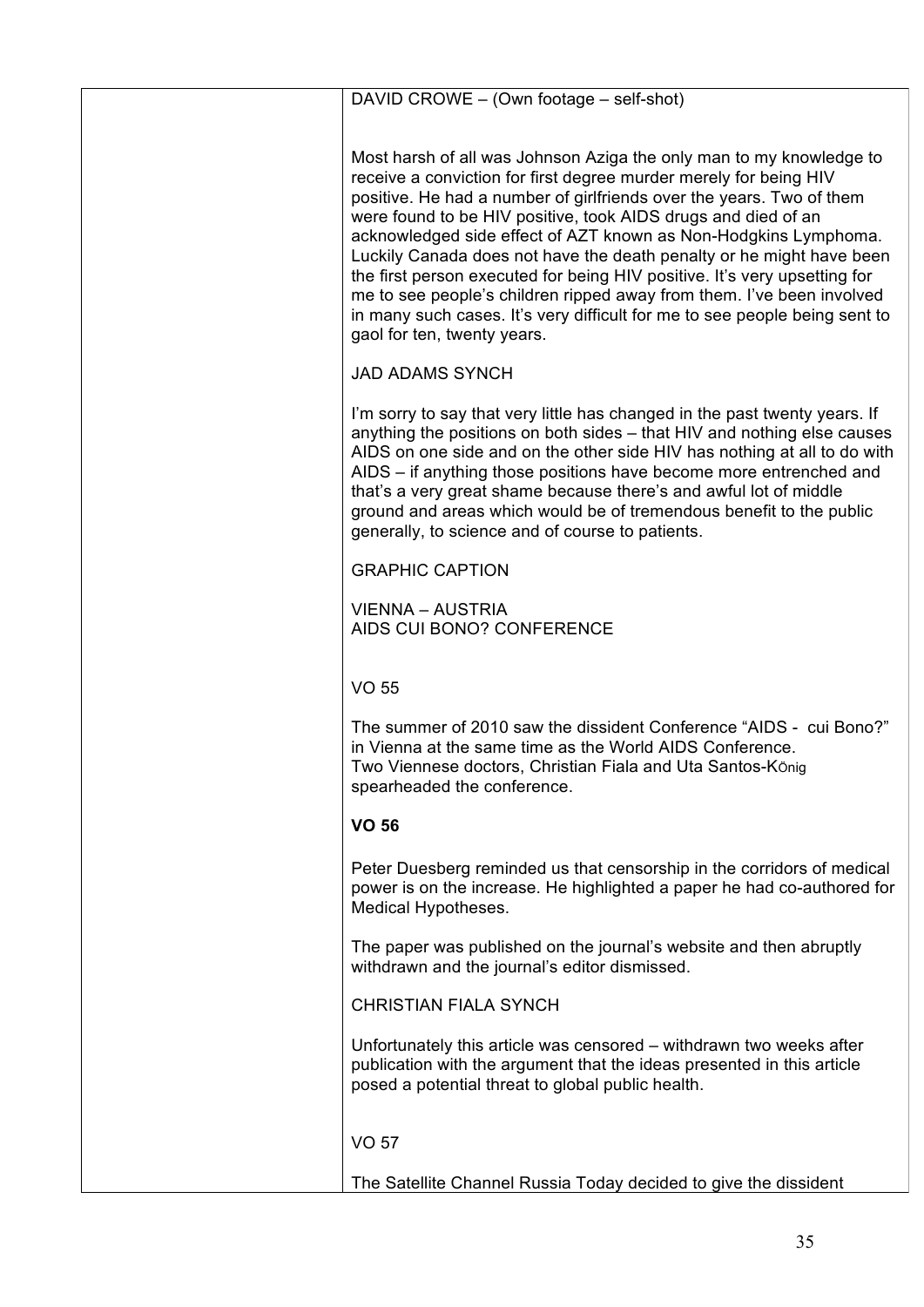| conference a voice and in between their reporting on the orthodox<br>conference, interviewed a dissident a day. This was unprecedented.                                                                                                                                                                                                                                                                                               |
|---------------------------------------------------------------------------------------------------------------------------------------------------------------------------------------------------------------------------------------------------------------------------------------------------------------------------------------------------------------------------------------------------------------------------------------|
| <b>JOAN TO CAMERA P</b><br>Using bad science to prop up a questionable theory in order to protect<br>financial interests is well known. But when the bad science becomes so<br>entrenched that the voice of the independent scientist can no longer be<br>heard, and when the perpetrators of this bad science can dominate the<br>distribution of research worldwide - then one begins to despair.                                   |
| <b>CHRISTIAN FIALA SYNCH</b>                                                                                                                                                                                                                                                                                                                                                                                                          |
| So what we need to understand is that science is not truth. It is one<br>system – one belief system that helps us to understand reality and like<br>any other belief system it has mistakes and we need to understand the<br>functioning and try to make the best out of it without taking it for the<br>absolute truth.                                                                                                              |
| DR ROBERT ROOT-BERNSTEIN                                                                                                                                                                                                                                                                                                                                                                                                              |
| The anger comes when I then think about the people who are dying<br>because this is not a question of simply pushing through the research to<br>convince other scientists. This is a question that every month that goes<br>by we have several hundreds or thousands of people who died who<br>might have been able to be helped if only we'd gotten the research done<br>earlier or convinced more people to move in this direction. |
| <b>THABO MBEKI</b>                                                                                                                                                                                                                                                                                                                                                                                                                    |
| It's a very worrying thing that anybody can say today, in today's world,<br>that there is a point of view that is prohibited - that's banned – that they<br>are heretics who must be burned at the stake. And it's all said in the<br>name of science and health – can't be right.                                                                                                                                                    |
| <b>VO 58</b><br>How had Peter Duesberg felt all those years before when he first<br>challenged the AIDS establishment?                                                                                                                                                                                                                                                                                                                |
| PETER DUESBERG SYNCH                                                                                                                                                                                                                                                                                                                                                                                                                  |
| A bit like Galileo must have felt when he ended up in prison. Probably<br>somewhat satisfied that nobody could prove him wrong but also<br>saddened that he didn't get a forum and in the case of AIDS that<br>150,000 have since developed AIDS in this country. Many of them could<br>have been saved                                                                                                                               |
| <b>DISPATACHES TITLES</b>                                                                                                                                                                                                                                                                                                                                                                                                             |
| VO 59                                                                                                                                                                                                                                                                                                                                                                                                                                 |
| The unresolved mystery of AIDS, the numerous predictions that have so                                                                                                                                                                                                                                                                                                                                                                 |
| patently failed to materialise linger on as challenges to the scientific<br>community.                                                                                                                                                                                                                                                                                                                                                |
|                                                                                                                                                                                                                                                                                                                                                                                                                                       |